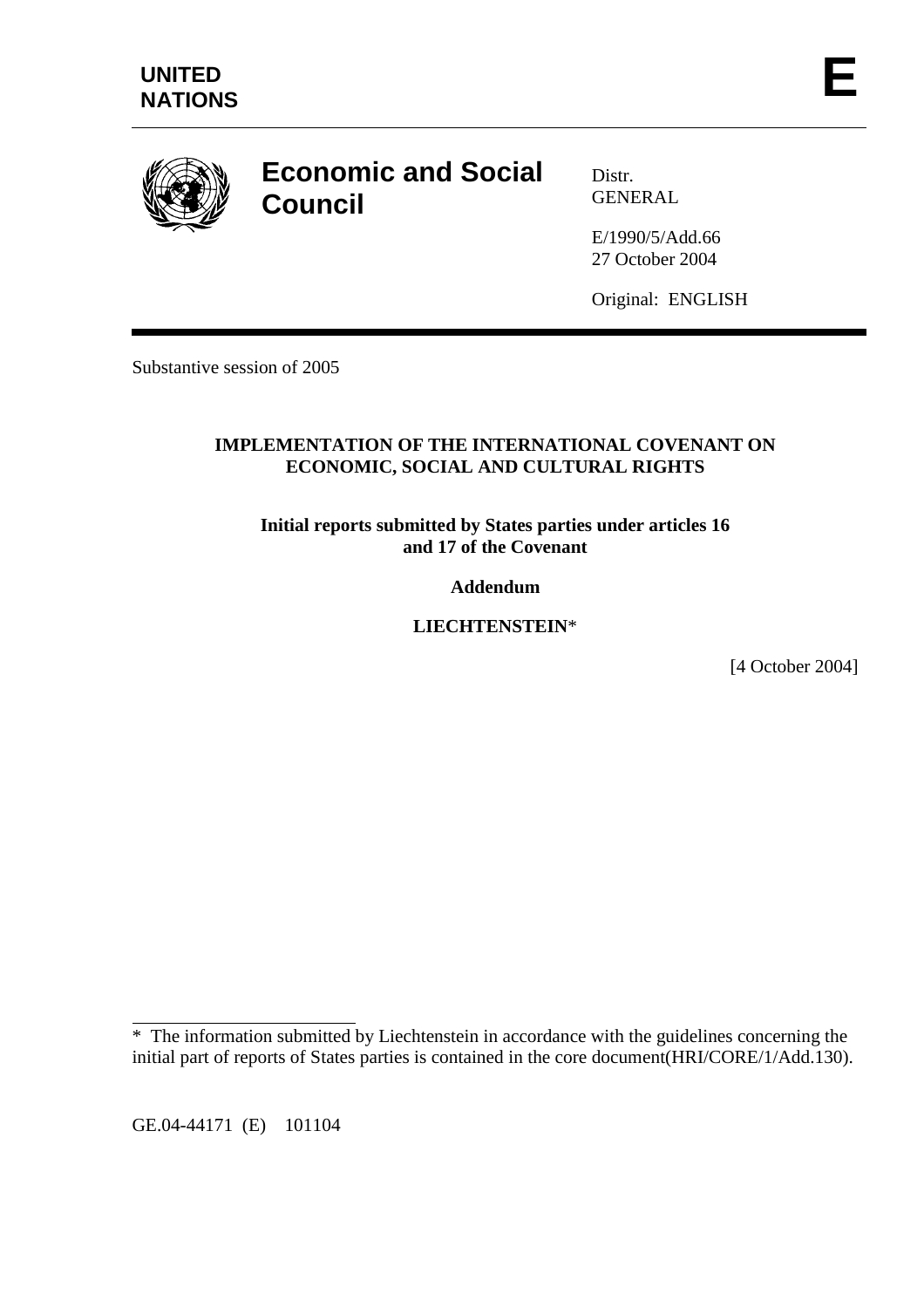# **CONTENTS**

|              |                                                                                                    | Paragraphs   | Page           |
|--------------|----------------------------------------------------------------------------------------------------|--------------|----------------|
| Introduction |                                                                                                    | $\mathbf{1}$ | 3              |
| Article 1.   |                                                                                                    | $2 - 7$      | 3              |
| Article 2.   | The realization of the rights recognized and                                                       | $8 - 15$     | $\overline{4}$ |
| Article 3.   |                                                                                                    | $16 - 22$    | 5              |
| Article 4.   |                                                                                                    | 23           | 6              |
| Article 5.   | Prohibition of abuse of law and reservation of more                                                | $24 - 25$    | 7              |
| Article 6.   |                                                                                                    | $26 - 42$    | 7              |
| Article 7.   | The right to just and favourable conditions of work                                                | $43 - 59$    | 11             |
| Article 8.   |                                                                                                    | $60 - 67$    | 15             |
| Article 9.   |                                                                                                    | $68 - 133$   | 16             |
| Article 10.  | The right of families, mothers and children to protection                                          | $134 - 161$  | 27             |
| Article 11.  | The right to an adequate standard of living and the<br>continuous improvement of living conditions | $162 - 173$  | 33             |
| Article 12.  |                                                                                                    | 174 - 187    | 36             |
| Article 13.  |                                                                                                    | $188 - 208$  | 38             |
| Article 14.  | The obligation to introduce compulsory primary                                                     | 209          | 42             |
| Article 15.  | The right to take part in cultural life and scientific                                             | $210 - 233$  | 42             |
|              |                                                                                                    |              | 49             |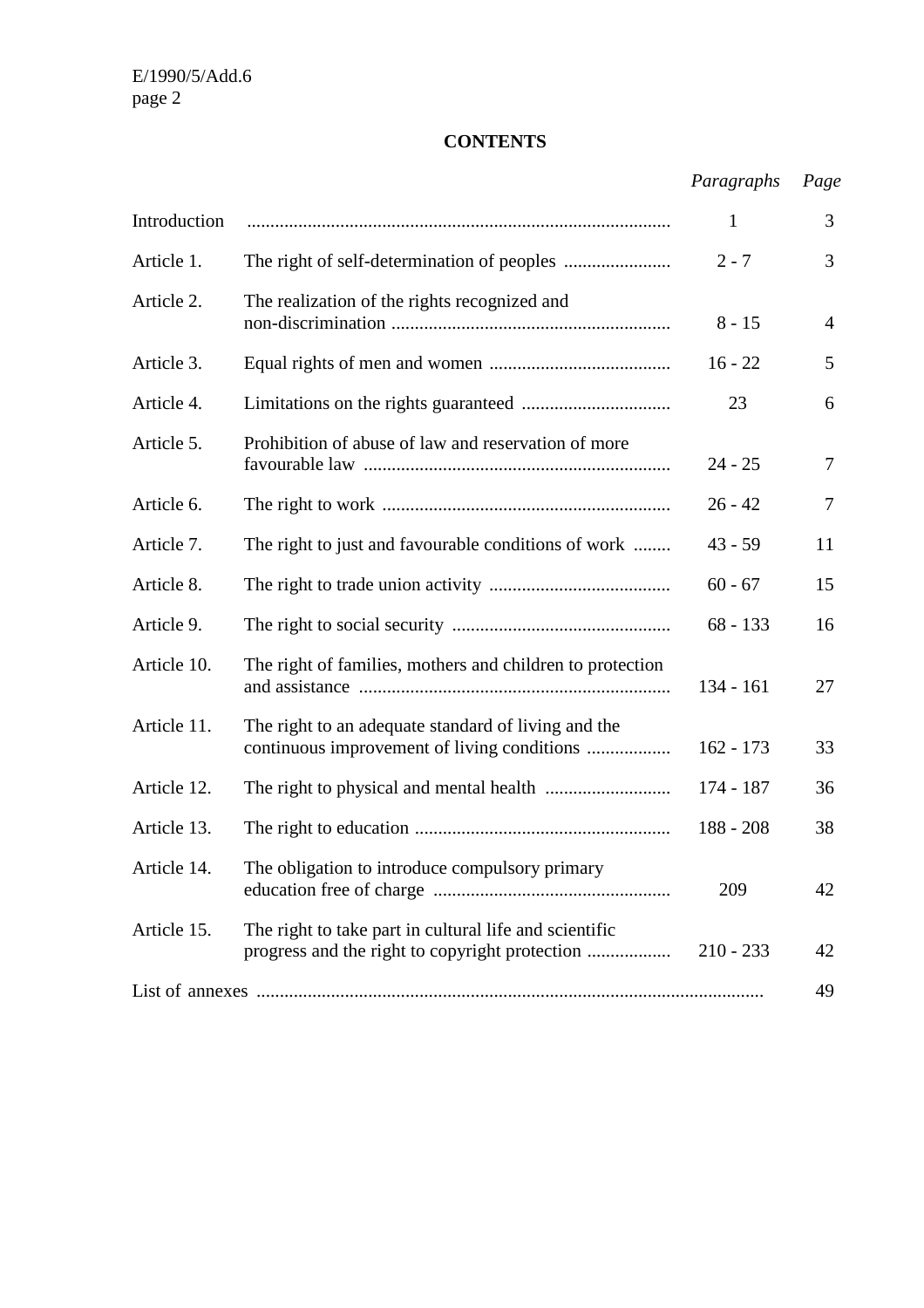### **Introduction**

1. This report, adopted by the Government of the Principality of Liechtenstein on 8 July 2004, is being submitted in accordance with article 16 of the International Covenant on Economic, Social and Cultural Rights of 16 December 1966. The report enumerates legislative, administrative, and other measures that have been taken in line with the Covenant. It constitutes the first Liechtenstein country report, covering the period through 31 January 2004.

## **Article 1. The right of self-determination of peoples**

## **The right of self-determination**

2. The right of self-determination has a pre-eminent status in the Liechtenstein Constitution. Article 1, paragraph 1, of the Constitution states that the Principality of Liechtenstein shall serve to enable the people within its border to live together in freedom and peace. According to article 4, paragraph 2, of the Constitution, individual municipalities are entitled to secede from the State. The majority of the Liechtenstein citizens eligible to vote who reside in the municipality decide on whether to initiate a secession procedure. According to this constitutional provision, the secession is to be regulated by law or international treaty from case to case. If the secession is regulated by a treaty, a second vote is held in the municipality after the treaty negotiations have been concluded.

3. The autonomy of the municipalities is relatively strongly developed (see information in chapter 1.2). This is also expressed by the fact that Liechtenstein is a State party to the European Charter of Local Self-Government of 1985 (*Liechtenstein Legal Gazette*, LGBl. 1988 No. 21).

4. The Principality of Liechtenstein is a constitutional hereditary monarchy on a democratic and parliamentary basis. In this dualist structure of State, the power of the State is embodied in the Reigning Prince and the People. In accordance with article 113 of the Constitution, citizens have the right to submit an initiative to abolish the monarchy.

## **The right to freely dispose of natural resources**

5. The existence of natural resources and their share in the economic activity of Liechtenstein is limited. For the main part, the Liechtenstein economy is based on an export-oriented industry and services. Recognizing the economic interdependence of States, Liechtenstein supports a balanced system of world trade in the framework of its participation in international organizations such as the World Trade Organization (WTO).

6. Article 36 of the Constitution guarantees the freedom of commerce and trade of private individuals and thereby also the use of natural resources. Limitations on this freedom require regulation by law. In Liechtenstein, the State only holds a monopoly on the sale of salt, which is regulated by the Salt Monopoly Act of 12 September 1990 (LGBl. 1990 No. 64). The sale of salt originating in the Contracting States of the European Economic Area is exempt from this monopoly, however.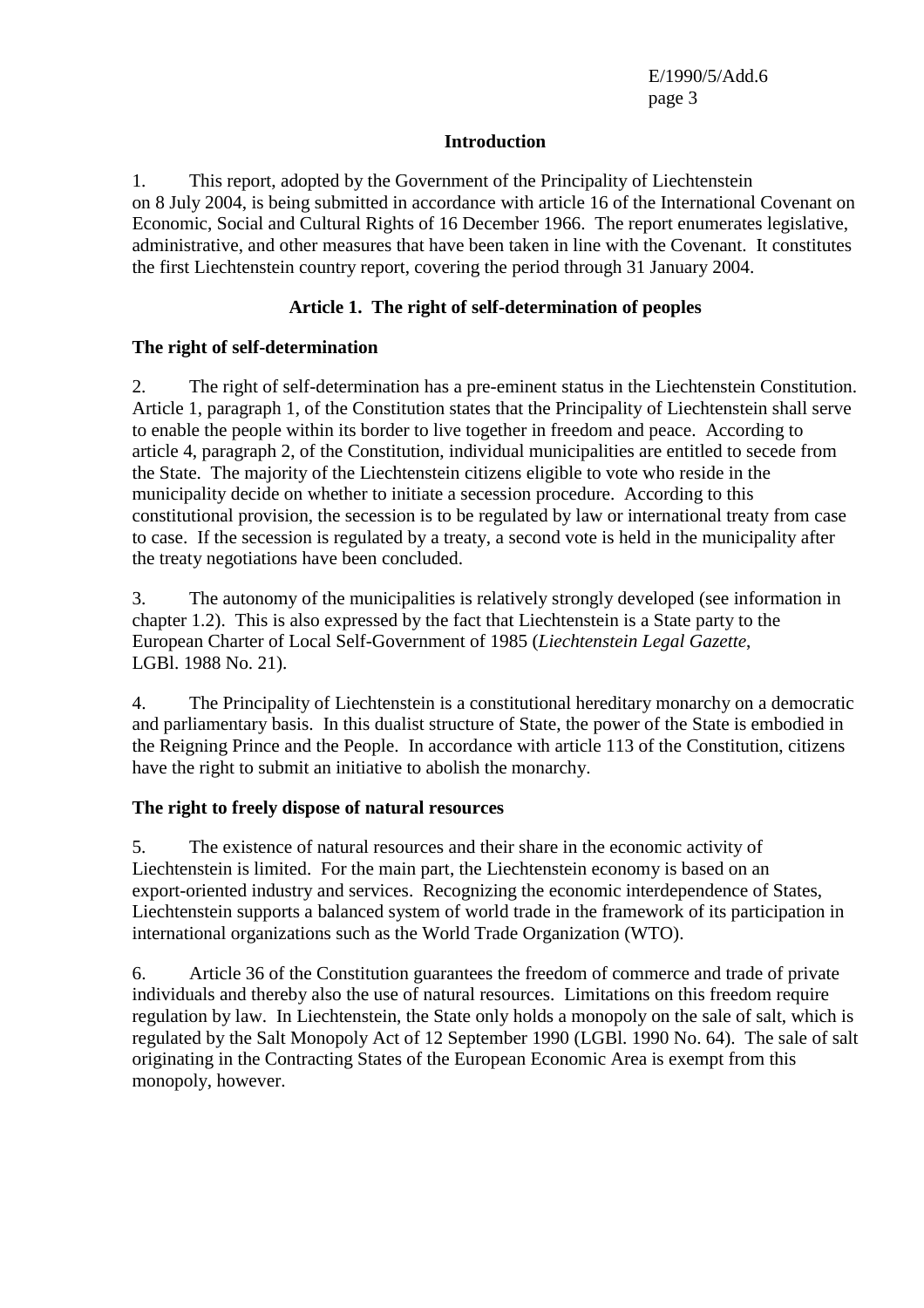# **Promotion of the right of self-determination**

7. In the framework of the United Nations, Liechtenstein has advocated since 1993 that the right of self-determination of peoples should be revived and be accorded new areas and forms of application on the basis of established international legal principles. A flexible structuring of the right of self-determination would help defuse internal conflicts between population groups and guard against the escalation of such conflicts. For this purpose, a research programme has been established at the Woodrow Wilson School of Public and International Affairs at Princeton University, in the United States, whose mandate includes research, teaching, publishing, and organization of conferences and other events on practical and theoretical aspects and effects of autonomy efforts and self-determination. With this initiative of H.S.H. the Reigning Prince, Liechtenstein supports the international efforts to promote the realization of the right of self-determination, in line with article 1, paragraph 3.

## **Article 2. The realization of the rights recognized and non-discrimination**

## **The realization of economic, social and cultural rights**

8. In the Liechtenstein Constitution (art. 14), the promotion of the overall welfare of the people is defined as the highest responsibility of the State. Subsequently, an entire series of social rights are enumerated in the Constitution, which in turn have been complemented by extensive provisions at the level of legislation and ordinances. The rights enumerated include obligations to promote education and schooling, public health, social services, and measures pertaining to economics and labour law. The individual chapters will discuss these areas in detail.

## **Promotion of economic, social and cultural rights through international cooperation**

9. Liechtenstein takes its international humanitarian responsibility seriously. Solidarity with poor countries or with those affected by disasters and armed conflict is a traditional focus of Liechtenstein foreign policy. In 2003, Liechtenstein spent over Sw F 16 million on international humanitarian cooperation. That corresponds to 2 per cent of the total budget for 2003. International humanitarian cooperation (IHC) encompasses all activities and contributions which, in the short, medium, or long term, help alleviate hardship, hunger and poverty, improve the social, economic, and political circumstances of life, and aid the sustainable development of people and regions - taking into account rural development. Liechtenstein's engagement is distributed among the four areas of disaster assistance, reconstruction assistance, cooperation with Eastern Europe and development cooperation.

10. Development cooperation constitutes by far the greatest share of IHC. It accompanies economic, social, and cultural development and aims to abolish poverty in developing countries in a sustainable way and raise the standard of living of the population. It is guided by the principle of "help to help oneself". State funds for development cooperation are administered by the Liechtenstein Development Service (LDS), an independent foundation, whose mandate is approved annually by the Government. Overall, LDS administers around 60 development projects and programmes in its traditional focus countries Bolivia, Peru and Nicaragua, Mali,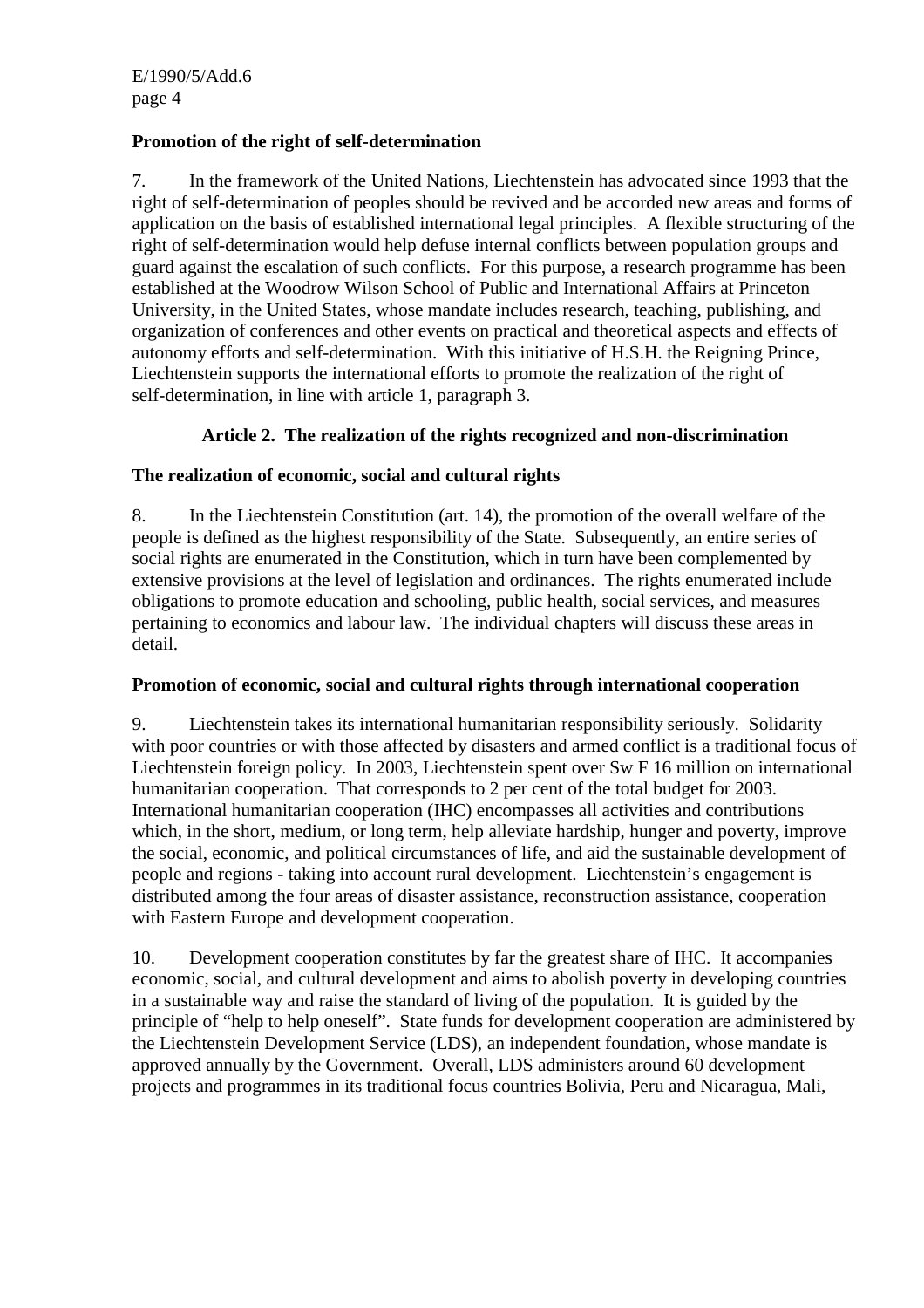Burkina Faso, Senegal, Mozambique, Malawi, Zambia, and Zimbabwe. The content of the work of LDS focuses on education, health, rural development, and small businesses, with a special focus on the promotion of women.

11. An enumeration of all Liechtenstein's contributions in 2003, by thematic focus, is given in the annex.

#### **Non-discrimination**

12. In article 31, the Liechtenstein Constitution guarantees the principle of equal treatment for all citizens, while the rights of foreign citizens are determined by international treaties or reciprocity. The international treaties (conventions) to which Liechtenstein is a party that are relevant to this determination include the International Covenant on Economic, Social and Cultural Rights, the International Covenant on Civil and Political Rights, the European Convention on Human Rights, the Convention on the Elimination of All Forms of Discrimination against Women, and the International Convention on the Elimination of All Forms of Racial Discrimination. All of these international legal instruments enjoy at least the rank of statutory law in Liechtenstein and, due to Liechtenstein's monist system, have become a direct part of the Liechtenstein legal order (self-executing treaties). This ensures that the rights guaranteed by these conventions are valid without distinction on the territory of Liechtenstein for all persons.

13. Liechtenstein and foreign citizens are treated differently, however, in cases in which the relationship between the citizen and the State plays a special role. In particular, this applies to the right to vote, but also to the right of access to certain professions and certain State subsidies.

14. Equal rights of men and women are discussed in the comments on article 3 in this report.

15. Abstract and concrete judicial review of the constitutionality of all laws by the Constitutional Court ensures that the principle of equal treatment in the Constitution cannot be limited by any law.

## **Article 3. Equal rights of men and women**

16. The legal equality of men and women was incorporated in the Constitution in 1992 (art. 31, para. 2). A number of laws had to be adjusted in consequence, such as the law on health insurance and provisions governing old-age insurance and occupational pension plans. The Gender Equality Act of 1999 (LGBl. 1999 No. 96) aims to promote the actual equality of men and women and especially equal opportunities in their professional life. The key points are a prohibition against discrimination, protection against sexual harassment, a reduction of the burden of proof, protection against dismissals due to revenge, and the right to group action.

17. So far, one violation of the Gender Equality Act has been brought to court. This case concerned the right to equal pay for equal work. It its final judgement, the court found that discrimination had occurred and ordered the retroactive payment of the salary difference.

18. A significant legal innovation concerns the social protection of women in divorce and separation law (LGBl. 1999 No. 28). In the event of divorce, occupational pension plans are now divided, half each, between husband and wife for the duration of the marriage. With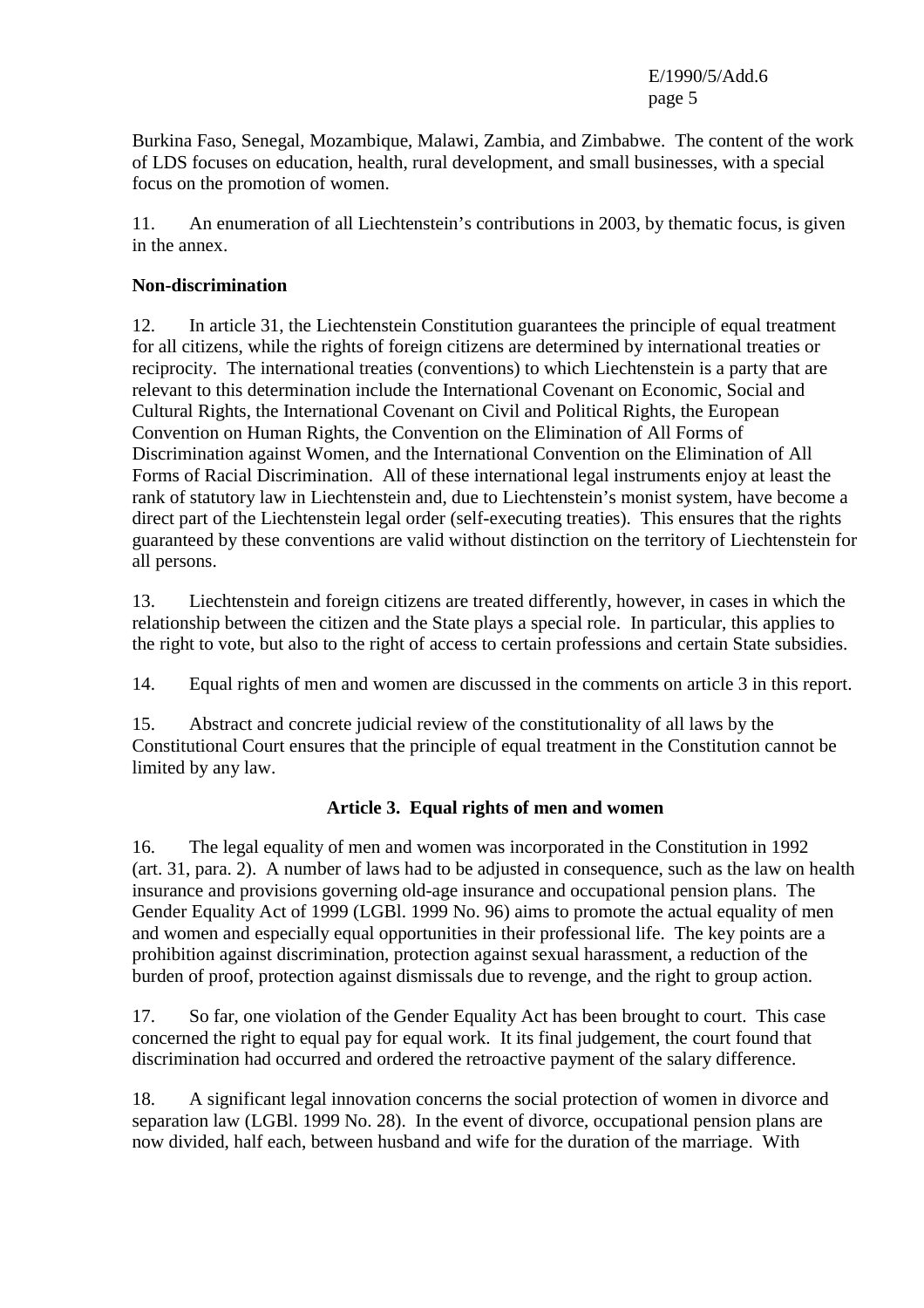respect to State old-age insurance, the income has already been divided between both spouses since 1997, in addition to child-raising and care bonuses. These amendments significantly improve the protection of women - especially those who give up their employment to work in the family.

19. An Office of Gender Equality was established in 1996 to promote the equality of women and men in all areas of life. It serves as a contact point for women and men in Liechtenstein, as well as for all institutions affected by gender equality questions, especially in the areas of education, politics, administration, business and trades, social affairs and culture. The overarching goal is to create equal opportunities and equal rights in life and work for women and men in Liechtenstein.

20. To raise public awareness about questions of gender equality, the Government established a recognition award in 1999. The award is granted annually and aims to motivate businesses, organizations, and private individuals to create work conditions that are friendly to women and families or to launch initiatives leading to an improvement of the situation of women and greater equal opportunities.

21. Liechtenstein has been a State party to the 1979 Convention on the Elimination of All Forms of Discrimination against Women since 26 January 1996. The first Liechtenstein country report on the implementation of this Convention was considered by the Committee on the Elimination of Discrimination against Women (CEDAW) at its 410th, 411th, and 414th meetings, on 25 and 27 January 1999. The second country report was submitted to the Committee on 29 June 2001. Further information on the equality of men and women and accordingly also the implementation of article 3 of the Covenant can be found in the corresponding documentation (CEDAW/C/LIE/1; CEDAW/C/LIE/2; CEDAW/C/SR.410, 411 and 414).

22. On 24 October 2001, Liechtenstein also ratified the Optional Protocol to the Convention on the Elimination of All Forms of Discrimination against Women. Similarly to the Optional Protocol to the International Covenant on Civil and Political Rights, the recognition of the right of individual complaint under this Convention creates the possibility of having alleged violations of the Convention reviewed. The recognition of this procedure therefore also serves to implement article 3 of the Covenant.

# **Article 4. Limitations on the rights guaranteed**

23. According to the jurisprudence of the Liechtenstein Constitutional Court, it is a "general principle of constitutional law that constitutionally guaranteed fundamental rights may be limited by legislation and also must be limited in order to enable the coexistence of individuals that would be impossible if the use of fundamental rights were unlimited". Fundamental rights may only be limited, however, if the limitation fulfils the following four conditions:

- − It must be based on legislation;
- − It must be justified by a prevailing public interest;
- − It must respect the principle of proportionality;
- − It may not violate the core content of the fundamental right.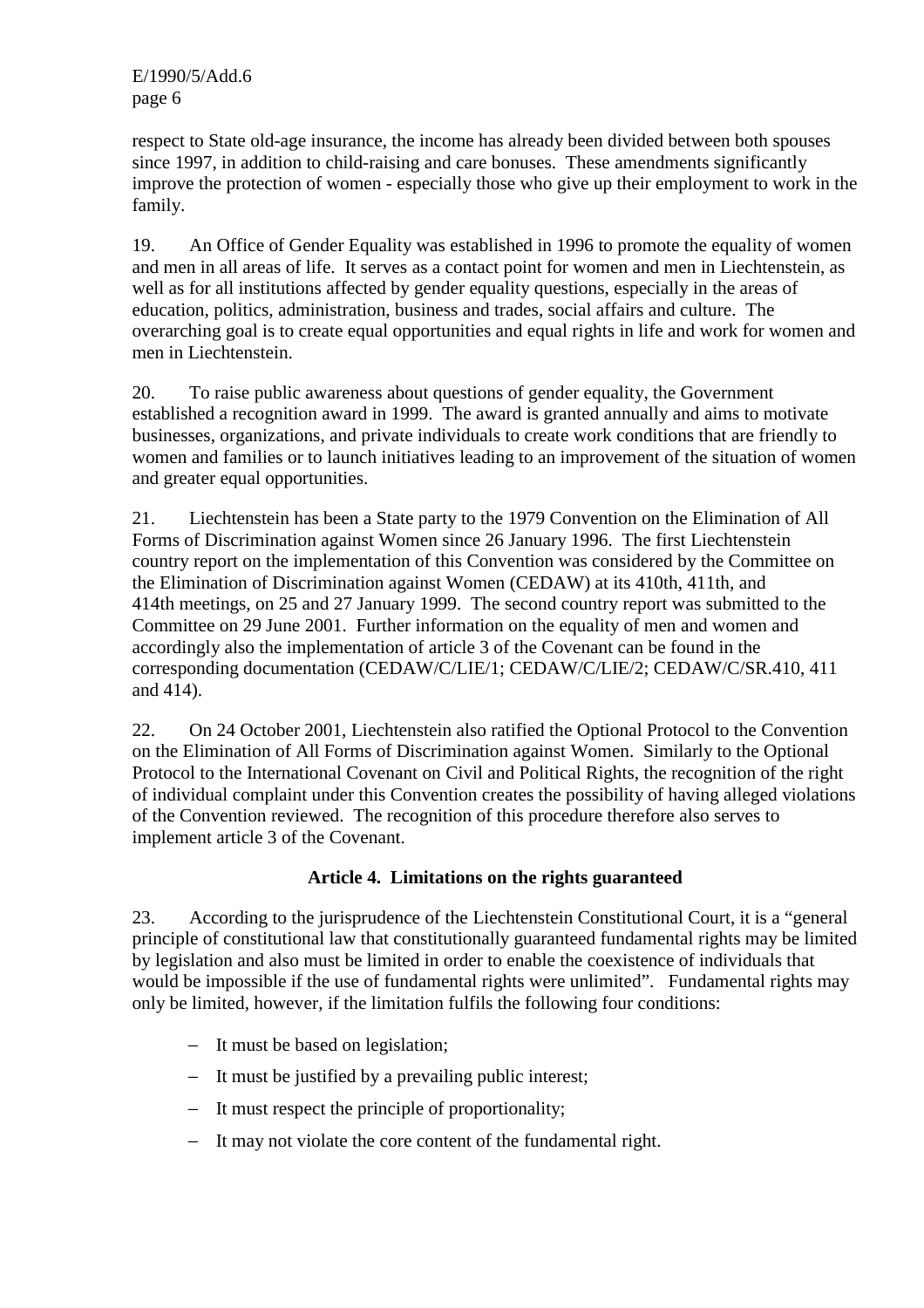Each limitation must be based on a formal legislative foundation that must be as clear as the infringement is serious. An infringement of a fundamental right without a formal legislative basis is only possible "if the infringement is urgently necessary to protect police assets. In such circumstances, the general police clause that applies pursuant to article 14 of the Constitution replaces the formal legislative basis".

## **Article 5. Prohibition of abuse of law and reservation of more favourable law**

## **Prohibition of abuse of law**

24. This provision is also directly applicable in Liechtenstein. It corresponds to the prohibition of the abuse of law in the Liechtenstein legal order governed by article 2 of the Law on Persons and Companies of 20 January 1926 (PGR) (LGBl. 1926 No. 4). The jurisprudence of Liechtenstein courts respects this principle.

## **Favourability clause**

25. As mentioned above, international treaties have at least the rank of statutory law. The favourability clause laid down in this paragraph is directly applicable in Liechtenstein. There are no higher-ranking constitutional provisions.

## **Article 6. The right to work**

## **The employment and labour market situation in Liechtenstein**

26. Agriculture is no longer of major significance to the national economy. It still fulfils an important function, however, with respect to self-sufficiency in times of crisis and the cultivation and preservation of the natural and agricultural landscape. As of the end of 2002, 1.3 per cent of all persons working in Liechtenstein were still employed in the first (agricultural) sector. Although the service sector (commerce, financial services, hotels and restaurants, education, etc.) is continually growing and encompassed 53.9 per cent of full-time employees as of the end of 2002, Liechtenstein still has an active and diverse second sector (industry, crafts, construction, etc.), employing 44.8 per cent of all full-time workers.

27. The small size of Liechtenstein and the ongoing economic growth entail the recruitment of a large part of the workforce from neighbouring countries, who commute across the national borders (cross-border commuters). As of the end of 2002, 16,886 persons resident in Liechtenstein were employed, i.e. just over 50 per cent of the population; 15,784 of these were employed in Liechtenstein and 1,102 in foreign countries. In addition to the 15,784 persons employed in Liechtenstein, 13,030 people commuted from neighbouring countries to work in Liechtenstein; a total of 28,814 persons were therefore working in Liechtenstein as of the end of 2002. Unemployment is low in an international comparison. The unemployment rate in May 2004 was 2.2 per cent, or 634 people. Additional detailed information on the employment and labour market situation in Liechtenstein is included in the annex.

## **The right to work**

28. The individual right to work and the protection of workers are laid down in article 19, paragraph 1, of the Liechtenstein Constitution (LV). In addition, the State is required to take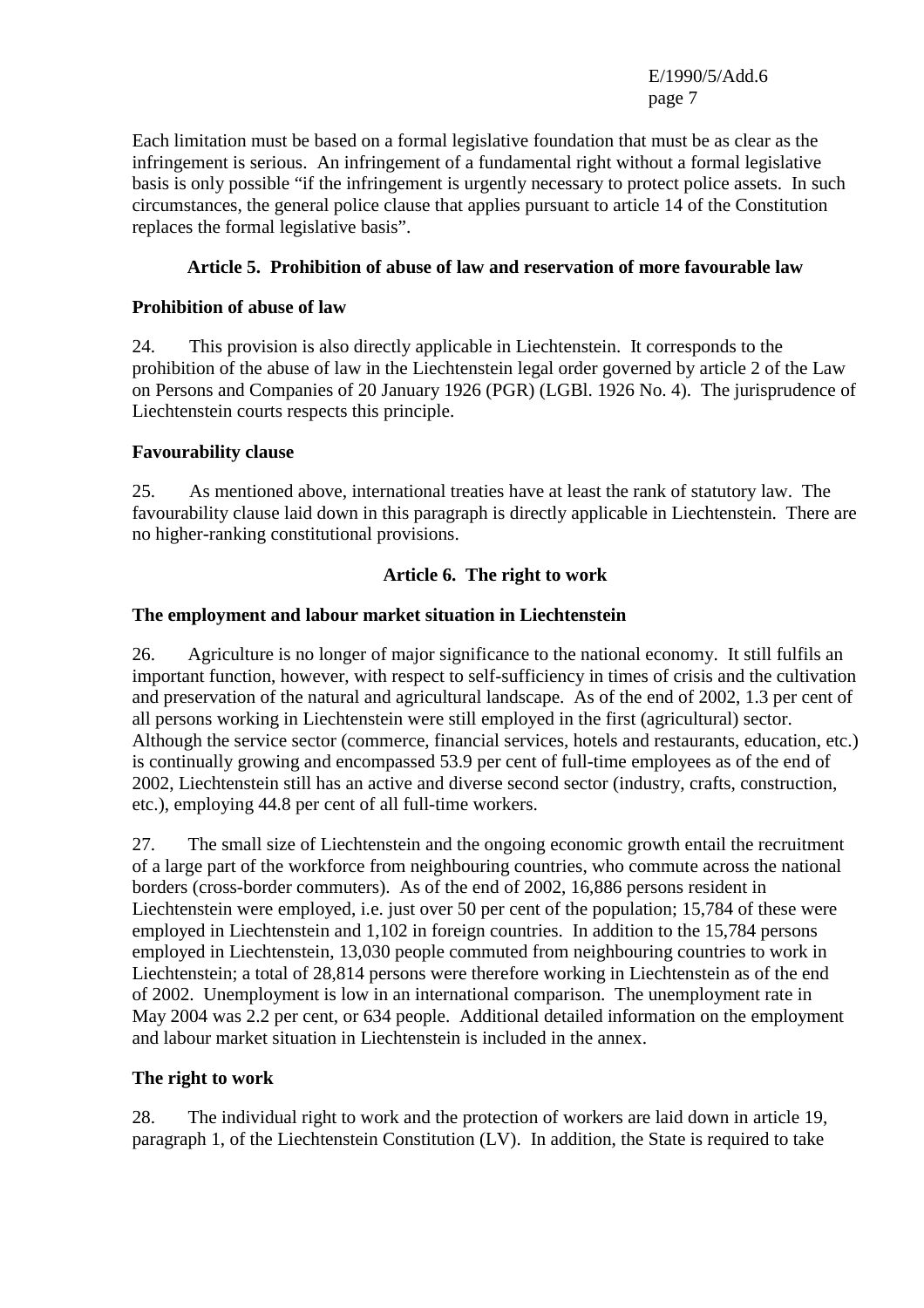appropriate measures to support the economy and to increase employment (LV, art. 20, para. 1). This mandate is made concrete in the Law on the Funding of Economic Promotion Measures (LGBl. 1998 No. 33). According to this Law, Liechtenstein funds measures worth promoting that alleviate economic difficulties and that secure jobs in the long term. Measures worth promoting include professional training, retraining to improve professional mobility, image promotion and promotion of the business location, contributions to institutions that promote the economy, and contributions to measures for cases of hardship and emergency. In practice, the Liechtenstein Government supports a liberal business location and lays down a framework that makes Liechtenstein an attractive location for enterprises.

## **Measures on behalf of employment**

## *Vocational counselling*

29. Liechtenstein has a well-developed, State-run Vocational Guidance Centre with an affiliated Career Information Centre. The psychologically trained counselling team with vocational expertise accompanies young people and adults in preparing to select their careers and offers career counselling. The Vocational Guidance Centre also offers special counselling for individuals who are limited in their career choice or their existing occupation due to a disability. All these services are free of charge. In addition to individual counselling, the Centre organizes regular information events, seminars and courses, and a documentation and information centre open to the public. The School Psychology Service is also available to discuss schooling decisions.

## *Vocational training system*

30. With a view to economic promotion and sustaining competitiveness, vocational training is accorded great importance. The vocational training system in Liechtenstein is discussed in detail in the comments on article 13.

## *Job placement*

31. The Law of 12 April 2000 on Job Placement and Temporary Employment (LGBl. 2000 No. 103) has created a basis for active measures in the field of labour market policy. The key points of the Law are the coverage by unemployment insurance of job placement fees charged by private placement agencies. The new Law also provides for the financial participation of unemployment insurance in employment programmes of public or private institutions aimed at temporary employment or reintegration of unemployed persons in the job market (art. 32). A public Employment Service Bureau in the Office of Economic Affairs is responsible for providing assistance to unemployed persons in choosing training or employment programmes.

32. In the case of young people who are unable to find employment after their basic vocational training (apprenticeship), the Office of Vocational Training offers assistance through the "Internship for unemployed apprenticeship and college graduates" established in 1995. The State covers 60 per cent of the internship salary for a maximum of six months. The employer offering the internship must conclude an internship contract, subject to approval, with the intern. The internship must provide employment in the intern's vocational field. The intern must demonstrate that he or she has made serious efforts to find employment.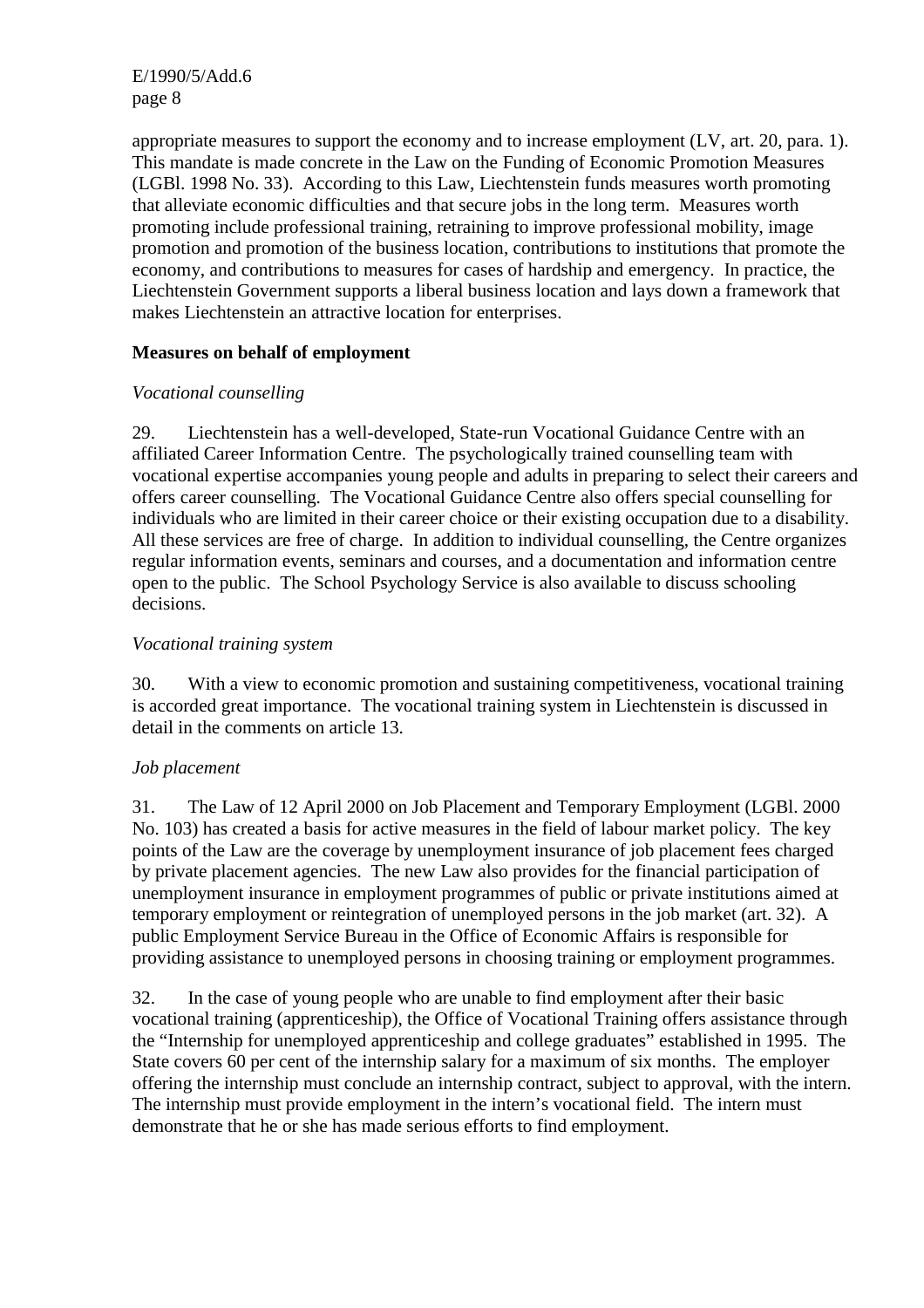33. The share of unemployed persons under 25 has risen to about 25 per cent of total unemployment in recent years. The Government has recognized the problem of youth unemployment and adopted a package of measures in October 2003 to defuse the current situation. The first measure is to optimize the existing vocational internship programme for unemployed graduates of apprenticeship programmes. In order to increase the chances of young unemployed people finding an internship in their vocational field, a significantly higher number of open internship positions must be made available. Accordingly, employers must be encouraged to provide more internships. In addition, the formal requirements for internship positions are being reviewed and the organizational procedure is being simplified. For private job placement agencies under contract with the Office of Economic Affairs, new incentives are being created to intensify placement activities for unemployed young people. If an agency is successful in finding a permanent position for a client, the commission is doubled.

34. Unemployment not only affects the financial situation, but also the social and health situation of those effected. The Government has appointed a working group to develop measures for overcoming the psychosocial consequences of unemployment, thereby also increasing the ability to find a new job.

## **The labour market and disadvantaged groups**

#### *Women*

35. Women currently account for 38 per cent of employed persons in Liechtenstein; 82 per cent of part-time workers are women and 18 per cent are men.

36. Although in principle all young women and men have the opportunity to learn a profession of their choice, practice shows that cultural and structural barriers influence the choice of career of both sexes. In order to counter this situation, the Government decided in the fall of 1999 to launch an impulse year for girls and women choosing a career or reintegrating into the workforce after a hiatus due to family reasons.

37. The first part of the professional impulse year focused on young people entering the job market after graduating from school. The goal of the project was to show girls and young women the importance of a good education and vocational training, to expand their career spectrum, to motivate boys and girls to call into question gender stereotypes, and to raise the awareness of parents and teachers about equal opportunities in choosing careers. The second part targeted women who are planning to re-enter the job market after a few years of hiatus due to family reasons. Attractive programmes were offered both to women just in the preparation or orientation phase of re-entering the workforce, but also to women immediately wanting to take up a career again. In addition to questions of time management, seminars were offered on the topics of orientation, motivation, self-assessment, and stress management. Evening courses provided brief and useful information on the topics of career counselling, stipends, and job search. The use of computers is now indispensable for most jobs in today's Information Age. A computer course was therefore incorporated into the offerings of the impulse year. Complementing these activities, the Information and Contact Centre for Women (infra) published a brochure with useful hints for women re-entering the workforce and a study mandated by the Government Office of Gender Equality on "Planning and Achieving Reentry into the Workforce".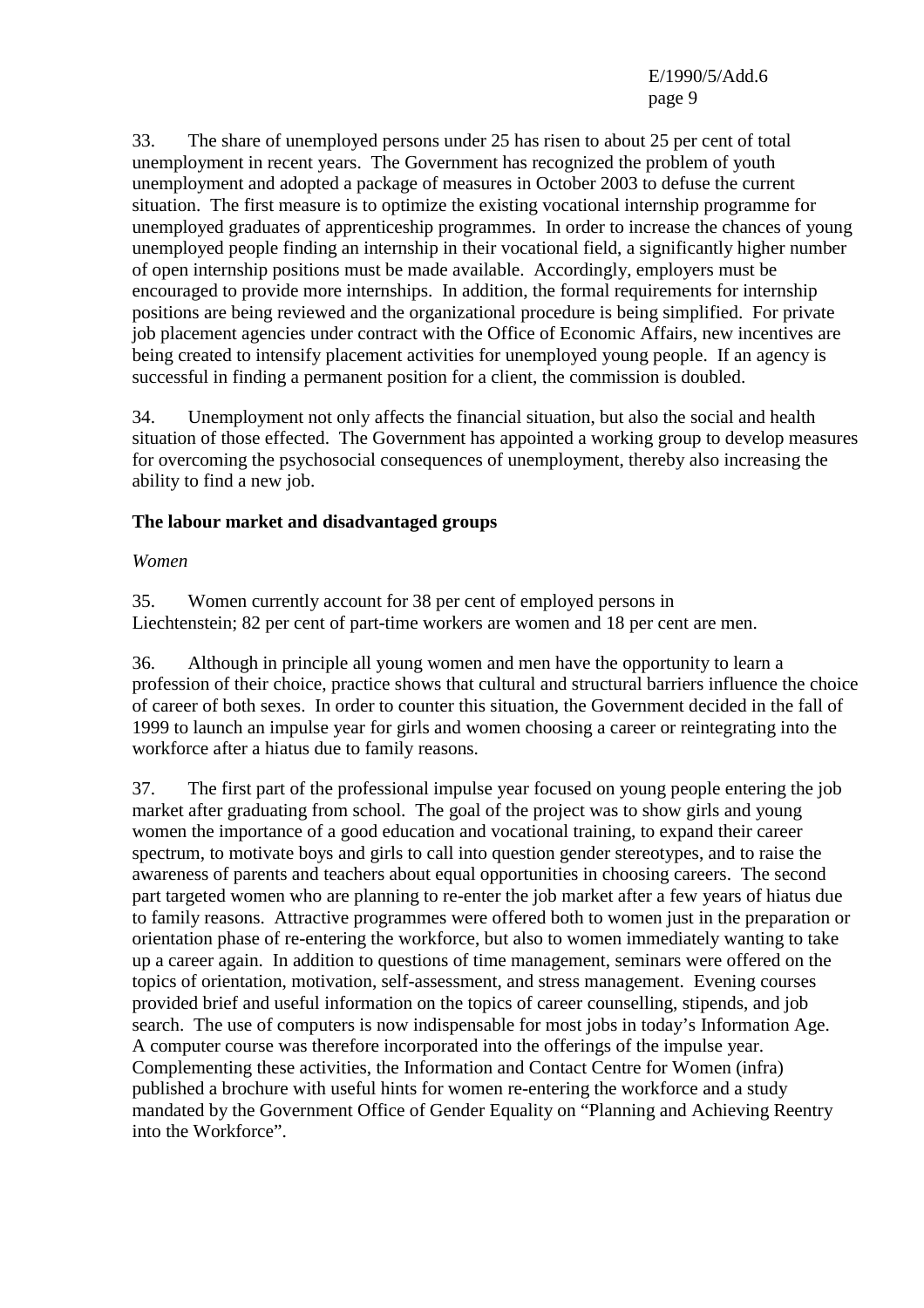38. The costs of continuing education or retraining necessary for re-entry are partially covered by tax breaks. Individuals who are not employed and take care of children themselves may deduct training or retraining costs from their income on their tax return.

#### *People with disabilities*

39. The right to work also applies to people with disabilities. According to the Disability Insurance Act, people with disabilities have a right to various reintegration measures. As part of the last revision of the Act, which entered into force on 1 May 2001, the principle according to which reintegration benefits are given precedence over disability insurance benefits was explicitly incorporated in article 33 of the Act. The spectrum of reintegration measures includes professional measures, salary grants, suspension of disability pensions upon application, aids, daily allowances, and reimbursement of expenses (article 34, paragraph 3, of the Disability Insurance Act, LGBl. 2001 No. 17). According to article 39 of the Act, the professional measures of disability insurance include the following benefits and legal entitlements: professional and career counselling, job placement and employment attempts, vocational training, and capital aid for self-employed persons.

40. The vocational training of disabled persons is additionally governed by the special provisions of articles 53 to 55 of the Vocational Training Act (LGBl. 1976 No. 55). These provisions grant the option of a State-supervised traineeship to young persons who are not able or not quite able to fulfil the demands of an apprenticeship in light of the state of their health, their development, or other circumstances. The traineeship offers individual training in certain aspects of a vocation. The duration of the traineeship and the contents of the training programmes are determined by the Office of Vocational Training in agreement with the employer offering the traineeship. Trainees must also attend school encompassing vocational subjects and general education, but tailored to the needs and possibilities of these young people. In addition, the State grants subsidies for the special expenses arising from the vocational training or continuing training of persons with disabilities.

41. Salary grants (article 45 octies of the Disability Insurance Act) aim to facilitate the vocational reintegration of persons who are still partially able to work. Businesses are given a salary grant to hire such persons or, if the disability began during an existing employment relationship, rehire them. This measure aims to prevent persons who are only partially disabled from being forced to leave the workforce and rely on disability insurance. Article 46 of the Act now also provides the possibility of temporarily not paying disability insurance ("freezing disability insurance payments") if the person in question wants to undertake an employment attempt. Such employment attempts can also be supported by a daily allowance paid by disability insurance ("employment attempts with daily allowance"); this eliminates the financial risk for businesses offering employment opportunities to persons with disabilities.

42. In parallel, special private facilities exist, supported by the State, that provide training, employment, and assisted living.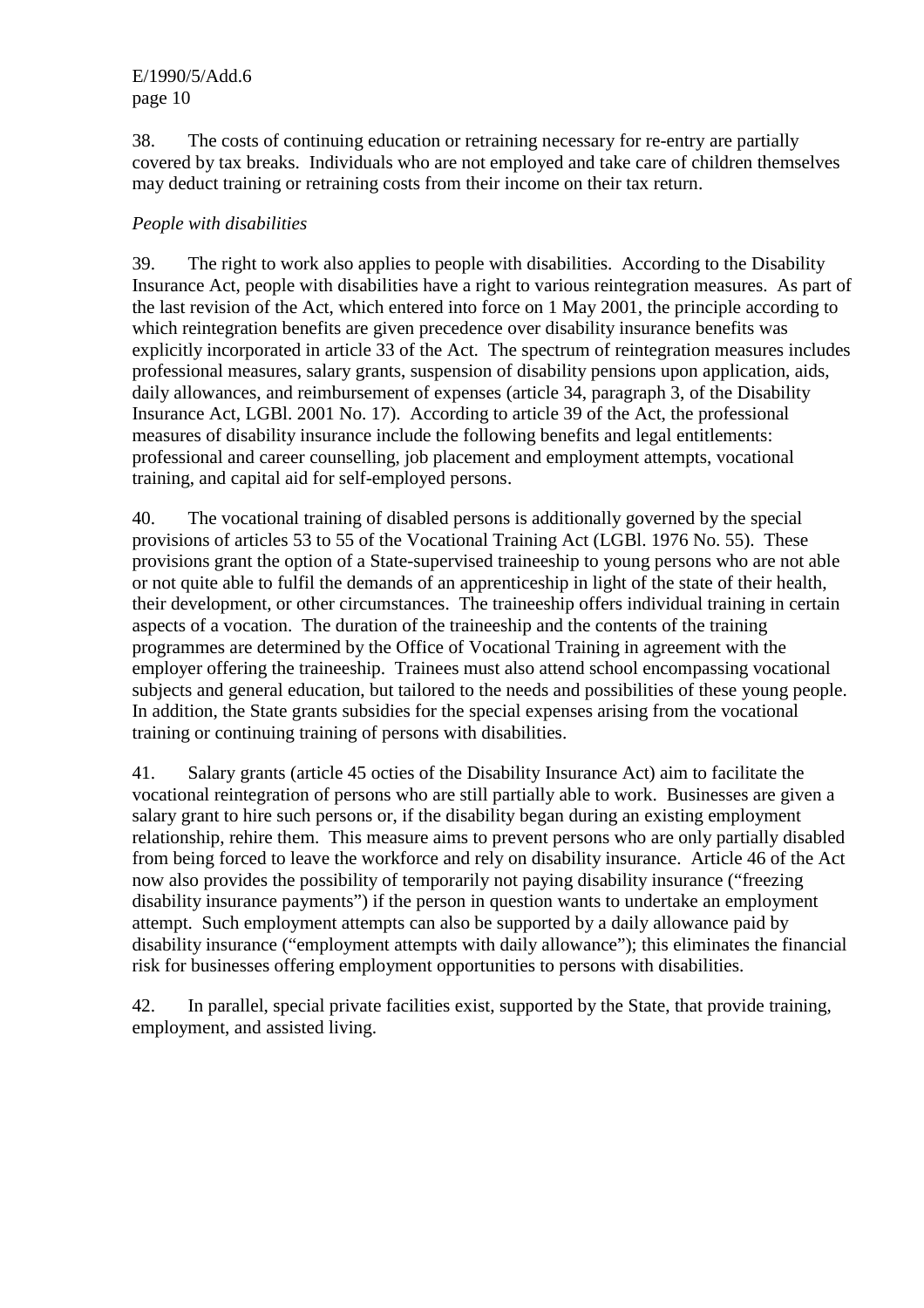## **Article 7. The right to just and favourable conditions of work**

#### **Minimum wage**

43. Liechtenstein law does not stipulate any minimum wage, since Liechtenstein labour law is based on the principle of freedom of contract. Minimum wages are, however, agreed upon between the social partners (Liechtenstein Employees' Union, Liechtenstein Chamber of Commerce and Industry, Chamber of Trade and Commerce) in collective labour agreements. The collective labour agreements are renegotiated about every two years. The agreed wages are not understood as minimum wages as such, however, but as protective wages against dumping and are explicitly not linked to the subsistence level. At this time, no statistical data can be provided on the effective level and distribution of income in Liechtenstein. The introduction of comprehensive income statistics is in preparation, and the first figures are expected for 2005.

## **Equal pay for women and men/equal opportunity of promotion**

44. According to section 1173a, article 9, paragraph 3, of the General Civil Code, the payment of unequal wages for equal and equivalent work is illegal. Similarly, article 7 of the Law on Salaries for Public Employees (LGBl. 1991 No. 6) provides for equal pay for equivalent work. The Gender Equality Act (LGBl. 1999 No. 96), which was passed in 1998 and entered into force on 5 May 1999, stipulates an explicit prohibition of any form of direct or indirect discrimination on the basis of gender in the field of employment. The principle of non-discrimination applies in particular to salary demands, working conditions, opportunities for basic and continuing training, promotion, and dismissals (protection from revenge dismissals). To protect the identity of individual employees, the Act also introduces a right to group action, which allows an organization to sue in its own name. The name of the individual employee is then not made public. A further protection of employees is the reduction of the burden of proof in the case of alleged discrimination: the proof of discrimination need not be brought by the person affected by the discrimination, but rather the defendant must prove that no discrimination occurred. The only exception is sexual harassment at work.

45. Of special note in this connection is the fact that employers who do not eliminate existing discrimination at work can be sued and required to pay compensation. In the case of discrimination in hiring, the compensation may not exceed three monthly salaries; in the case of discrimination in dismissal, the compensation may not exceed six monthly salaries. The highest amount of compensation in the case of discrimination by sexual harassment is Sw F 40,000. Finally, the Act regulates the legal claims and available actions, and it stipulates that appropriate positive measures to achieve factual equality do not constitute discrimination. The Gender Equality Act applies both to private and public employment.

46. Since entry into force of the Gender Equality Act in 1999, one action has been submitted in the public sector for equal pay. The Government confirmed the salary discrimination. The case was appealed; in its final judgement, the appellate court likewise found that discrimination had occurred and ordered the retroactive payment of the salary difference.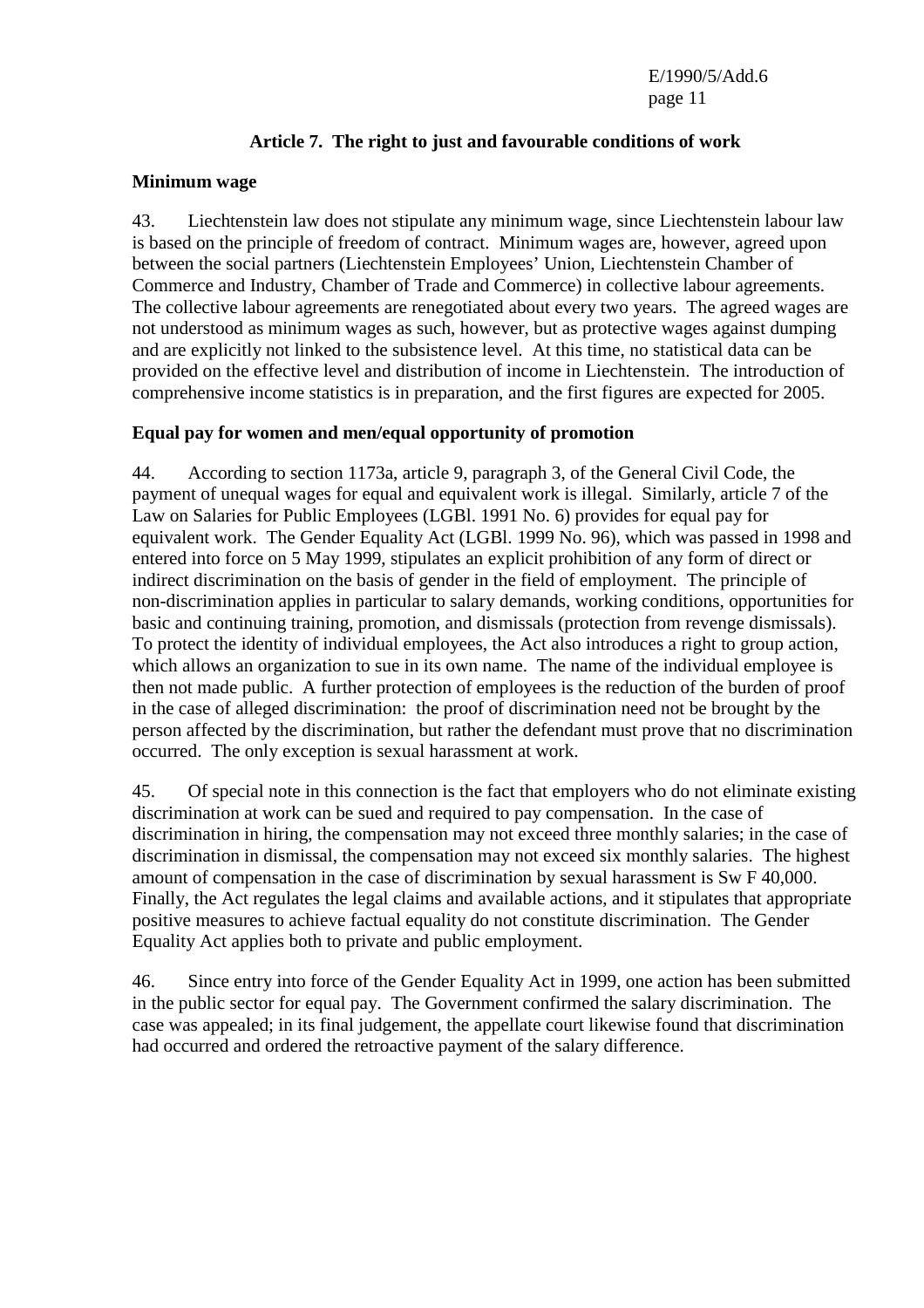## **Protection of employees**

47. The legislative provisions on the protection of employees in Liechtenstein are currently being fundamentally revised. The revision concerns the Law on Employment in Industry, Commerce, and Trades (Labour Act; LGBl. 1967 No. 6) and Ordinance I on the Labour Act (LGBl. 1968 No. 15). The focus of the revision is a new regulation of working hours, especially night work, as well as the improved protection of young employees.

## *Health in the workplace*

48. The requirements governing health in the workplace are described in general in article 6 of the Labour Act. To protect the health of employees, employers are required to "take all measures that are necessary according to experience, that can be applied given current technology, and that are appropriate to the circumstances of the business". In particular, the employer "must design work facilities and the work flow so that health risks and overexertions of employees are avoided to the extent possible". The employers must also take measures to protect the personal integrity of employees, especially also with respect to sexual harassment. A detailed enumeration of health measures is included in the Ordinance on Safety and Health Protection of Employees in the Workplace (LGBl. 1998 No. 111). This Ordinance describes the requirements that must be met with respect to buildings, the work environment, the workplace, personal protection equipment, and work clothing.

49. A labour physician in Liechtenstein currently examines employees upon the request of businesses. If suspicion of an occupational illness arises, the examining doctor consults the Chief Public Health Officer. On the report of the Chief Public Health Officer, a detailed investigation is conducted to find out whether the patient's work or workplace could be responsible for the illness. These investigations are usually conducted by experts of the Swiss Accident Insurance Institute (SUVA). If the suspicion of an occupational illness is confirmed, the necessary measures are ordered such as change of workplace or change of occupation. In the planned revision of the occupational safety provisions, an expansion of medical examinations and counselling is envisioned. In particular, compulsory medical examinations will be introduced for employees who are in particular need of protection or whose health is seriously endangered by the type and environment of their work.

## *Safety in the workplace*

50. Article 70 of the Compulsory Accident Insurance Act (LGBl. 1990 No. 46) requires employers to "take all measures that are necessary according to experience, that can be applied given current technology, and that are appropriate to the given circumstances to prevent occupational accidents and illnesses". For this purpose, the employer must include the participation of employees. The employees in turn must support the efforts of the employer to implement the requirements in practice. Further provisions on safety in the workplace are contained in the Labour Act, the Law on the Coordination of Safety and Health Protection Measures in Construction Work (LGBl. 2002 No. 158), the Ordinance on the Safety and Health Protection of Employees in the Workplace (LGBl. 1998 No. 111), the Ordinance on Compulsory Health Insurance (LGBl. 1990 No. 70), the Ordinance on the Prevention of Occupational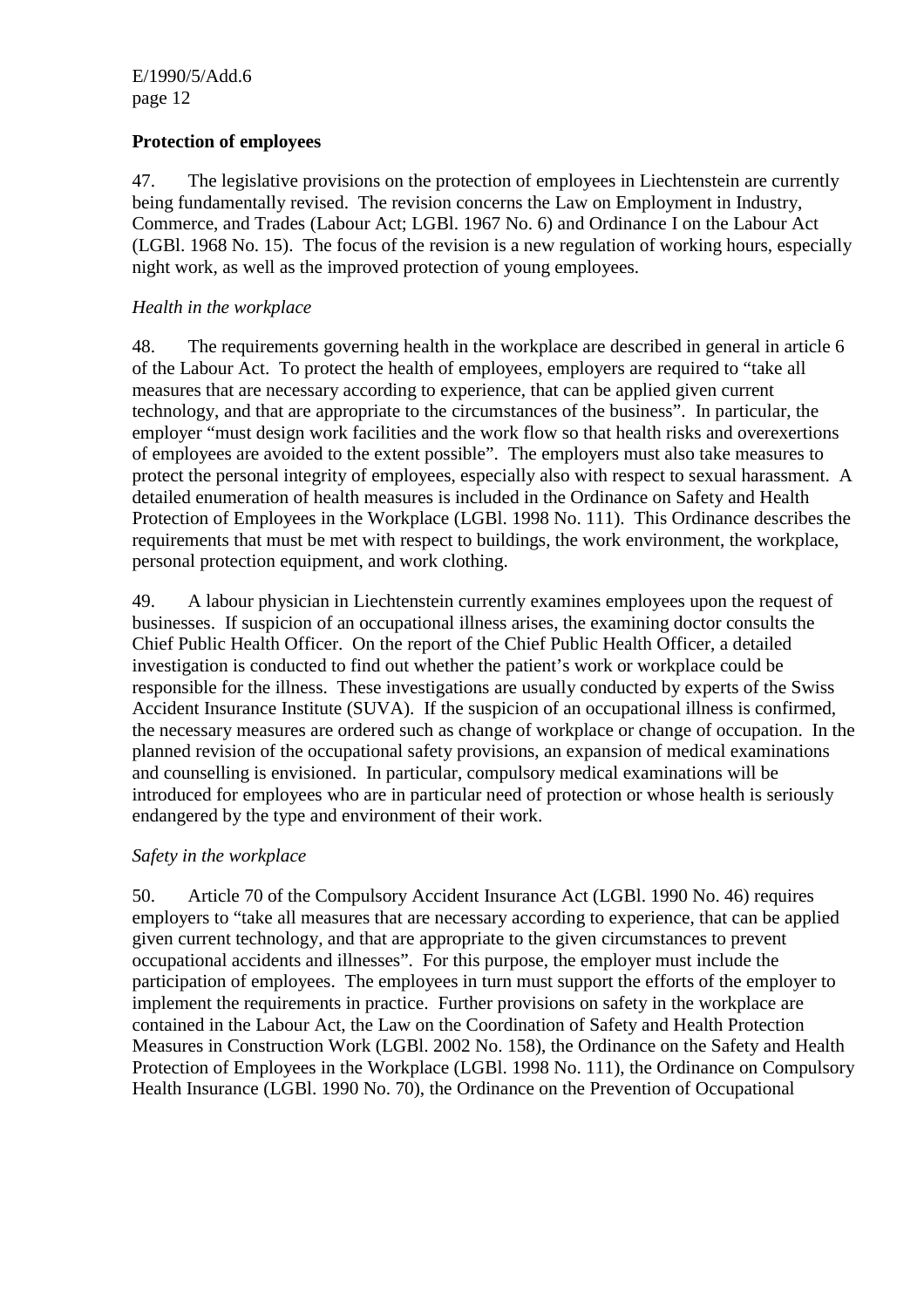Illnesses (LGBl. 1961 No. 18), the Ordinance on the Prevention of Accidents in Construction Work (LGBl. 1971 No. 12), and the Ordinance on the Prevention of Accidents in Roof Work (LGBl. 1971 No. 15).

51. The responsible authority is currently only notified of occupational accidents if an emergency vehicle is required. Binding data on accident statistics can therefore not be provided at this time. Efforts are under way, however, to establish statistics of all occupational accidents. In recent years, one fatal accident at work takes place every two years, on average.

#### *Enforcement and supervision*

52. Supervision of compliance with the requirements of the Labour Act, the Accident Insurance Act, and the ordinances on occupational safety is the responsibility of the Worker Safety Bureau of the Office of Economic Affairs. In the approximately 2,200 businesses subject to the Labour Act, general inspections are conducted regularly. In addition, specific inspections are undertaken if reports are received. In each general inspection, all areas are inspected, i.e. the workplaces, working hours, compliance with special protection requirements for young people and pregnant women, etc.

53. If an inspection determines that certain provisions are not complied with, the authority compiles a list of deficiencies. A follow-up inspection verifies whether the deficiencies complained of have been remedied. If this is not the case, the authority can order the requisite measures. In the last five years, there has been no case where such measures had to be ordered.

#### *Working hours and rest*

54. Article 9, paragraph 1, of the Labour Act lays down the maximum workweek. The maximum workweek for employees in industrial operations, office personnel, and technical and other office workers is 45 hours, for all other employees 48 hours. For young employees between the ages of 15 and 18, the workweek is limited to 40 hours. The workweek may be increased by four hours for overtime. In collective and individual employment agreements, the workweek is generally lower. In accordance with article 10 of the Labour Act, the workday is limited to 6 a.m. to 11 p.m. Changes to the legal limits are only permissible with the approval of the employees or the majority of employees. According to article 15 of the Labour Act, a workday of more than five and a half hours must be interrupted by a break of at least a quarter of an hour; a workday of more than seven hours requires at least a half-hour break, and for a workday of more than nine hours, the break must be a full hour. Employees are in any event entitled to a daily rest of at least 11 consecutive hours. This rest may be reduced once a week to 8 hours, as long as the duration of 11 hours is maintained over the average of two weeks (article 15a of the Labour Act). Article 21 grants the right to a free half day if the workweek extends over more than five days. In addition, article 22 specifies that rest hours may not be paid off with monetary or other compensation, other than at the end of the employment.

## *Sunday work*

55. The Labour Act prohibits the use of employees on Sundays in principle (article 18 of the Labour Act). The Act grants certain exceptions, however, which must as a rule be approved. If an urgent need is shown, the Office of Economic Affairs may temporarily approve Sunday work,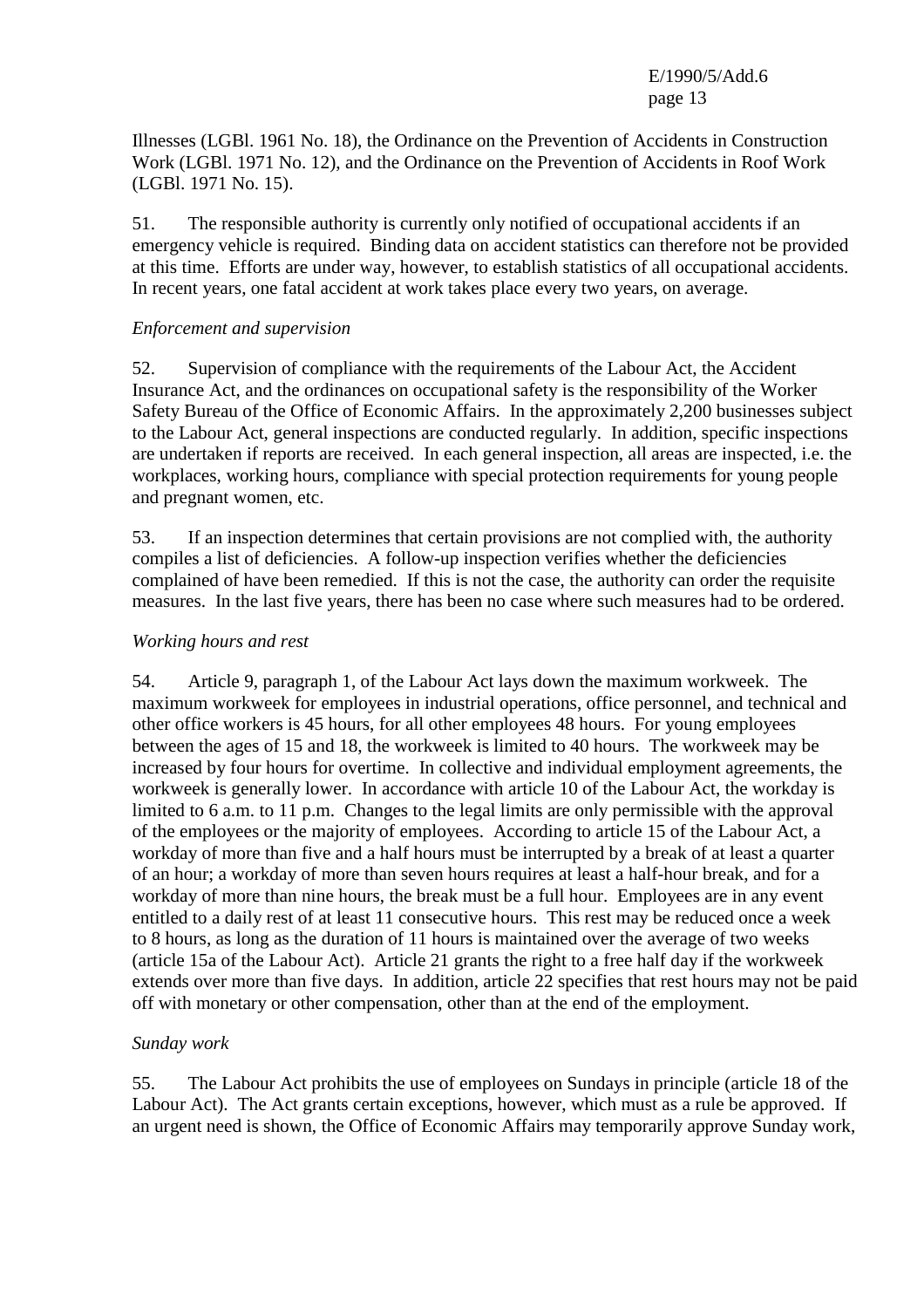as long as the employee agrees and is given a salary supplement of 100 per cent. The Office of Economic Affairs may also approve lasting or regularly recurring Sunday work (article 19, paragraph 3, of the Labour Act). Certain businesses enumerated in Ordinance II on the Labour Act (LGBl. 2002 No. 188) are exempted from the approval requirement.**<sup>1</sup>**

56. If the Sunday work falls in the morning and the afternoon, or if it lasts more than five hours, it must be compensated by a substitute rest of at least 24 consecutive hours. In addition, a free Sunday must be granted at least once within two weeks (article 20 of the Labour Act).

### *Night work*

57. In principle, the Labour Act prohibits the use of employees at night. Exceptions to the night work prohibition are subject to approval and may only be granted under certain conditions. Night work may either be temporarily approved if an urgent need is shown (subject to the condition that the employee agrees and is granted a salary supplement of at least 25 per cent), or the Office of Economic Affairs may also approve night work permanently or on a regular basis if night work is indispensable for technical or economic reasons (article 17 of the Labour Act). In Ordinance II of the Labour Act, the business sectors are enumerated that are exempt from the approval requirement for night work. If employees perform night work over a longer period, they have a right to a medical examination and counselling. Such an examination may be declared compulsory for certain categories of employees (article 17c of the Labour Act). Also compulsory is the regular medical examination of employees who always perform night work. The employer is also required, to the extent necessitated by the circumstances, to provide additional measures for the protection of employees, namely with respect to safety of the commute, the organization of transportation, and opportunities for rest and food.

## *Regular paid leave*

 $\overline{a}$ 

58. Section 1173a, article 30, of the General Civil Code mandates at least four weeks of paid leave for employees. Apprentices and employees under 20 years of age have a right to five weeks of paid leave. The employer determines the time of the leave, but must take the wishes of the employee into account. It is forbidden to compensate paid leave with monetary or other allowances for the duration of the employment (section 1173a, article 33, of the General Civil Code). According to article 26 of the Ordinance on Working Hours, civil servants and office workers are entitled to 23 days of paid leave per year. The entitlement is increased when a certain age is reached.

<sup>&</sup>lt;sup>1</sup> Namely: hospitals, doctor's, dentist's, and veterinarian's offices, pharmacies, homes and boarding schools, funeral parlours, veterinary clinics, animal homes, restaurants and hotels, shops and operations in tourism areas, kiosks and operations for travellers, bakeries, dairy operations, newspaper and magazine offices, radio and television operations, telecommunications operations, telephone switchboards, banks and stock traders, theatres, musicians, cinemas, circuses, fairground operators, sports and recreation facilities, ski lifts and gondolas, camping groups, conference and trade fair operations, museums, security personnel, motor vehicle businesses, energy and water suppliers, waste disposal operations, cleaning operations, and operations for the processing of agricultural products.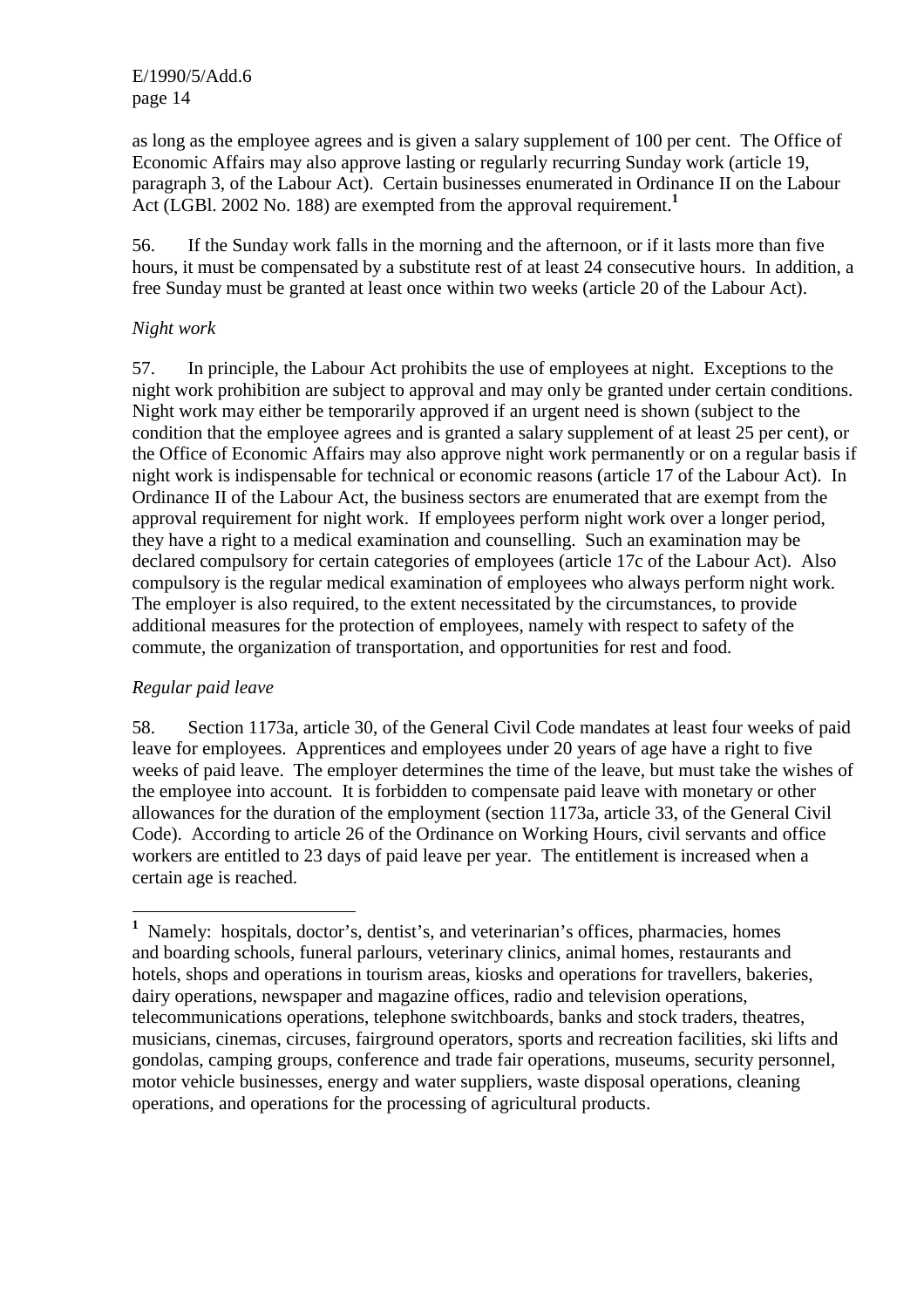### *Compensation for public holidays*

59. Remuneration for public holidays is not provided for in the Labour Act. Outside the public sector, this question is also governed by collective labour agreements. Whether public holidays are paid depends, inter alia, on the type of remuneration. As a rule, public holidays are paid if the salaries are paid monthly. Employees paid by the hour or by the piece are compensated if an understanding or a collective labour agreement so provides (as a rule, eight public holidays per year).

### **Article 8. The right to trade union activity**

## **Founding of trade unions**

60. The freedom of association, from which derives the right to found a union, is guaranteed by article 41 of the Constitution and article 11 of the European Convention on Human Rights. It has been restricted in particular by the provision introduced in the Criminal Code in 2000, according to which membership in an association whose activity consists of promoting or inciting racial discrimination is punishable (section 283, paragraph 6, of the Criminal Code (StGB)). Further restrictions are contained in section 278 StGB (forming gangs), section 278a StGB (criminal organizations) and section 279 StGB (armed groups).

61. The legislative provisions on the formation of unions are contained in article 96 of the Workers' Protection Act (LGBl. 1946 No. 4). The recognition of unions by the authorities is subject to certain criteria. The union may have chapters in at least four municipalities of the country, and each chapter must have at least 10 members living in the municipality in question. In addition, the organization must have at least 400 members with Liechtenstein citizenship. The principle of forming unions is also recognized in the provisions concerning collective labour agreements in the General Civil Code (section 1173a, article 101 et seq.). There is currently one union in Liechtenstein (the Liechtenstein Employees' Union), which is affiliated with the World Confederation of Labour (WCL). The Liechtenstein Employees' Union has a total of 1,450 members and is responsible for about 10,000 employees.

## **Right to strike**

62. The Liechtenstein Constitution contains no provisions on the right to strike. The prevailing industrial peace in Liechtenstein has not given rise to the need for a legal regulation of strikes. Article 41 of the Liechtenstein Constitution and article 11 of the European Convention on Human Rights (ECHR) guarantee the freedom of association. In a judgement issued in 1975, the European Court of Human Rights underscored that the Convention guarantees both the active and passive freedom of association, i.e. the right to belong to or not to belong to a union, and that the States parties to the ECHR, including Liechtenstein, must allow a coalition to engage in activities, including collective measures, that are necessary for the defence of the interests of employees. Since employees in Liechtenstein have the right to join together in associations to protect their interests, they must also have the possibility, according to the jurisprudence of the European Court of Human Rights, to exercise effective pressure on their employers in order to implement their interests. In light of the lack of legislative regulation of labour disputes, it must therefore be assumed that strikes are permitted in principle and may only be prohibited under exceptional circumstances.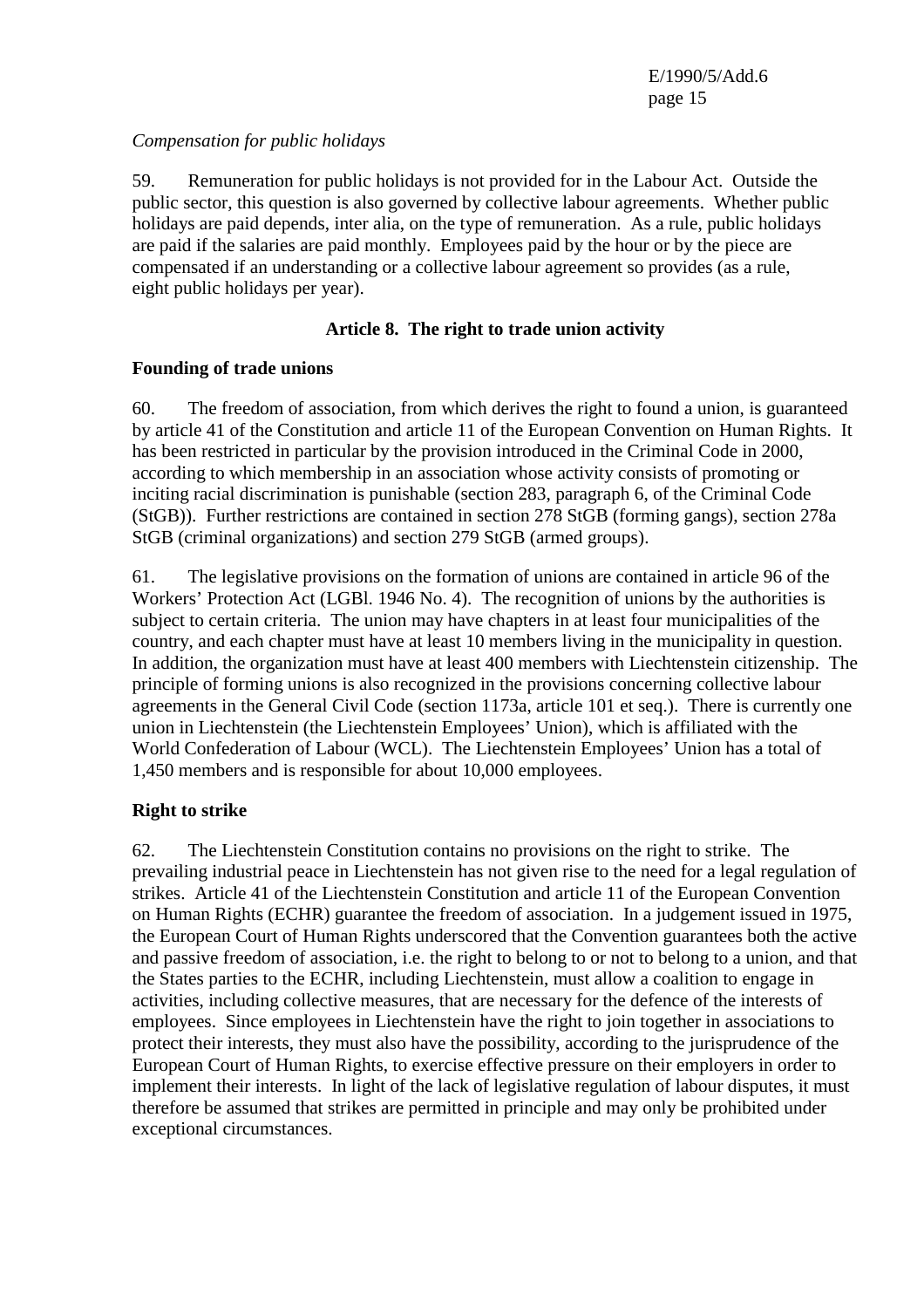63. The principle must also be taken into account that arbitration boards are invoked before the initiation of a labour dispute. A strike would therefore be impermissible if arbitrators provided for by law or contract are not called upon. Any requirements arising from collective labour agreements must also be complied with.

64. The Workers' Protection Act contains a section on reconciliation (arts. 100-106). According to article 100, paragraph 3, the Government may require notification of collective disputes that are imminent or that have already broken out. The Government may furthermore require that parties may not resort to forcible measures if a dispute is still pending with the reconciliation office. From this formulation, the representatives of the Employees' Union conclude that strikes are permissible in extreme cases, even through there are no legislative provisions concerning an actual prohibition or permission of strikes.

65. In chapter VI, entitled "Work Stoppage", of the charter of the Employees' Union of 14 March 1998, token strikes are mentioned. According to article 15 of the charter, the union administration acts as an arbitrator.

66. With respect to the right to strike in the public service, article 7, paragraph 2, of the Liechtenstein Civil Servants' Act states: "Strikes or work refusals may lead to dismissal." Details are not specified in legislation. Although this provision does not stipulate an absolute prohibition of strikes for civil servants, some sources of legal doctrine in Liechtenstein conclude that dismissal as a possible penalty for strikes comes very close to being a de facto prohibition of strikes for all civil servants. It should be noted in this regard, however, that the text of the law only indicates that strikes by public employees may lead to dismissal. This implies that the Government may exercise discretion when deciding whether striking employees should be dismissed. In Liechtenstein, civil servants have never gone on strike, which is why the consequences cannot be prejudged. It should be assumed on the basis of the Civil Servants' Act, however, that the Government would issue a written warning first in such a case and that existing legitimate claims would be honoured in any event.

67. Paragraph 3: Liechtenstein is not a State party to the Freedom of Association and Protection of the Right to Organize Convention, 1948 (No. 87) of the International Labour Organization.

# **Article 9. The right to social security**

- 68. The Liechtenstein system of social security encompasses the following branches:
	- Health insurance (health and maternity);
	- Old-age insurance;
	- Disability insurance;
	- Survivors insurance;
	- Accident insurance;
	- Unemployment insurance.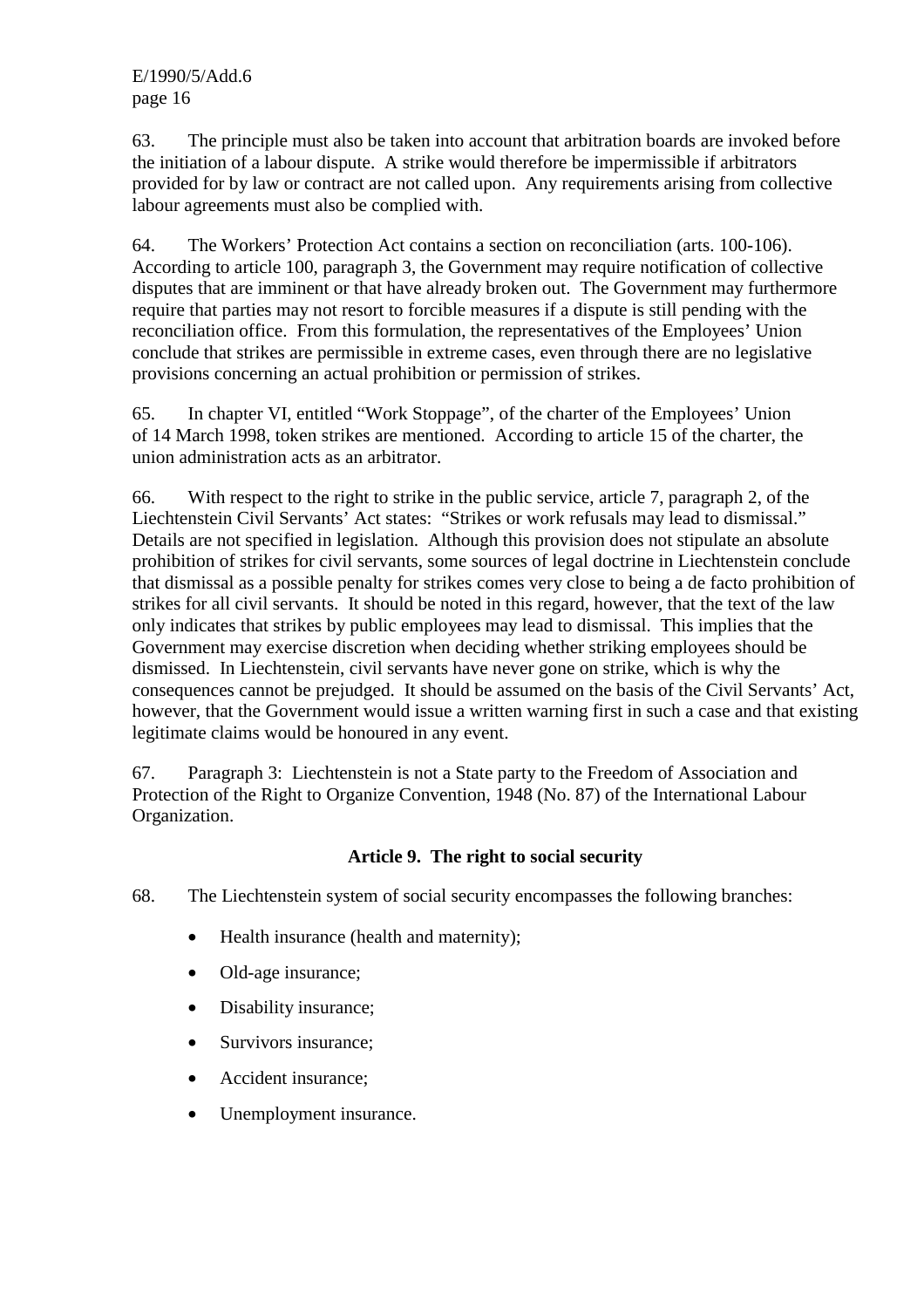- 69. In addition, the following benefits are included in the realm of social security:
	- Supplemental benefits;
	- Helplessness allowances;
	- Maternity allowances;
	- Grants to the blind.

## **Health insurance**

70. Liechtenstein health insurance, governed by the Health Insurance Act (LGBl. 1971 No. 50), offers security in case of illness and maternity. The health insurance companies recognized in Liechtenstein insure medical treatment costs due to illness (costs of physicians, hospital, recovery) and, by means of daily allowances, resulting loss of earnings. Allowances in kind and benefits are also granted in case of maternity.

## *Health care*

71. All persons living or working in Liechtenstein are required to insure themselves for health care. Health insurance is based on the principle of individual coverage. Each person must register with a health insurance company individually, and premiums are also charged for each insured person. Employers cover half of the employees' premiums for compulsory insurance for health care and daily allowances. Without proviso and without taking into account pre-existing illnesses or pregnancy, insurance coverage is granted beginning with the first day of the health insurance policy.

72. Two private health insurance companies are currently licensed by the Liechtenstein Government to implement legally stipulated health insurance.

- 73. Health insurance covers the following benefits:
	- Examinations, treatments, and care provided by a physician, a chiropractor, or as prescribed by a physician - by persons in other health-care professions (such as physiotherapists or home care organizations), including medicines, medical products, and analyses prescribed by a physician;
	- In-patient and partially in-patient examinations, treatments, and care provided in hospitals and sanatoria (general ward);
	- Spa fees for treatments prescribed by a physician;
	- Transport of sick persons, to the extent medically necessary due to the condition of the insured person;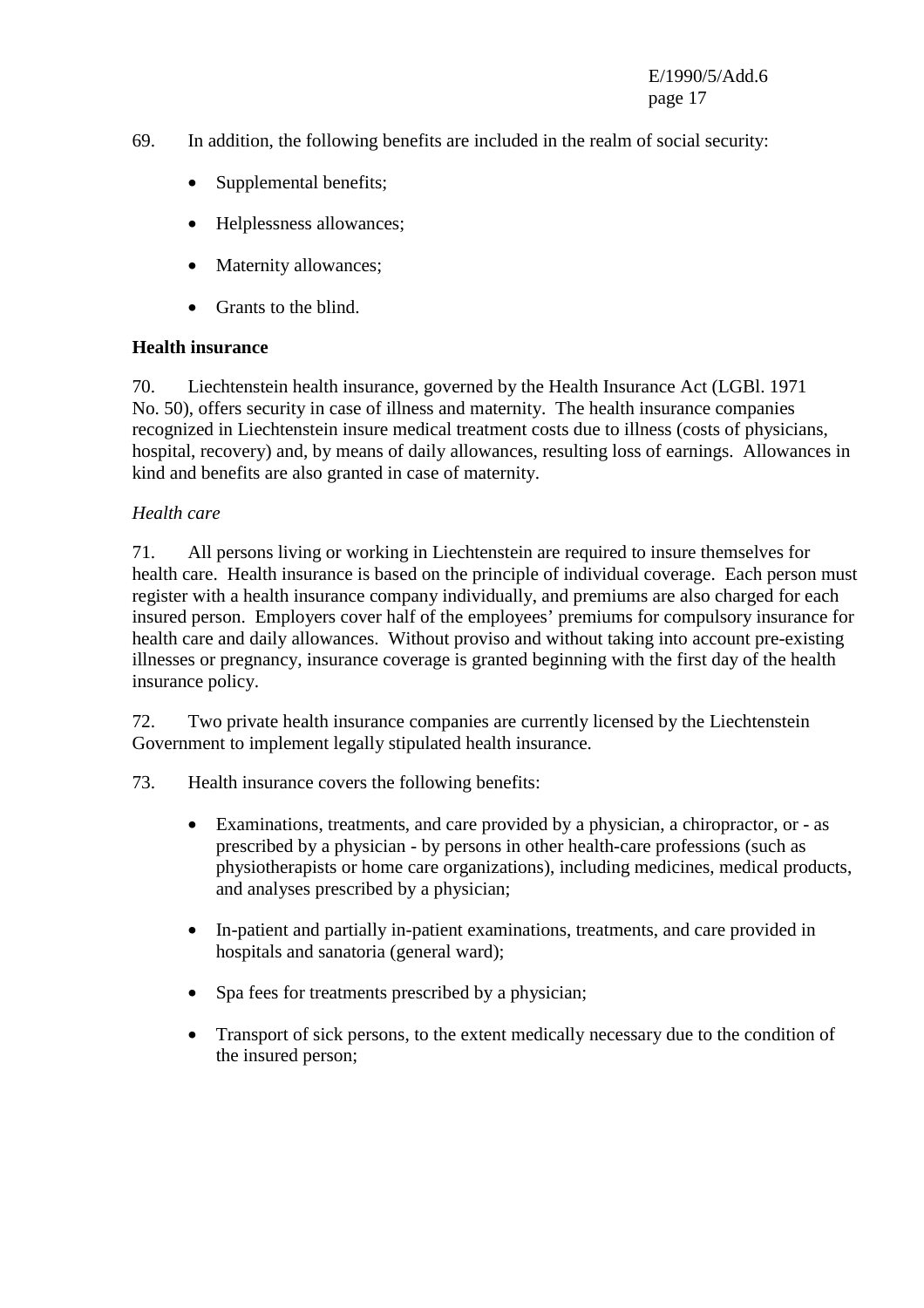> • Benefits to cover expenses beyond normal subsistence costs arising in connection with care at home, to the extent approved by a physician, and if a hospital or nursing home stay would be necessary if home care were not provided.

The insured person pays a deductible depending on age and the selected insurance system.

## *Sick pay*

74. All employees over 15 years of age who work for an employer domiciled in Liechtenstein or with a branch in Liechtenstein must be insured for sick pay (article 7, paragraph 1 (b), of the Health Insurance Act). The employer is responsible for applying for sick pay. Benefits are mainly paid as salary percentages.

75. Sick pay arising from inability to work due to illness is granted from the second day to the end of the inability to work. The daily allowance is paid for a maximum of 720 days within 900 consecutive days. The insured sick pay amounts to at least 80 per cent of the lost income in case of full inability to work. Coverage is not compulsory for employees who work for an employer less than eight hours a week. Such employees and self-employed persons may voluntarily insure themselves for sick pay.

#### *Maternity benefits*

76. All benefits provided by insurance companies for illness are also provided during pregnancy. Women who have had an insurance policy for at least 270 days prior to the date of delivery are entitled to 20 weeks of sick pay. At least 16 of these weeks must be after delivery. Daily allowances for maternity are equivalent to those for illness.

## **Old-age insurance**

## *The three-pillars model*

77. Old-age insurance in Liechtenstein was developed based on the Swiss three-pillars model. This model combines State old-age insurance (first pillar), occupational pension plans (second pillar), and voluntary pensions (third pillar). All population groups are covered.

78. The first pillar (Liechtenstein old-age and survivors insurance) is a general people's insurance to secure the subsistence of the entire population. It covers all population groups; there are no special systems for specific occupational groups. It is legally governed by the Old Age and Survivors Insurance Act (LGBl. 1952 No. 29). The first pillar covers all persons living and/or working in Liechtenstein (article 34 of the Act). Implementation is the responsibility of an autonomous institute under public law. Old-age and survivors insurance, disability insurance, and family allowances are administered jointly by a single authority (the Pension and Insurance Fund), which is supervised by the State.

79. The second pillar (additional compulsory occupational pension plans for employees) supplements the first pillar and strives to maintain an appropriate standard of living. It was introduced as a compulsory insurance by law in 1989 (LGBl. 1988 No. 12). Employees whose yearly income exceeds a certain minimum threshold (Sw F 24,720 as of 2002) are covered. The compulsory insurance only covers annual salaries up to a certain maximum threshold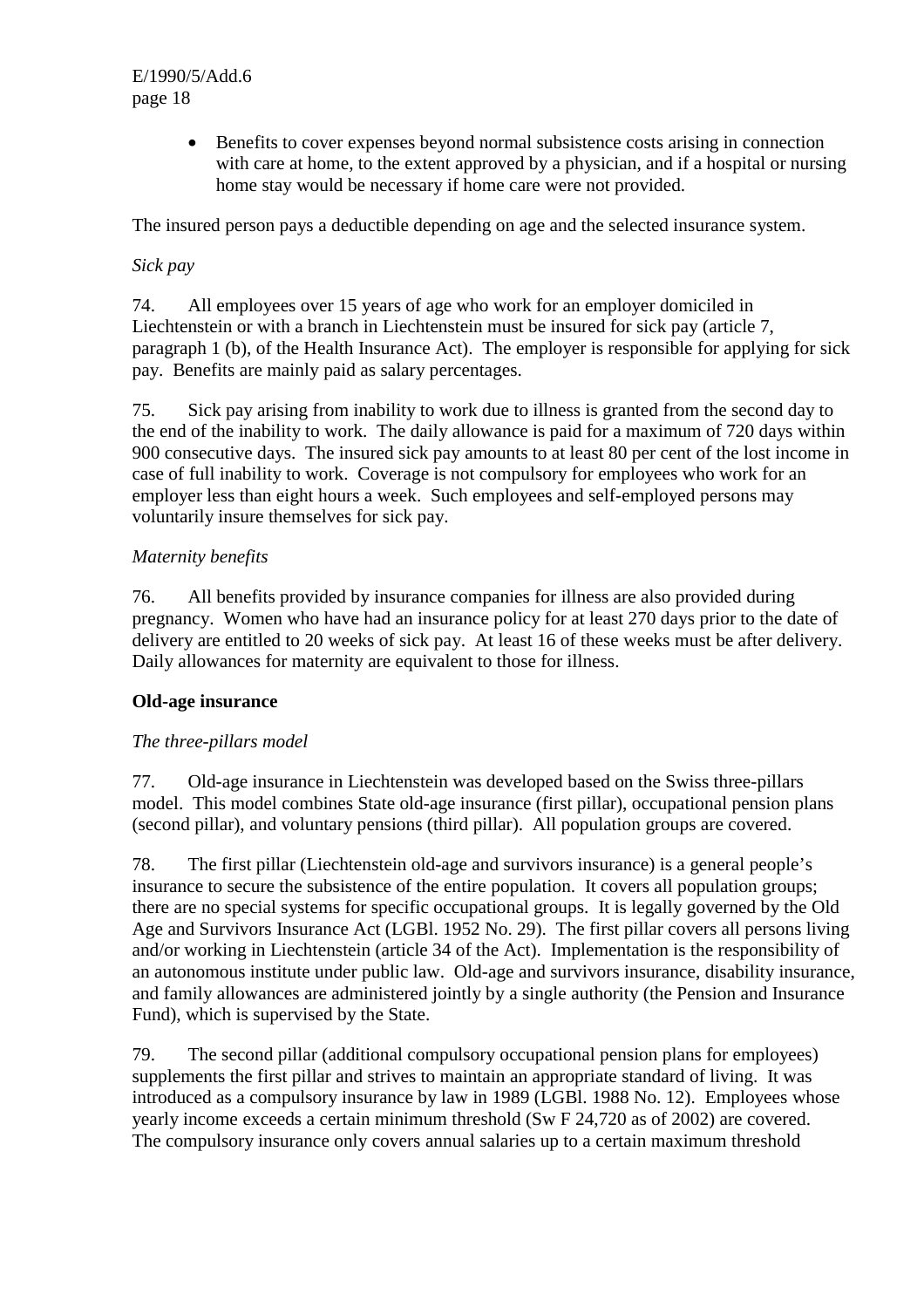(Sw F 74,160 as of 2002), and an exemption is deducted from the annual salary to avoid double insurance in the framework of the first and second pillars (exemption of Sw F 12,360 as of 2002). Risk insurance for death and disability begins on the seventeenth birthday. Full insurance, which also covers the economic risk of old age, begins on the twenty-third birthday. Self-employed persons may voluntarily join the pension plan applicable to their employees. The importance of the second pillar is steadily increasing; while insured persons formerly had to make their living with the first pillar, the second pillar now represents a permanent component of old-age insurance. The second pillar is implemented by various pension administrators who are legally independent of the employers, in accordance with legislative provisions. The individual pension providers are subject to State supervision.

80. The third pillar is a voluntary basis for additional individual pensions. It consists of voluntary pensions, e.g. in the form of an additional insurance beyond the compulsory second pillar, or through private individual savings. The premiums paid for voluntary insurance are deductible from taxable income, within certain limits. The benefits arising from a voluntary insurance are not included in taxable income. Saved premiums and benefits received can therefore at most affect taxable assets.

## **Old-age and survivors insurance**

81. The most important benefits of old-age and survivors insurance are the old-age pensions. In addition to pensions, the insurance also contributes to the costs for aids to recipients living in Liechtenstein, such as hearing aids. Insured persons are entitled to a pension if the they have paid contributions for at least a full year (article 52 of the Old Age and Survivors Insurance Act). The pensions are paid independently of residence or nationality.

82. The regular retirement age is 64, subject to transitional rules. Flexible retirement is in practice, however, becoming increasingly more important than the regular retirement age. Flexible retirement means that women and men may freely choose to retire between the ages of 60 and 70, independently of their spouses. Early retirement pensions are permanently reduced, i.e. even after the regular retirement age has been reached; conversely, late retirement leads to an actuarial increase of the pension. The rate of reduction depends on how early the retirement is; it varies from 16.5 per cent (if retirement is four years early) to 0.25 per cent (if retirement is one month early). In addition, it is possible to receive only part of the old-age pension early. Receiving pensions early does not mean that the recipient must cease to work; it is permissible to receive pensions early and continue to work full-time or part-time.

83. The amount of the old-age pension is calculated according to the following two factors: countable years of contribution and applicable average annual income. The duration of the contribution period determines the pension scale of the insured person. If the contribution period was complete, the insured person is entitled to a full pension; if the contribution period was incomplete, the insured person is entitled to a partial pension. Within each individual pension scale, the amount of the pension depends on the total income on which the insured person paid contributions over the entire duration of the insurance, whether the insured person had children (child-raising credits), or whether the insured person looked after a person in need of care without remuneration (care credits). The calculation of the average annual income does not depend solely on the income of the last few years before retirement, but rather over the entire duration of the insurance.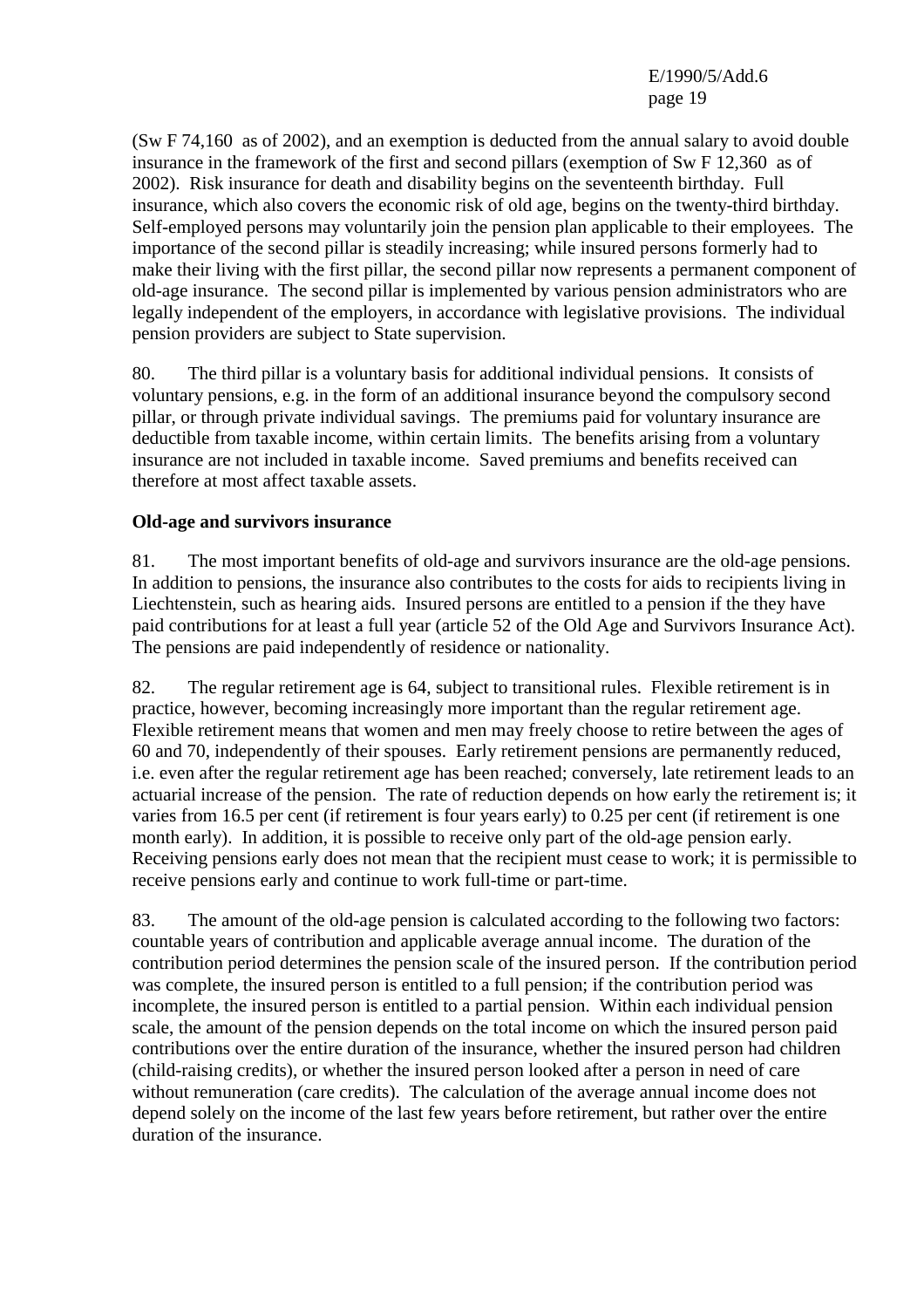84. Old-age pensions are paid 13 times annually: the pension for December of each year is paid twice. This also applies to survivors pensions and disability insurance pensions. According to the provisions of the Old Age and Survivors Insurance Act (art. 77 bis), adjustment of the pensions is generally undertaken every two years by adjusting the pension index (arithmetic mean of the salary index and the national index of consumer prices).

85. The first pillar is heavily based on the idea of solidarity. Since contributions are not limited by an upper assessment threshold, but pension benefits are only paid up to a certain upper limit (as of 2002, the maximum pension for an individual is Sw F 2,060 per month, paid 13 times per year), higher earners pay so-called solidarity contributions that no longer apply to their own pension; this enables the pensions of those persons to be funded who only make low contributions. Solidarity also works in favour of persons with children. Over the course of their contribution period, persons with children receive child-raising credits for the care of children under 16 (for purposes of calculating pensions, an imputed income is credited: in 2002, for instance, an imputed income of Sw F 49,440 was credited for child-raising). For the non-professional care of persons in need, additional care credits are granted. The credit is calculated analogously to the child-raising credits. Child-raising credits and care credits cannot be claimed simultaneously, however.

86. The funding of the first pillar (old-age and survivors insurance) is secured through contributions of insured persons (employees, self-employed persons, non-employed persons), contributions of employers, a State contribution, and returns on the assets of the funds. The assessment of the State contribution in fixed percentages of annual expenditures has a positive effect on the financial security of the first pillar. This ensures that increased revenue is secured if expenditures rise.

87. The contribution rate in percentage of gross income, half of which is paid by the insured person and half by the employer, has been unchanged at 7.6 per cent (3.8 per cent each) since 1973. In contrast to many other systems, the first pillar also encompasses legally mandated contributions by non-employed persons; in particular, all non-employed spouses of employed insured persons must make contributions without exception. This is less for purposes of creating an additional funding source, but rather to implement the principle of an insurance; whoever is entitled to a pension should also be required to make contributions. This ensures that all insured persons participate in the funding of the system, which also leads to a strong identification with the social project.

88. Important to note in this connection is the principle of splitting the legal rights to future pension payments between spouses. Since the introduction of splitting, every insured person is independently required to contribute and is independently entitled to pensions. As a rule, the person's own contributions and own contribution period are used to calculate the pension. For the years of marriage, the income of spouses is split and attributed half-half to each spouse. The splitting occurs at the moment when the other spouse becomes entitled to a pension or the marriage is dissolved. In the case of death of one of the spouses, the splitting occurs when the surviving spouse becomes entitled to an old-age or disability pension. Thanks to this splitting, the non-employed spouse benefits as much as the employed spouse from the contributions to old-age insurance. Child-raising and care credits are split like income for the years of marriage.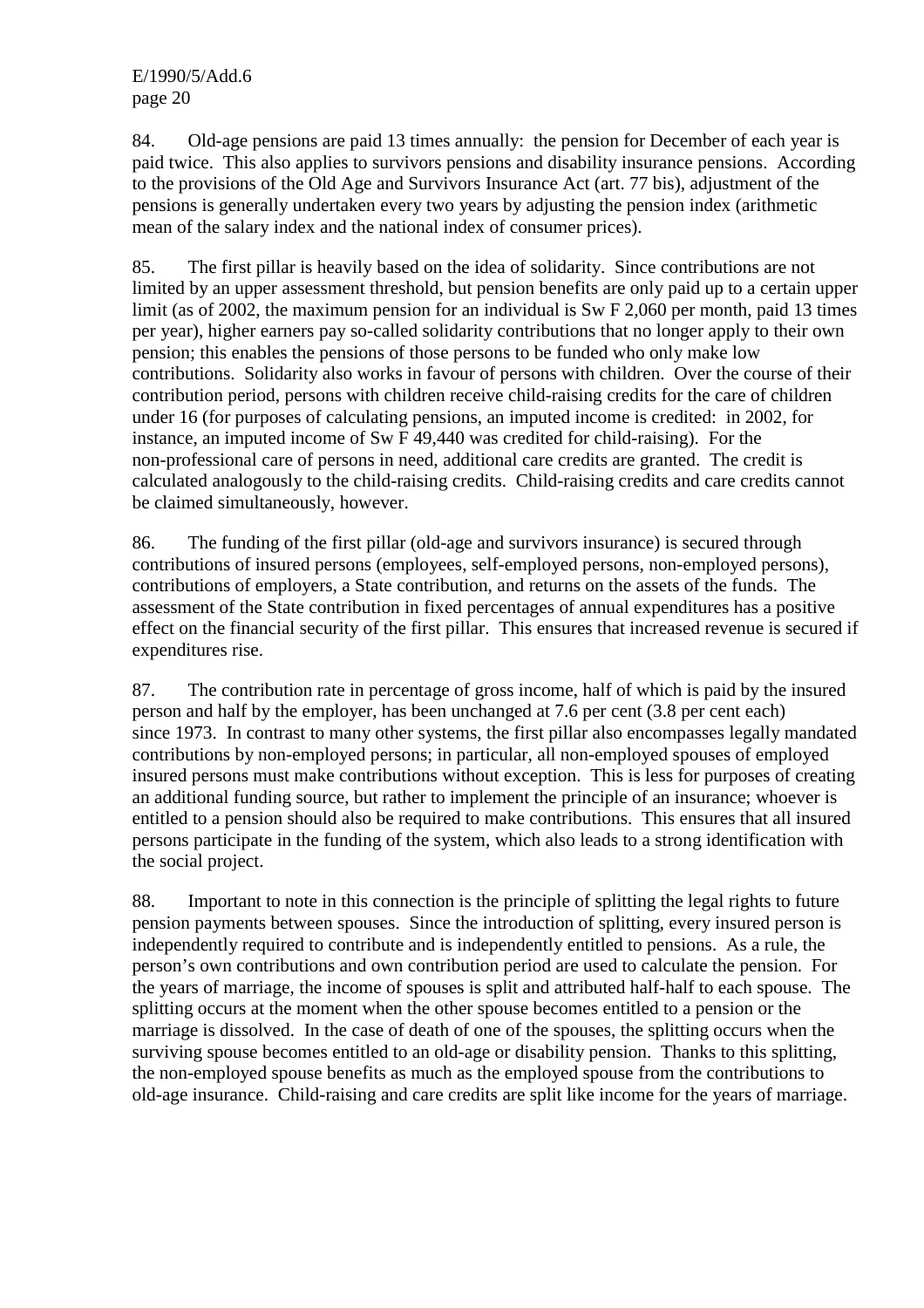89. The first pillar relies on the assessment system. The first pillar is legally required, however, to maintain a pension fund at least five times the amount of annual expenditures. In practice, the first pillar is therefore at least in part based on the period system. At least every five years, a technical balance sheet is compiled to verify whether financial measures are necessary.

## **Disability benefits**

90. Insurance against disability, like old-age insurance, is based on the three-pillars model. The legislative basis for disability insurance is the Disability Insurance Act (LGBl. 1960 No. 5). In principle, all persons insured by old-age and survivors insurance are also insured by disability insurance.

91. Pursuant to article 33 of the Disability Insurance Act, attempts are first made to reintegrate a disabled person into the workforce through reintegration measures. The reintegration concept of disability insurance was redesigned as of May 2001 (LGBl. 2001 No. 17) and now provides the following benefits:

- Occupational measures (occupational and career counselling, job placement and employment attempts, basic vocational training or retraining, capital aid for self-employed persons);
- Salary grants;
- Suspension of pension payments upon request;
- Aids:
- Daily allowances (during the reintegration phase);
- Reimbursement of expenses (to compensate for expenses during reintegration).

92. To assess the ability to work, time-limited employment attempts may be undertaken. Such attempts may be considered, for instance, when the appropriateness of a specific job for a disabled person is being tested. Job attempts may be undertaken with special institutions or also private employers.

93. If a disabled person with a degree of disability of at least 40 per cent is employed in Liechtenstein, the employer is entitled to a salary grant. The salary grant is paid to the business employing the disabled person. This enables the business to pay the salary usually expended for the specific position, even if the disabled person does not perform to the same extent as a non-disabled person would in the same position. The amount of the salary grant depends on the extent to which the work performance of the disabled person is reduced. A salary grant is possible both if a disabled person is hired or if a disabled person is retained in an existing employment relationship and the disability arose over the course of the employment. Salary grants and disability pensions may in principle be paid in parallel. In most cases, however, the pension will be reduced or eliminated entirely due to the payment of the salary grant.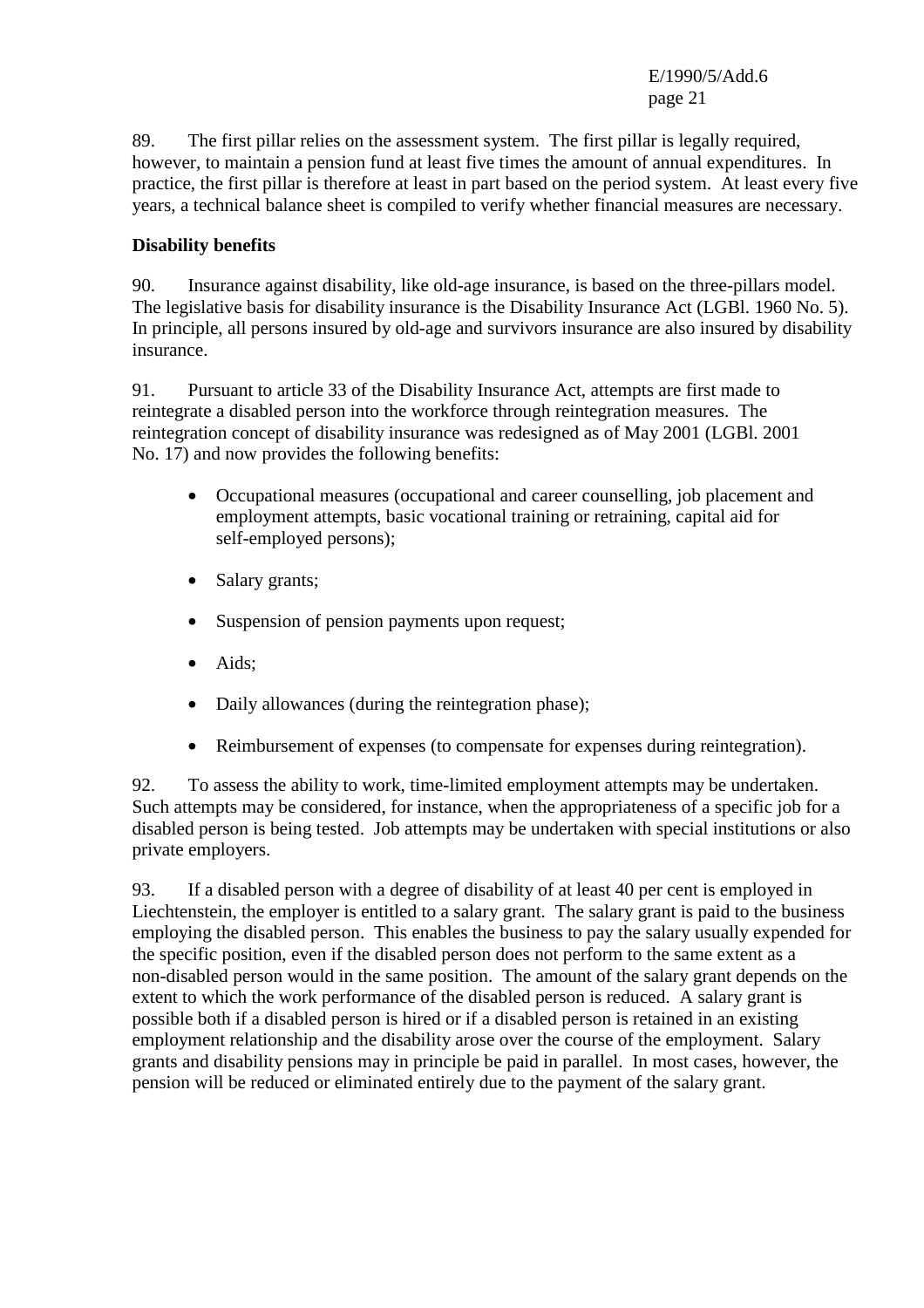94. If reintegration measures are unsuccessful, the insured person receives a pension. The same rules apply in principle for the calculation of the pension amount for disability insurance as for old-age and survivors insurance. In contrast to the transitional rule for old-age and survivors insurance, however, disability insurance does not grant an additional pension for the non-disabled wife. In return, child pensions paid by disability insurance amount to 50 per cent of the basic pension. Depending on the degree of disability, three grades of pension are differentiated: full pensions, half pensions, quarter pensions. A disability pension is only paid, however, once the inability to work giving rise to a pension has lasted for one year (waiting year) and is expected to continue. During the waiting year, disability insurance does not pay any pensions; health and accident insurance benefits may be paid, however. As is the case for old-age and survivors insurance, insured persons must pay contributions to disability insurance for at least one year to claim pensions. An entitlement to pensions also only arises if the affected person was insured at the time the inability to work began. In order to fulfil this insurance clause, however, it suffices to have resided in a State with which Liechtenstein has concluded an international social security agreement.

95. Recipients of disability pensions may request that the payment of the monthly pension be suspended temporarily (at most three years). The suspension of the pension payment is possible if, for instance, the person would like to attempt reintegration into the workforce. As soon as the person requests resumption of the monthly pension payments, the pension will immediately be paid out again.

96. The funding of disability insurance is secured by the contributions of insured persons, the contributions of employers, and a State contribution. The State covers the annually arising deficit; the deficit guarantee is limited to 50 per cent of the annual disability insurance expenditures, however. Due to rising expenditures, the contribution rate to disability insurance had to be increased in recent years to 1.2 per cent.

## *Information on the second pillar (occupational pension plans)*

97. A disabled person is entitled to an occupational pension until the age of retirement. As a rule, a pension is paid, but the pension company may also provide for a one-time payment. In the event of disability, the pension company pays an annual minimum benefit of 30 per cent of the applicable salary (in addition to child pensions). These rates apply in the event of full disability. In the event of partial disability, the pensions are reduced according to the degree of disability.

## **Survivors insurance**

## *Information on the first pillar (old-age and survivors insurance)*

98. Basic principles are the same as those discussed in relation to old-age insurance. Accordingly, a claim to a survivor's pension exists when the deceased person paid contributions for at least one full year. The survivor's pension is calculated in terms of a percentage of the hypothetical old-age pension of the deceased person.

99. The payment of pensions for surviving spouses is either limited (to two to five years) or unlimited. Criteria for the type of payment are, according to article 58 of the Old Age and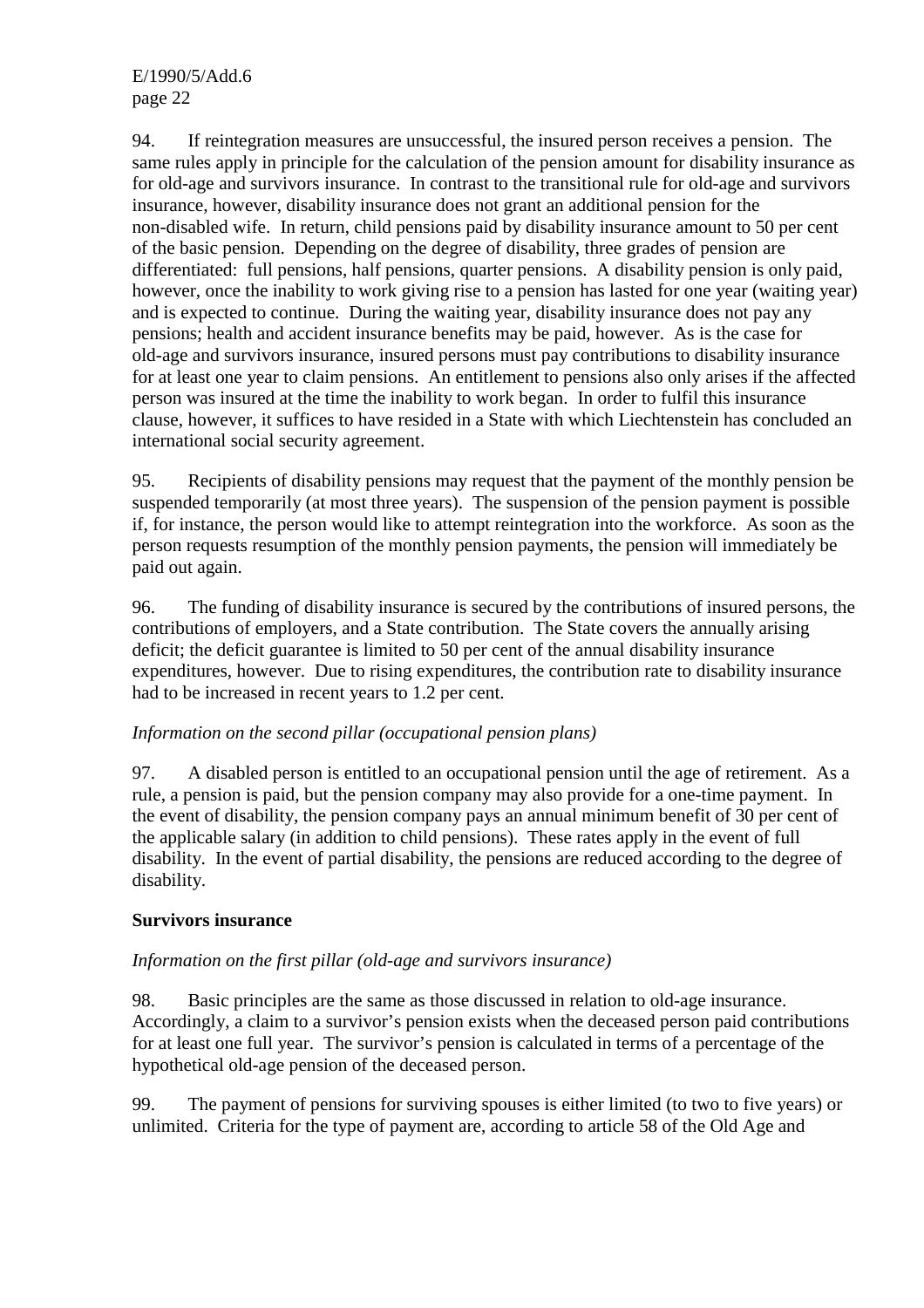Survivors Insurance Act, the duration of the marriage, the age of the surviving spouse, common children, and children of the deceased spouse. The amount of the pension for the surviving spouse is 80 per cent of the hypothetical old-age pension of the deceased person.

100. In the case of persons who already receive their own old-age or disability pension, either the person's own old-age/disability pension is paid or the survivor's pension (depending on which benefit is higher). The old-age pension may, however, also be increased by an additional allowance for the surviving spouse. This allowance amounts to up to 20 per cent of the basic pension. The basic pension and the additional allowance may not, however, jointly exceed the applicable maximum pension according to the pension scale used.

101. Children under the age of 18 are, as a rule, entitled to an orphan's pension, as well as children in school until the completion of their education, at the most up to the age of 25. The orphan's pension amounts to 40 per cent of the hypothetical basic pension of the deceased person. In the event of death of both parents, two orphan's pensions are paid.

102. Funding has already been discussed in the chapter on old-age insurance (first pillar, old-age and survivors insurance). The contributions to old-age and survivors insurance mentioned there include survivors insurance.

*Benefits of occupational pension plans (second pillar)* 

103. In the event of death prior to retirement age, a pension is paid to the surviving spouse and children up to the time at which the insured person would have reached retirement age.

#### **Accident insurance**

104. Accident insurance is governed by the Compulsory Accident Insurance Act (LGBl. 1990 No. 46). The Act guarantees the coverage of risks in conjunction with occupational activities. Benefits are paid in the event of occupational accidents, non-occupational accidents, and occupational illnesses.

105. Every employer is required to insure employees in Liechtenstein against occupational accidents and illnesses. Persons who work at least eight hours per week with an employer must also be insured against non-occupational accidents. Self-employed persons are not subject to compulsory insurance, but may conclude a voluntary insurance.

106. Accident insurance is administered by private insurance companies, which must be accredited by the Liechtenstein Government for these services.

107. Contributions for occupational accident and illness insurance are paid by the employer. Contributions for non-occupational accident insurance, however, are deducted as a percentage of the salary of the employee.

108. The accident insurer provides the following benefits:

• Out-patient treatment by a physician, dentist, or - by order of a physician - by other health care professionals;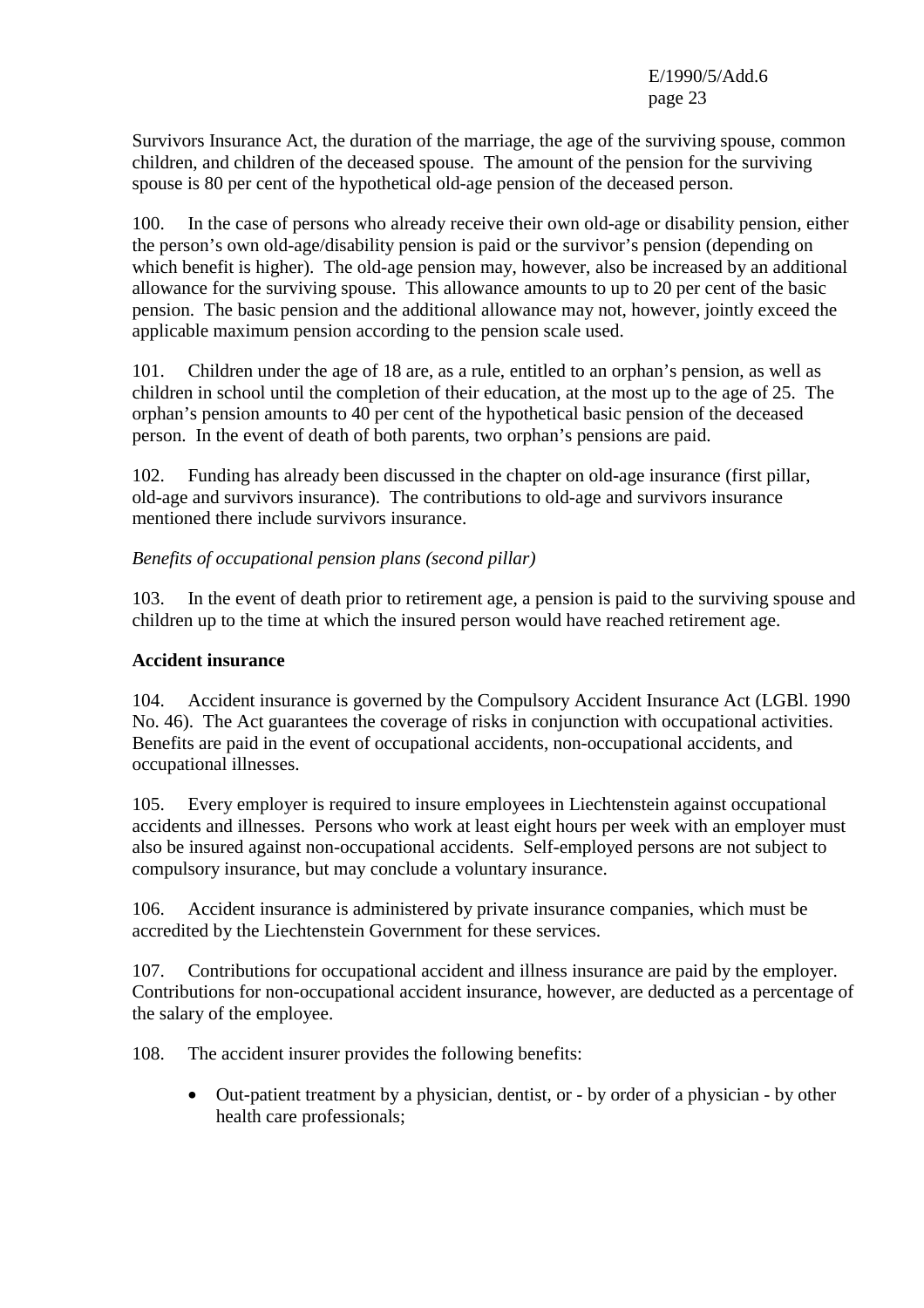- Medicines and analyses prescribed by a physician or dentist;
- In-patient treatment in the general ward of a hospital;
- Follow-up and spa treatments prescribed by a physician;
- Aids compensating for physical injury or functional deficiencies:
- Necessary search-and-rescue costs and medically necessary travel and transportation costs;
- Necessary costs for transportation of the dead body to the place of burial and burial costs.

#### *Daily allowance (articles 16 and 17 of the Accident Insurance Act)*

109. In the event of total or partial inability to work due to an accident, a daily allowance is paid. The entitlement arises on the second day after the accident and expires when the person recovers full ability to work, when pension payments begin, or when the insured person dies. In the event of total inability to work, the daily allowance amounts to 80 per cent of the insured income. In the case of partial inability to work, the daily allowance is reduced accordingly.

#### *Disability pension (articles 18 to 23 of the Accident Insurance Act)*

110. In the event of disability due to an accident, the insured person is entitled to a disability pension. Persons are considered disabled whose ability to work is expected to be impaired permanently. The entitlement to a pension arises if the continuation of medical treatment is not expected to significantly improve the state of health of the insured person and any reintegration measures of disability insurance have come to an end.

111. In the event of full disability, the disability pension amounts to 80 per cent of the insured income; in the event of partial disability, it is reduced accordingly. If the insured person is entitled to a pension paid by disability insurance or old-age and survivors insurance, a complementary pension is granted. This pension corresponds to the difference between 100 per cent of the insured income and the pension paid by disability insurance or old-age and survivors insurance, but at most the amount provided for full or partial disability.

112. If the insured person requires assistance in daily tasks due to the disability, the person is entitled to a helplessness allowance. The amount of the allowance is based on the degree of helplessness (article 26 of the Accident Insurance Act).

113. The survivors of a person who has died in consequence of an accident are entitled to survivor's pensions (article 28 of the Accident Insurance Act).

## **Unemployment insurance**

114. Unemployment insurance is compulsory for all employees. It is governed by the Unemployment Insurance Act (LGBl. 1969 No. 41). The Office of Economic Affairs is responsible for implementing unemployment insurance. It receives the contributions of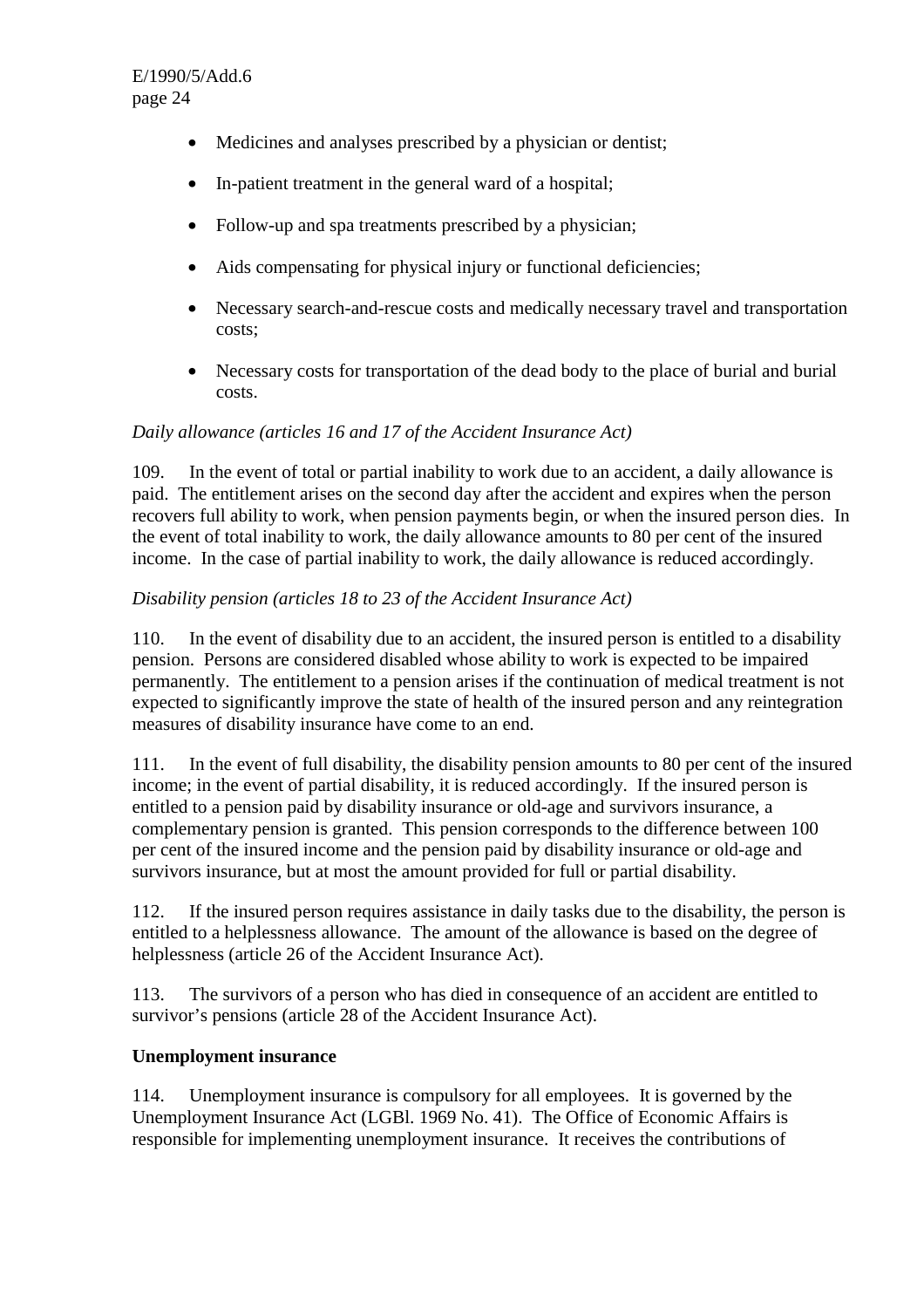employers and insured persons and pays unemployment and insolvency benefits. In addition, the Office of Economic Affairs provides information on entitlements to benefits, engages in job placement, and promotes the basic and continuing training of unemployed persons.

#### *Unemployment payments*

115. An insured person is entitled to unemployment payments if the person:

- Was subject to compulsory insurance for at least six months in the last two years before the beginning of unemployment;
- Is not entitled to a full old-age pension;
- Is living in Liechtenstein;
- Notifies the Office of Economic Affairs of unemployment and requests benefits;
- Is suitable for job placement and is willing to undertake any reasonable employment.

116. The duration of the unemployment payments depends on the insured person's age. During the two-year overall limit for receiving benefits, the duration is at least 250 days (daily allowances) and increases to 400 daily allowances from the fiftieth birthday and 500 daily allowances from the sixtieth birthday to retirement.

#### *Short-time payments*

117. In the event of loss of work due to the economy or the weather, the insured person receives short-time payments in the form of daily allowances. The entitlement to benefits for loss of work due to the weather is limited to construction and landscape gardening and from the beginning of December to the middle of March.

118. During the benefit period, the insured person is required to report to the Employment Service Bureau of the Office of Economic Affairs when requested to do so. In addition, the insured person must notify the Office of Economic Affairs when personal circumstances have changed.

## *Further unemployment benefits*

119. For the duration of unemployment, unemployment insurance pays the employer's share to old-age and survivors insurance, disability insurance, occupational pension plans, and health insurance. In the event of illness, unemployment insurance also covers daily allowances for the first 30 days of the illness.

## *Insolvency payments*

120. If the event of bankruptcy of the employer or unsuccessful execution, the insured person receives insolvency payments from unemployment insurance. Salary demands in the amount of at most three months during the last six months before termination of employment are covered.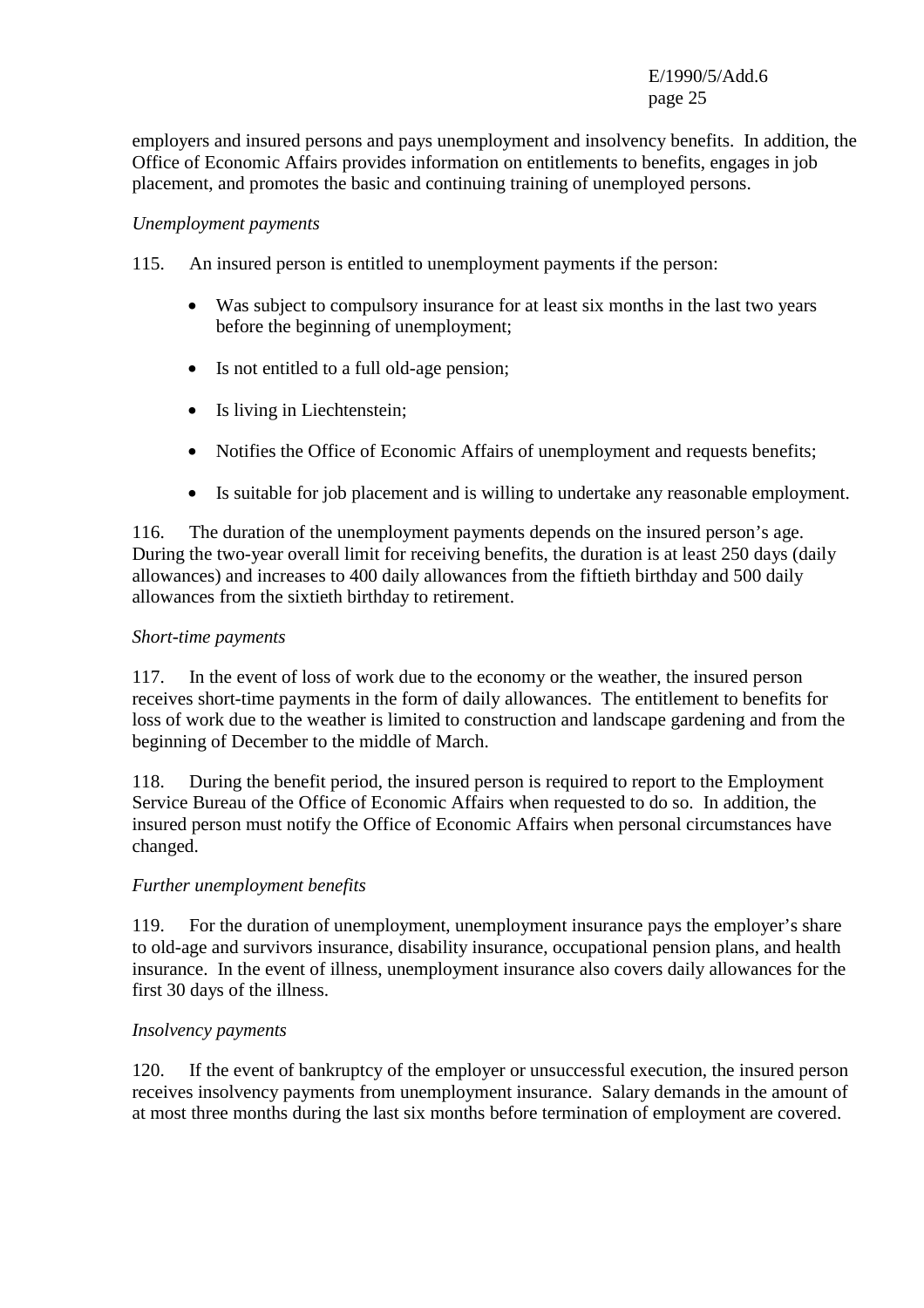## **Maternity allowances**

121. Women who are not entitled to sick pay during their maternity leave from compulsory health insurance are granted a one-time tax-free maternity allowance from State funds. The legal basis for this maternity allowance is the Law on Maternity Allowance Grants (LGBl. 1982 No. 8). If the sick pay benefits for maternity from compulsory health insurance do not reach the fixed amount of the maternity allowance, the State pays the difference. In order to receive the maternity allowance, the recipient's legal residence must be in Liechtenstein.

122. The amount of the maternity allowance is determined by the taxable income of both spouses or, if the mother is single, by the taxable income of the mother. The allowance is only paid up to a certain threshold of taxable income.

123. Further benefits related to the protection and promotion of the family are enumerated under article 10.

## **Supplemental benefits to old-age, survivors and disability insurance**

124. The Law on Supplemental Benefits to Old-Age, Survivors, and Disability Insurance (LGBl. 1965 No. 46) provides supplemental benefits to persons who do not attain a certain income threshold. Supplemental benefits are dependent on residence, income, and assets.

125. Those eligible for supplemental benefits are: retirees (including recipients of early pensions), survivors (widows, widowers, orphans), disabled persons (with a degree of disability of at least 50 per cent), recipients of daily allowances from disability insurance, and recipients of helplessness allowances. The pension does not have to be from Liechtenstein.

126. The benefits are funded by the State. The Liechtenstein Pension and Insurance Fund is responsible for administration.

## **Helplessness allowances**

127. If no helplessness benefits are paid by an accident insurance, persons residing in Liechtenstein are entitled to helplessness allowances in accordance with article 3 bis of the Law on Supplemental Benefits.

128. Helplessness is based on the scope of significant dependency on third persons in taking care of everyday tasks. Three degrees of helplessness are differentiated: severe, moderate, and slight. Persons over the age of 65 are only entitled to helplessness allowances if their helplessness is moderate or more, unless their helplessness was already slight before reaching this age limit. The amount of the helplessness allowance is not dependent on the income or the assets of the eligible person.

129. Depending on the degree of helplessness, the following monthly benefits are paid (as of 2002):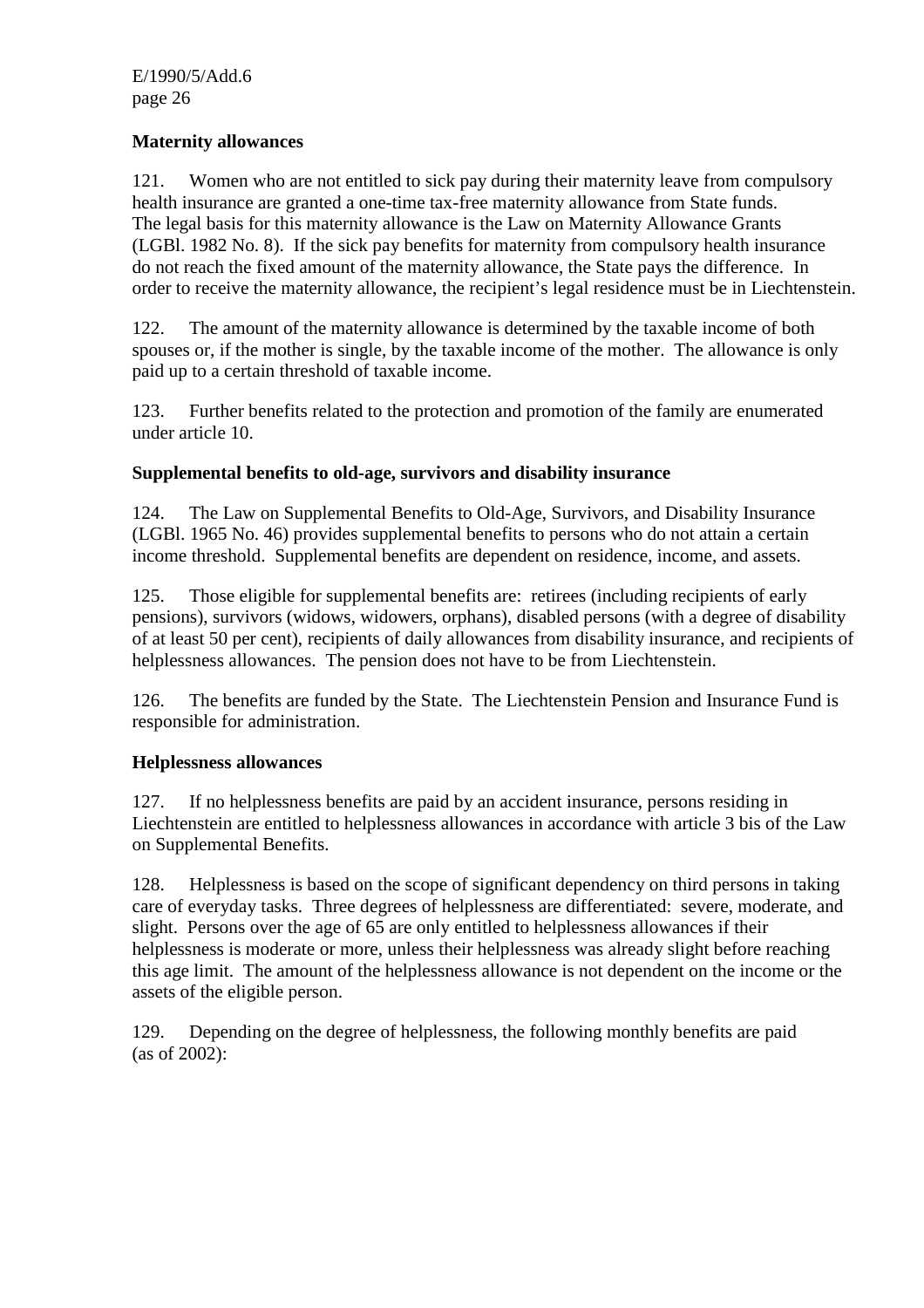- Sw F 848 monthly in the case of severe helplessness;
- Sw F 636 monthly in the case of moderate helplessness;
- Sw F 424 monthly in the case of slight helplessness.

130. The allowances are funded by the State. The Pension and Insurance Fund and Disability Insurance have been mandated to administer the allowances.

#### **Grants to the blind**

131. The payment of grants to the blind is provided for by the Law on Grants to the Blind (LGBl. 1971 No. 7). The amount of the grants depends on the degree of the visual impairment (completely blind, practically blind, highly visually impaired). Entitlement arises if the person is a resident of Liechtenstein and at least 5 years of age.

132. Depending on the degree of visual impairment, the following monthly benefits are paid (as of 2002; persons under the age of 18 receive half of these amounts):

- Sw F 574 monthly in the case of complete blindness;
- Sw F 431 monthly in the case of practical blindness;
- Sw F 287 monthly in the case of high visual impairment.

133. The grants are funded by tax revenue. Disability insurance has been mandated to administer the grants.

## **Article 10. The right of families, mothers and children to protection and assistance**

## **Protection of the family**

## *The right to enter into marriage freely*

134. Articles 9 to 11 of the Liechtenstein Marriage Act (LGBl. 1974 No. 20) govern the right of entering into marriage*.* In order to marry, both the bride and the groom must be at least 18 years of age and capable of judgement*.* Under age or legally incapacitated persons may only marry with the consent of the legal guardian*.* If the legal guardian refuses consent without good reason, the court may replace the consent of the guardian on application of the bride or groom*.*  The voluntary nature of marriage is ensured by the provisions governing objections*.* Article 18, paragraph 1, of the Marriage Act stipulates that objections may be raised during the announcement period by any person with an interest in raising an objection with reference to the lack of legal capacity to marry of the bride or groom or to a legal obstacle to marriage (blood relationship, adoption, or bigamy).

135. Liechtenstein legislation is characterized by the partnership principle and does not contain any gender-specific differentiation of the rights of spouses*.* Article 43 of the Marriage Act first stipulates the rights and responsibilities of marital partners; paragraph 2 stipulates that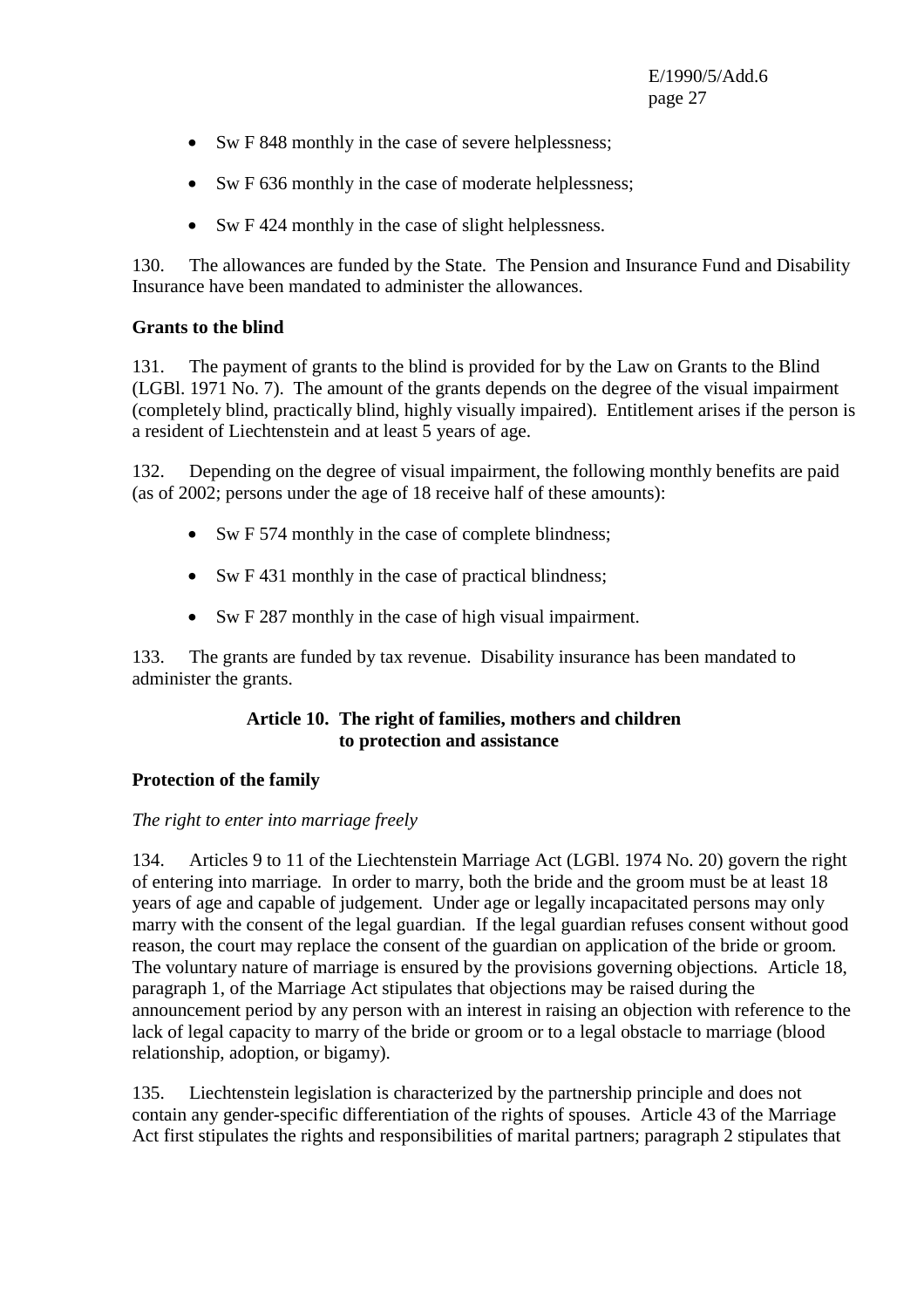the marital partners jointly and harmoniously maintain the good of the union and jointly care for the children*.* Article 46 requires marital partners to jointly contribute to reasonable support for the family; paragraph 2 stipulates that mutual understanding is the basis for deciding on family support*.* The consequences of separation and divorce are laid down in articles 79 to 89h of the Marriage Act.

## *Rights and responsibilities of parents*

136. The right to family life and the various rights and responsibilities of family members are governed by the General Civil Code*.* In general, the responsibilities of parents include raising their under age children and promoting their well-being*.* The rights and responsibilities of the father and the mother are in general equal*.* Under certain circumstances, State intervention in the rights of the parents is permissible*.* According to the General Civil Code, third parties may only intervene in the parental rights (care, child-raising) to the extent that the parents themselves allow it, or directly pursuant to a law or official order (section 137a, paragraph 1, of the General Civil Code)*.* Such an order, in particular to remove or restrict parental care, requires that the well-being of the child be in danger (section 176 of the Code), and the scope of the order must be limited to securing the well-being of the child (section 177 of the Code)*.* Further information on care and support may be found in the initial report of Liechtenstein pursuant to the Convention on the Rights of the Child (CRC/C/61/Add.1) and the second periodic report (CRC/C/136/Add.2).

## **Financial promotion of the family**

## *Family allowances*

137. A brochure entitled "Family Promotion in Liechtenstein" was published in May 2002. It is a guide providing to families an overview of all State and private family promotion offerings.

138. The Family Allowances Act (LGBl. 1986 No. 28) provides for the payment of birth and child allowances for all persons with legal residence or dependent employment in Liechtenstein: Sw F 1,900 are paid at the birth of a child, or Sw F 2,400 in the case of multiple births. Birth allowances are also granted in the event of adoption of a child under the age of 5.

139. The child allowance for families with one or two children is Sw F 260 per month per child. Families with twins or three or more children receive Sw F 310 per month per child. The child allowance increases to Sw F 310 per month for each child over 10 years of age. The allowances are paid from birth to the age of 18. Persons whose entitlement to a foreign allowance takes precedence over the entitlement to the Liechtenstein allowance receive the difference.

140. In the area of family allowances, a new benefit was introduced in July 1999 in addition to child allowances and birth allowances, namely the single-parent allowance. Single parents receive a monthly additional benefit of Sw F 100 per child (LGBl. 1999 No. 98). Single persons with a right to child allowance may claim this additional benefit. A claim exists for each child living in the same household as the single parent. The benefit is granted in addition to the child allowance. In 2002, 590 single parents (896 children) received a single-parent allowance.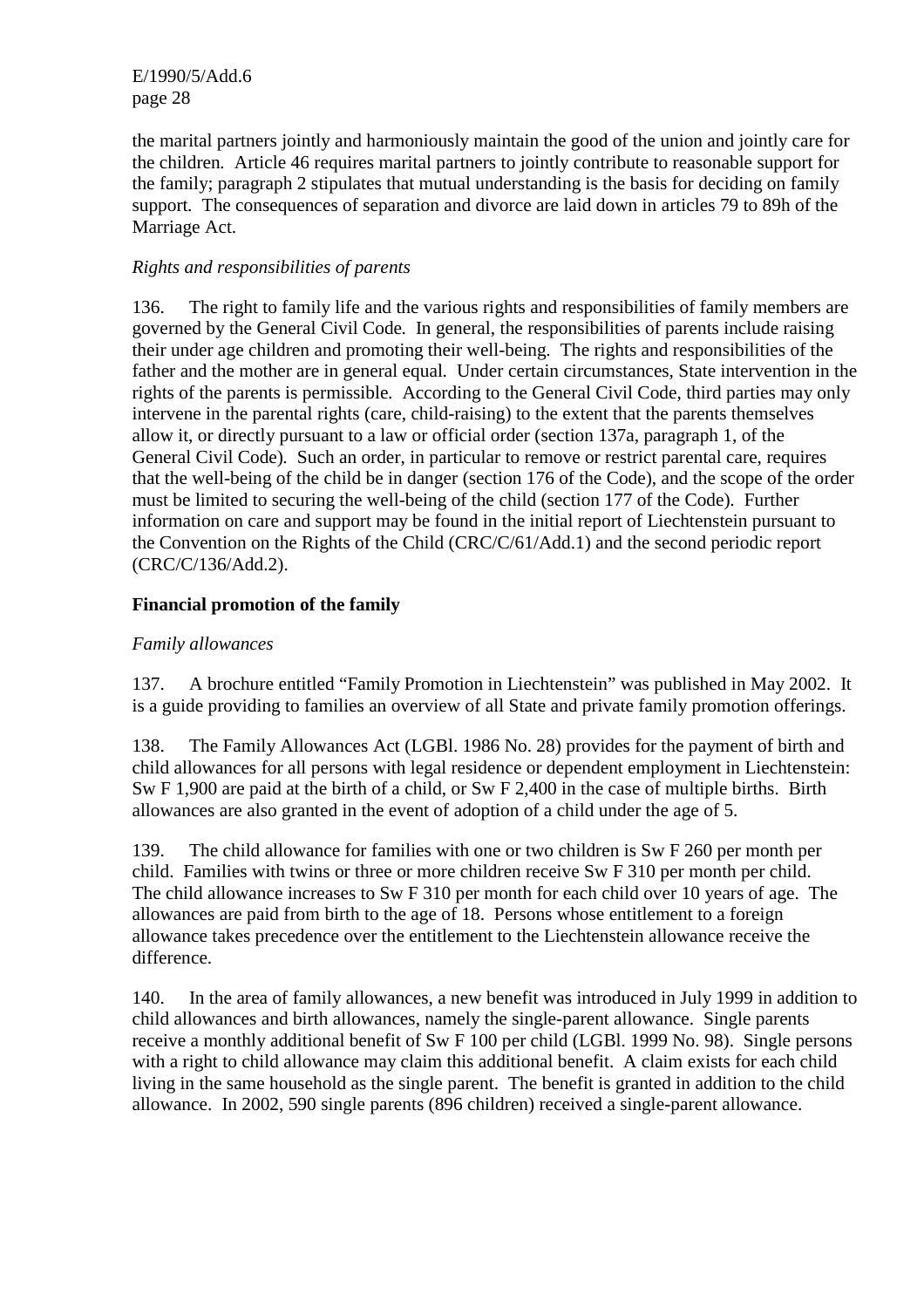141. The Family Compensation Fund is responsible for implementation of the Family Allowances Act. The Family Compensation Fund is an autonomous, State-supervised institute under public law. Its funding is secured by contributions of employers, self-employed persons, and non-employed persons. Employees do not pay contributions. The assets of the Family Compensation Fund cover about two annual expenditures, so that the returns on assets contribute to funding. The State currently does not contribute to the Fund. It would, however, assume the annual deficit if the assets of the Family Compensation Fund were to drop below one annual expenditure.

## *Housing market policy*

142. The purchase of a private home is subsidized in accordance with the provisions of the Housing Promotion Act (LGBl. 1977 No. 46). The construction and purchase of houses, apartments, row and stepped houses, and the purchase or renovation of old houses are promoted, if certain costs and sizes are not exceeded. Pursuant to article 23 of the Housing Promotion Act, applicants with children are granted additional construction subsidies. In addition, the provisions on repayment of construction loans granted take into account special circumstances of families (art. 35).

143. Families in a poor financial situation who are not or only barely able to sustain their living due to high housing costs are granted a living allowance. For this purpose, the Law on Rental Subsidies for Families (LGBl. 2000 No. 202) was established. Families are eligible who have dependent children, do not attain a certain annual household income, and have been living in Liechtenstein for at least one year. Single parents with dependent children are considered families. The living space must fulfil recognized standards and the needs of the applicant and the applicant's family with respect to size and design. In 2002, 272 applications for rental subsidies were approved, and a total of Sw F 1,376,826 were paid out.

144. The single-parent allowance and the rental subsidy are a specific reaction to the financial threats facing single-parent families, which, according to the statistics of the Office of Social Affairs, belong to the population groups most dependent on social assistance. Upon introducing the rental subsidy in April 2001, the situation eased considerably. The percentage of single parents receiving social assistance decreased by 16 per cent relative to the previous year. Thanks to the rental subsidy, a number of single parents no longer required social assistance, or their support requirements decreased. The introduction of the rental subsidy also eased the burden of single parents and families with low incomes and helped some of them become independent of social assistance.

## *Health care*

145. The revised Health Insurance Act (LGBl. 2003 No. 241), which entered into force on 1 January 2004, provides for an exemption from payment of premiums for children up to the age of 16. Children and young people up to the age of 20 are exempt from cost sharing. Low-income families may apply to have their premiums reduced.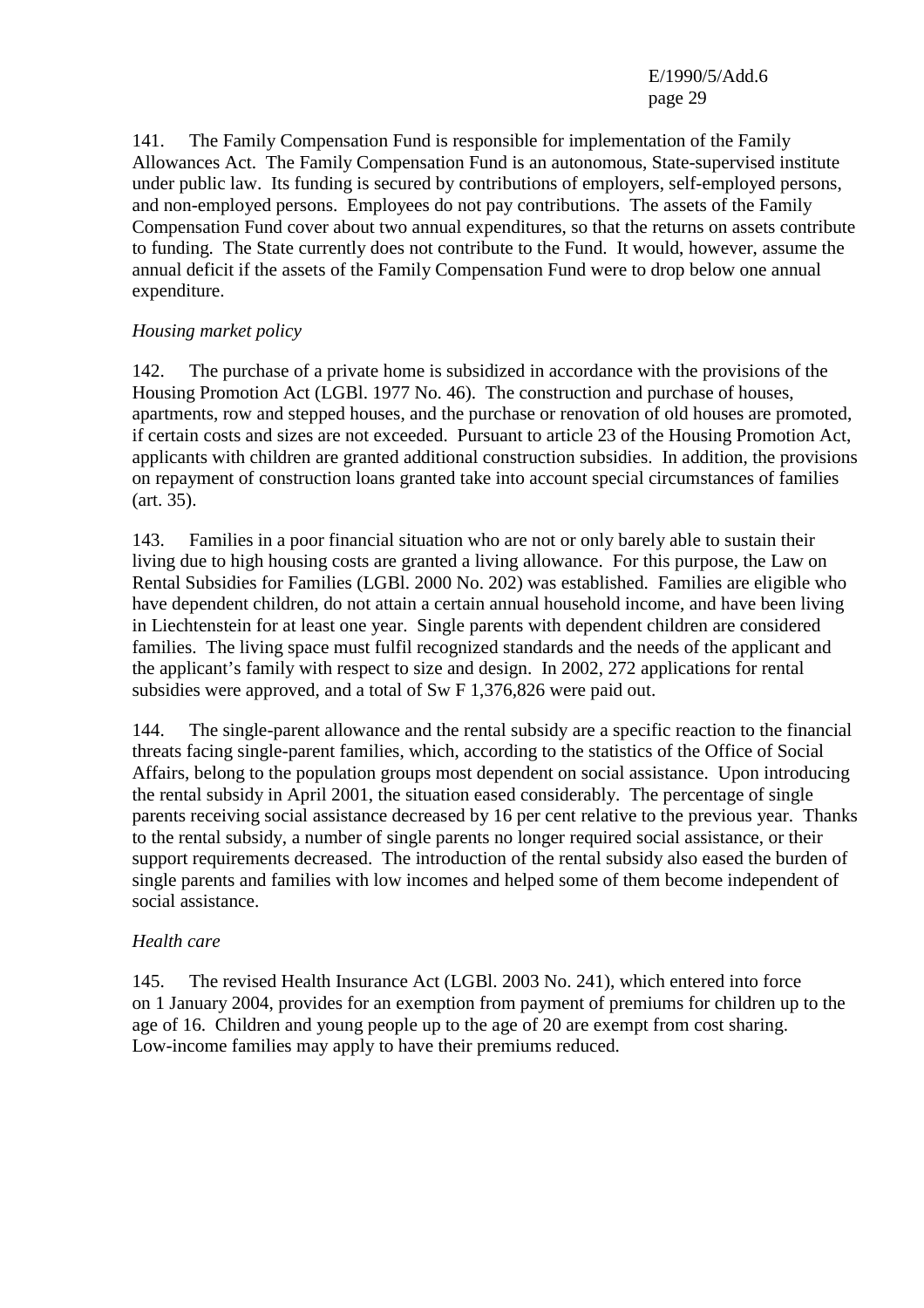# *Tax relief*

146. A tax exemption of Sw F 6,000 may be deducted from the annual tax return for each child under 16 and for every child over 16 in school, in an apprenticeship, or unable to work, if the taxpayer is supporting the child (article 47 of the Tax Act). Furthermore, taxpayers living in a household with their own children are granted a deduction from their taxable income in the amount of Sw F 6,000. Spouses who are not legally or actually separated receive a deduction of one third of their total tax liability (article 55 bis of the Tax Act).

## *Child support and alimony advances*

147. In accordance to the Law on Child Support and Alimony Advances (LGBl. 1989 No. 47), judicially mandated, unpaid support payments to under age children and their guardian are advanced by the State in the event of unsuccessful collection, provided that the person entitled to support is a resident of Liechtenstein and does not live in a joint household with the person owing support. The duration of the benefit extends from the application for the benefit until the child reaches the age of 20 or has completed his or her education. However, the benefits are initially only granted for three years, after which an extension may be requested.

## **Child-raising assistance and psychosocial counselling**

148. Parental counsellors support parents in the care of infants and small children. For older children, the Children and Youth Division or the Counselling Centre for Parents, Children and Young People act as contact points for difficulties in raising children or in times of crisis, insecurity, or overwork. Various psychologists also offer family counselling.

149. Where counselling outside the home no longer suffices, sociopedagogical family care may assist in a supporting capacity. The family is visited at home and provided with counselling. This constitutes a concrete learning aid for parents, helping them with their daily responsibility of raising their children in a comprehensive manner appropriate to children and free of conflict. Finally, there is a sociopedagogical living group for young people, offering young people in personal, family, or social difficulties the possibility of a limited removal from the family. It enables all affected family members to reorient themselves and to practise new ways of interacting with each other. It also offers a learning environment for the development of new social competence and an increasingly independent life.

## **Protection from violence**

150. The revision of sexual crimes law in 2001 (LGBl. 2001 No. 16) made rape in marriage or a partnership punishable (section 202 StGB). In addition, the punishment for sexual abuse of minors has been increased, and the beginning of the statute of limitations has been raised to the eighteenth birthday.

151. On 1 February 2001, new laws improving the protection from violence in the family entered into force in Liechtenstein. The core of the right of expulsion and prohibition of entry is that the National Police are authorized to expel a person from the household who has used or threatened violence against a family member, and if necessary to bar the person from returning (LGBl. 2001 Nos. 25, 26, 27).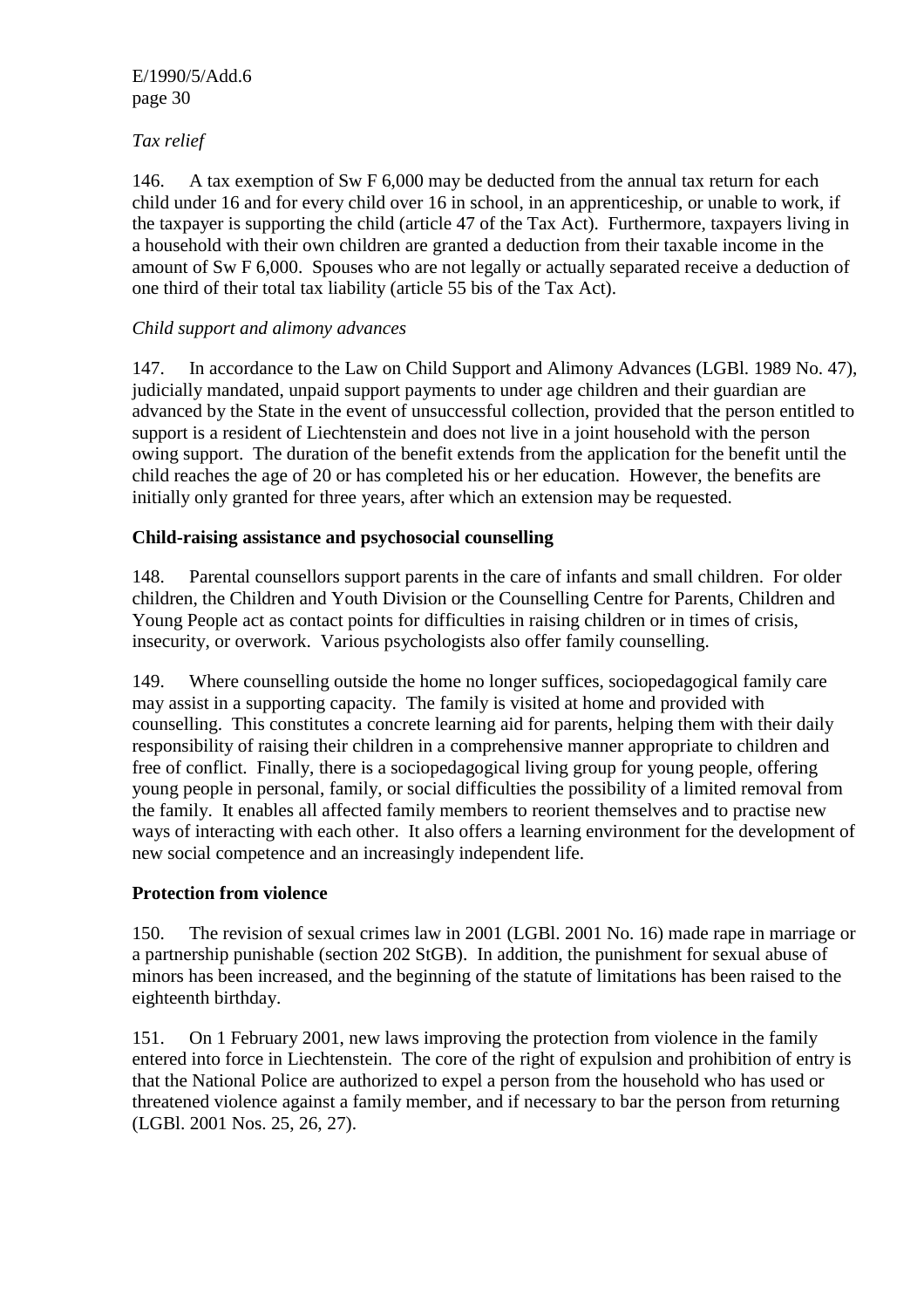152. Since the introduction of the right of expulsion and the prohibition of entry, the National Police has annually ordered about 10 of each. In 2003, the police ordered 8 expulsions and 6 prohibitions of entry. The right of expulsion and the prohibition of entry give the National Police an efficient legal tool to immediately remove the aggressor from the common abode in cases of domestic violence. However, only in one case in 2003 did a victim request a temporary injunction and extension of the prohibition of entry from the Liechtenstein Court of Justice. The implementation of the Violence Protection Act imposes high demands on the National Police, who are authorized to order an expulsion. The police must decide on the spot whether domestic violence has been used in the case in question or - since the expulsion is primarily intended to have preventive character - whether an acutely threatening situation exists. The affected police officers have undergone comprehensive training.

153. The new law on expulsion offers the partner and the children temporary relief and the possibility of remaining in their usual environment. It does not, however, offer absolute protection from future assaults. In dangerous situations, it may therefore be important to leave the household anyway and to find secure housing. There is a "Women's Home" in Liechtenstein that takes in women and their children in such situations. The institution is in an undisclosed location, which guarantees protection from further acts of violence. Care is available around the clock, and entry is possible any time of day and night.

154. In 2001, a three-year interregional project against violence in marriage and partnerships was launched, in which Liechtenstein participated along with the Austrian province of Vorarlberg and the Swiss canton of Graubünden. As a first step, a transnational study was undertaken to assess awareness of violence and personal experiences of violence. Building on the results gathered, transnational awareness-raising and educational work was subsequently undertaken, and the willingness and competence to act against violence were promoted.

## **Protection of maternity**

155. According to article 15 of the Health Insurance Act, 20 weeks of sick pay are granted for maternity, at least 16 of which must be after delivery, in accordance with article 14, paragraph 1, of the Act, i.e. at least 80 per cent of the insured person's missed salary, if she has had an insurance policy for at least 270 days without any interruptions over three months. In accordance with the Law on Maternity Allowance Grants, expectant mothers who are not entitled to sick pay from compulsory insurance are paid a one-time tax-free maternity allowance from the general State budget. Since entry into force of the legislative amendment of 30 December 2003 (LGBl. 2003 No. 276), there has been a new entitlement to an additional three months of (unpaid) parental leave.

156. Dismissal is prohibited during pregnancy and for 16 weeks after delivery (section 1173a, article 49, paragraph 1, in connection with article 113 of the General Civil Code). Articles 35, 35a, and 35b of the Labour Act contain further provisions protecting pregnant women and nursing mothers. Nursing mothers may only be called upon to work with their consent, and the employer must give them time off necessary to nurse. Similarly, pregnant women may only be called upon to work with their consent. They may also stay home from work or leave work upon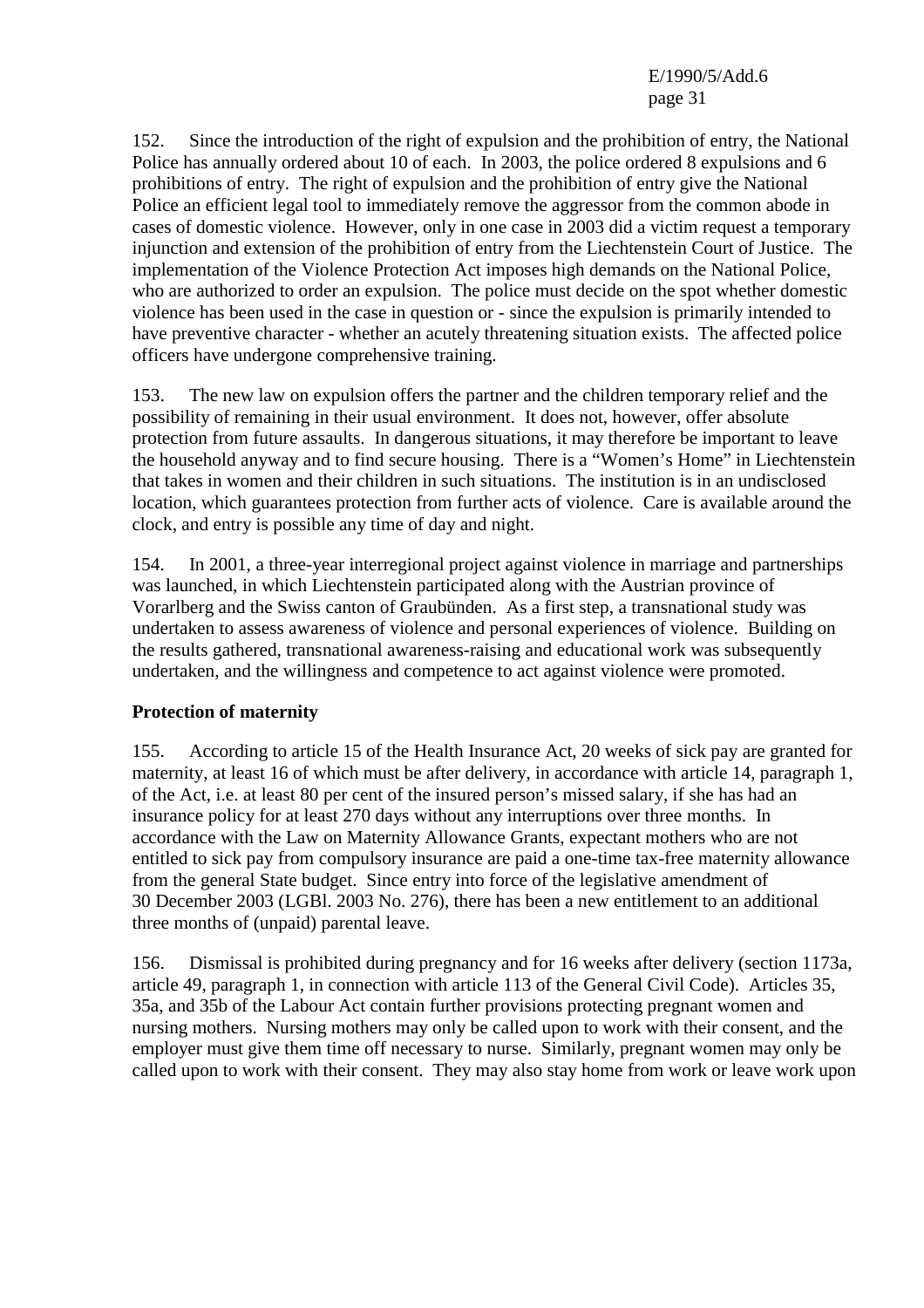simple notification. The employer may also not ask them to work on tasks that experience has shown to have a negative impact on health or pregnancy. Upon request, pregnant women may also be relieved from arduous tasks.

## **Protection of children and young people**

157. Liechtenstein has been a State party to the Convention on the Rights of the Child of 20 November 1989 since 21 January 1996. The details of this provision are already covered by this convention and must be implemented by Liechtenstein. The prohibition against discrimination contained in this provision corresponds in principle to article 4 of the Convention on the Rights of the Child. The various concrete forms of assistance in this connection are already now performed without any discrimination. For further information, please consult the initial country report of Liechtenstein (CRC/C/61/Add.1) and the second periodic report (CRC/C/136/Add.2).

## *The protection of young workers*

158. A fundamental revision of the occupational safety provisions in Liechtenstein is currently under way. One of the main concerns is to improve the protection of young employees. Part of the revision will therefore include a new ordinance on occupational safety for young workers. According to the Liechtenstein Labour Act, workers of both sexes up to the eighteenth birthday and apprentices up to the twentieth birthday are considered young workers (article 29, paragraph 1, of the Labour Act). Young people under the age of 14 may not be employed (article 30 of the Labour Act). According to Ordinance I on the Liechtenstein Labour Act (LGBl. 1968 No. 15), young people over the age of 13 may be used for errands and light labour for a maximum of nine hours per week during the school term.

159. In addition to labour prohibited for all young people (especially labour that entails a significant risk of fire, explosion, accident, illness, or poisoning), the Ordinance additionally prohibits a number of types of dangerous or heavy work for young people under 16 (article 48 of the Ordinance). In addition, for purposes of legal protection, young people under the age of 16 may not be employed in movie theatres or circus and fair performance operations, and young people under the age of 18 may not be employed to serve guests, in hotels, restaurants, or entertainment (article 49 of the Ordinance).

160. Working hours for apprentices may not exceed 45 hours per week and average 42 to 43 hours per week. Instruction at vocational schools and introductory and block courses are counted as working hours. The Vocational Training Act specifies how health care is to be handled during basic vocational education. Before beginning an apprenticeship, all apprentices are subject to a medical examination with special consideration of occupational medical aspects. Similarly, the Government may order mass screenings or medical supervision during apprenticeships in the case of occupations where health risks for young people are suspected.

161. It is of note in this connection that vocational schools must offer compulsory physical education once a week during basic vocational education.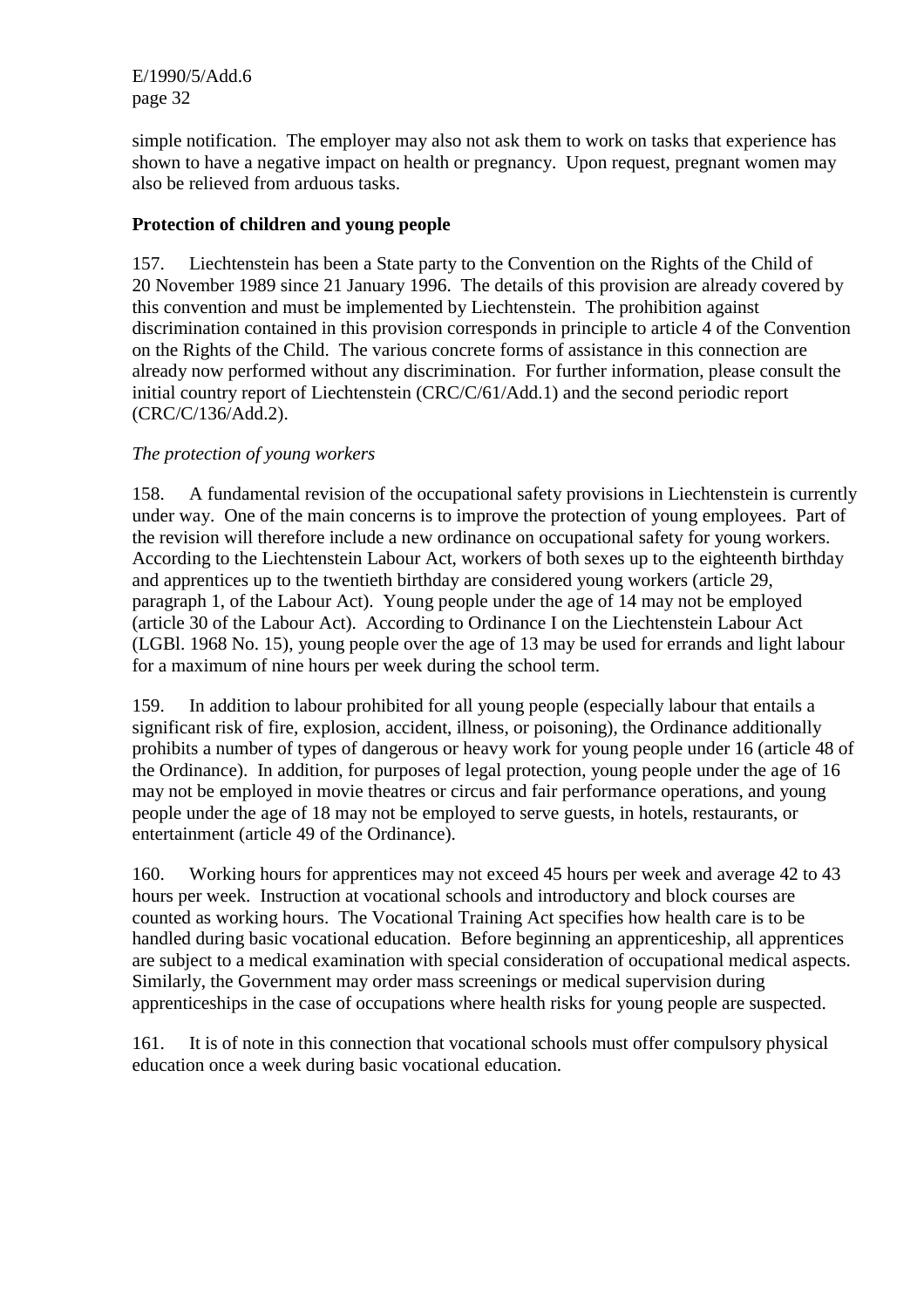#### **Article 11. The right to an adequate standard of living and the continuous improvement of living conditions**

#### **Adequate standard of living**

162. The standard of living in Liechtenstein is high. The healthy economic environment provides most inhabitants with a secure income and pleasant living conditions. Absolute poverty as such does not exist in Liechtenstein, although some people are disadvantaged compared to others and require State support.

#### *Social assistance*

163. State aid to persons in need is governed by the Social Assistance Act (LGBl. 1985 No. 17). Persons with exceptional difficulties in their personal, family, and social situation that they are not able to overcome themselves or with the help of other persons or institutions as well as persons who are unable to secure their own livelihood and that of their dependents are entitled to social assistance. Social assistance is complementary and subsidiary and only supports persons who are not or no longer covered by social insurances and other mechanisms or whose income is insufficient. Assistance encompasses monetary support and support in kind, care benefits, and non-material benefits in the form of counselling and identification of services. The extent of financial assistance is determined on an individual basis, taking into account a reasonable use of the beneficiary's own efforts and resources. There is no legally fixed minimum wage in Liechtenstein. The Social Services Division, which is responsible for the distribution of financial assistance, likewise does not operate with a fixed minimum amount. This is due to varying housing costs. The Social Services Division therefore determines the amount of financial assistance on a case-by-case basis, using a fixed amount for the general cost of living, a fixed supplement for health insurance premiums, and finally individual housing costs. In 2002, 597 households received social assistance. The largest group encompassed unemployed persons, followed by single parents, persons with physical or mental disabilities, and persons with insufficient income (the working poor); 449 households received financial assistance, or 4 per cent of the households in Liechtenstein. A total of about Sw F 3.5 million were spent on financial social assistance. The introduction of the single-parent allowance and rental subsidies responded specifically to the financial risk facing single-parent families. For a detailed discussion, see the comments on article 10.

- 164. The following bodies are mandated to implement the Social Assistance Act:
	- − Public Welfare Commission. Each municipality in Liechtenstein has established a Public Welfare Commission. The Commission decides on the approval or rejection of the applications for social assistance reviewed by the Office of Social Affairs. The applications are submitted according to the municipality of residence. Through equalization, the municipalities are responsible for half of the funding of social assistance. The State is responsible for the other half.
	- − Office of Social Affairs. The Office of Social Affairs is divided into the Social Services Division, the Children and Youth Division, and the Therapeutic Services Division. In concrete terms, it provides persons seeking assistance with counselling,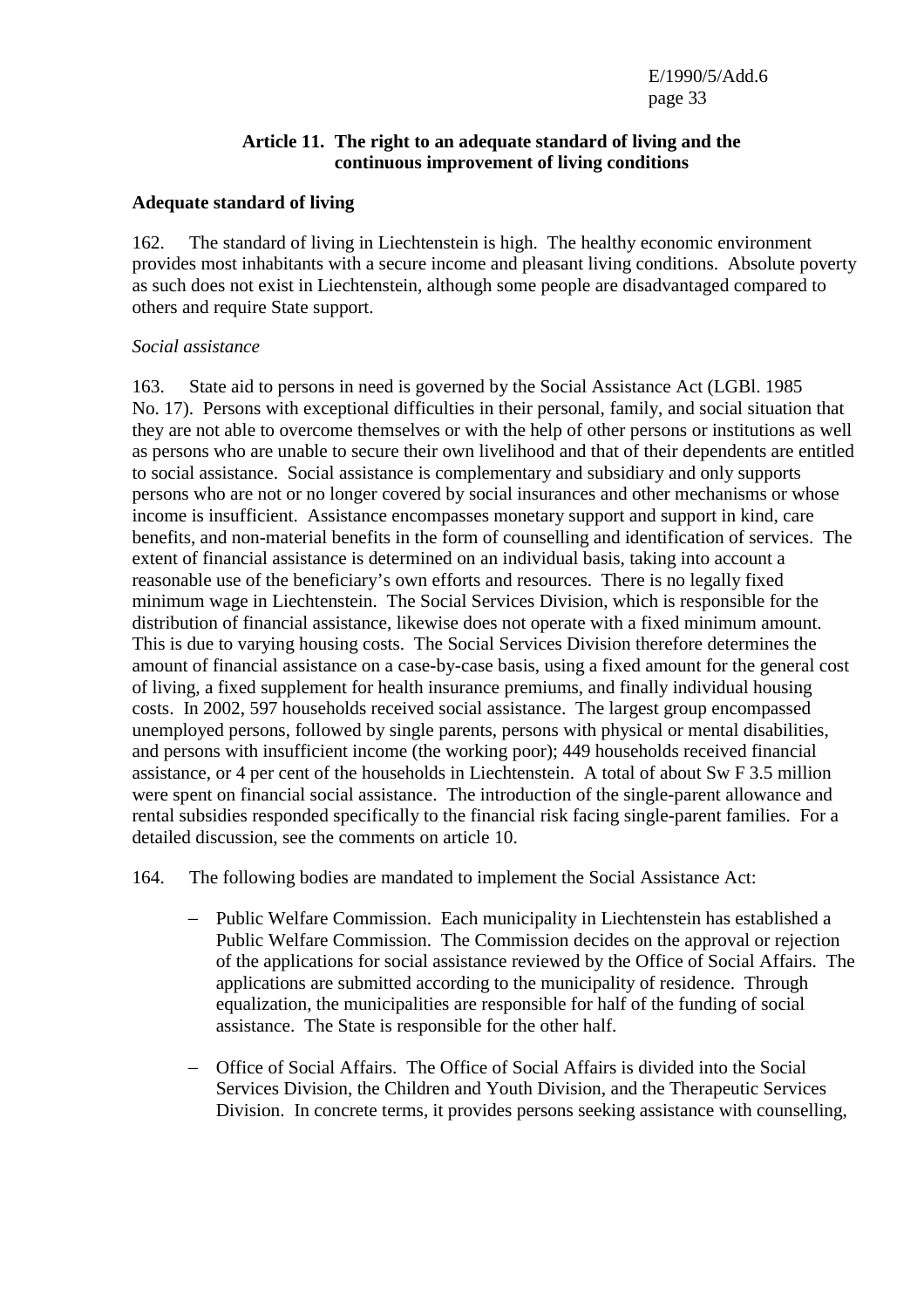treatment, advice, aid in kind, and financial assistance. Applications for financial social assistance are submitted through the Office of Social Affairs to the Public Welfare Commission.

- − Government. The Government is responsible for promoting effective social assistance. In order to secure in-house and on-site assistance and the establishment of social services, the Government concludes performance contracts with private and public social service entities. The Government is furthermore responsible for the supervision of the various institutions. It also acts as an appeals instance for complaints against decisions of the Public Welfare Commission.
- − Court of Justice. The Court of Justice is responsible for implementing judicial measures. Persons with mental problems or suffering from addiction may be institutionalized in a psychiatric clinic or similar institution against their will if the necessary help cannot be provided otherwise. The Court of Justice decides on institutionalization in judicial welfare proceedings on application of the Chief Public Health Officer, the Office of Social Affairs, or the municipal Public Welfare Commission. Institutionalization may be ordered for at most one year. The proceedings on institutionalization must also be accompanied by an expert opinion. Persons in need of care must be released as soon as their condition allows. In practice, persons from Liechtenstein requiring care are admitted to a clinic in neighbouring Switzerland, since there are no closed institutions in Liechtenstein. The care of patients is subject to the regulations applicable in Switzerland.

## *Right to adequate housing*

165. A number of measures exist in Liechtenstein to ensure that every person has housing. The purchase of a private home is subsidized in accordance with the provisions of the Housing Promotion Act (LGBl. 1977 No. 46). The construction and purchase of houses, apartments, row and stepped houses, and the purchase or renovation of old houses are promoted, if certain costs and sizes are not exceeded.

166. As already mentioned under article 10, risk groups such as families with children and single parents whose household income falls below a certain threshold are supported with rental subsidies. Everyone who has lived in Liechtenstein for at least one year, regardless of citizenship, may claim a rental subsidy. In cases of hardship, living costs are covered by Social Assistance. Article 5 of the Social Assistance Act (LGBl. 1985 No. 17) explicitly enumerates the provision of housing as one of the benefits of social assistance.

167. Through benefits provided by disability insurance, disabled or elderly persons can undertake necessary structural adjustments in their own home. Assisted living is a further instrument that allows persons to live in an adequate environment. Homelessness does not exist in Liechtenstein. A facility for homeless persons had to be closed for lack of use.

168. Construction regulations and the provisions of laws governing tenancy guarantee an appropriate living area. Supervision is the responsibility of the municipalities and the Building and Fire Authority.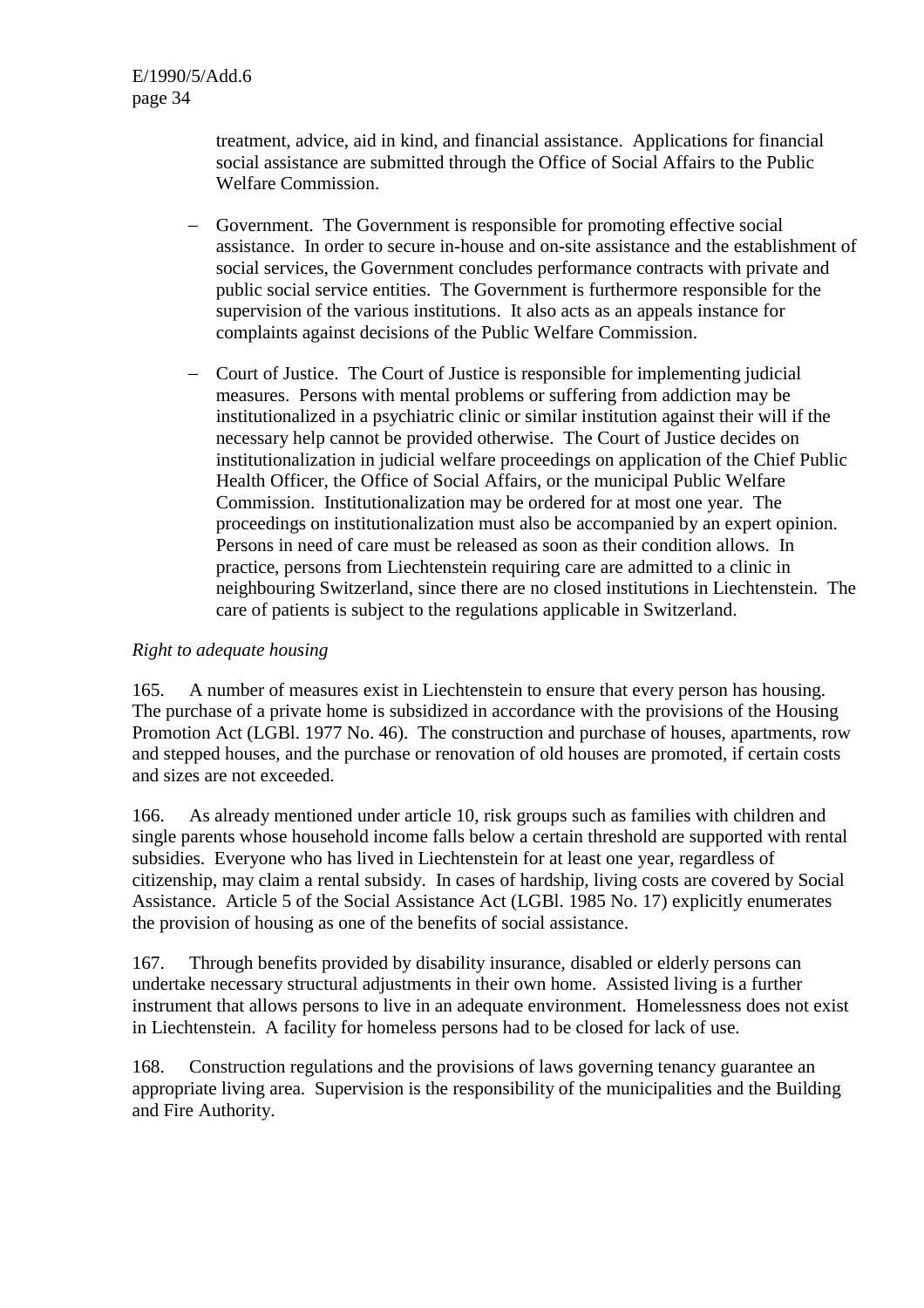#### *Nutrition*

169. Access to a wide range of nutrition is secured in Liechtenstein. The problem of right to food must therefore be viewed less in terms of quantity (sufficient nutrition) and more in terms of quality (healthy nutrition). Looking at the development of eating habits over the past 40 years, a significant reduction of the consumption of carbohydrates in favour of dairy and meat products is apparent. At 40 per cent, the share of fat in overall energy consumption is too high. To promote awareness of nutrition in the population, the Office of Social and Preventive Medicine offers nutrition counselling as a preventive measure. Raising awareness for healthy nutrition is also one of the goals of the project on Health Promotion and Social Education in Schools (see also the comments on article 12; preventive health and health education).

## *Food safety*

170. Food safety is governed by the Swiss Federal Law of 9 October 1992 on Foodstuffs and Commodities, which applies in Liechtenstein pursuant to the Customs Treaty. The Law has three objectives:

- To protect consumers from health risks through foodstuffs;
- To secure hygienic handling of foodstuffs;
- To protect consumers from deception in connection with foodstuffs.

The Law also contains rules on labelling of foodstuffs, particularly with respect to origin, designation, and contents.

171. The Office of Food Inspection and Veterinary Affairs supervises food safety through site and food inspections. Monitoring programmes are supplemented by focus-area investigations and investigations in the event of suspicion. The Food Inspection Ordinance provides the legal basis for these measures (LGBl. 2000 No. 94).

172. The quality of the drinking water available in Liechtenstein is excellent. Depending on the season, about half of the water is source water and about half groundwater. The groundwater is extracted from a 20-to 60-metre-thick pyrite layer and requires no processing. Source water is sterilized with ultraviolet light, mainly as a preventive health measure.

#### **International cooperation**

173. In addition to regular non-earmarked contributions by Liechtenstein to various United Nations agencies such as the United Nations High Commissioner for Refugees, the United Nations Development Programme, and the United Nations Children's Fund, Liechtenstein supports numerous projects specifically concerned with access to food. In addition, projects are financially supported that serve to extract and transport water. The amounts of the contributions are listed in the annex.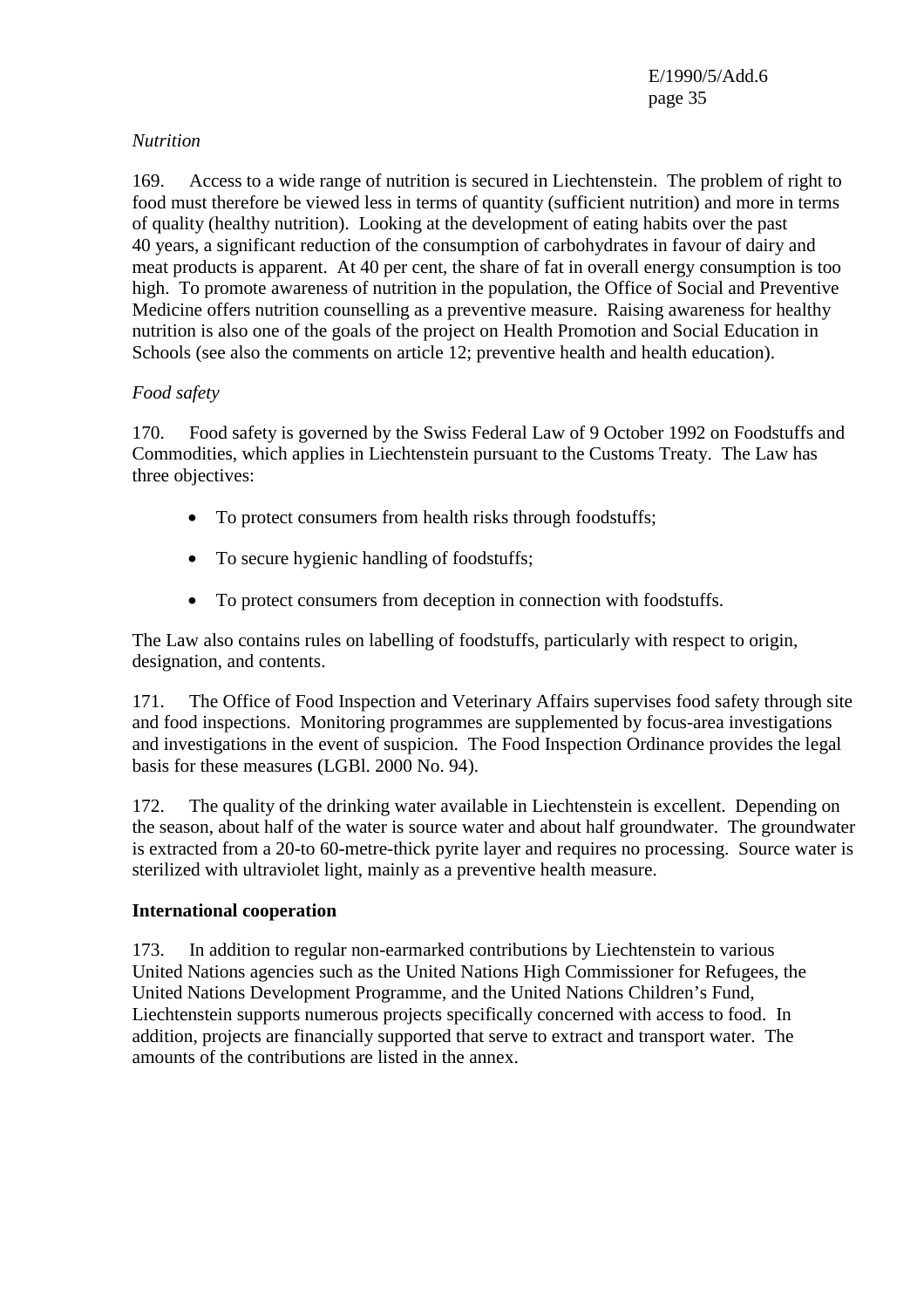## **Article 12. The right to physical and mental health**

#### **State of health of the population**

#### *Life expectancy*

174. Life expectancy in Liechtenstein has steadily risen in recent years. In 2002, life expectancy at birth for women was 75.6 years and 70.5 years for men. The most frequent cause of death was cardiovascular diseases (2001: 35 per cent), followed by cancer.

#### *Infant and child mortality*

175. Between 1998 and 2002, a total of 22 deaths of children and young people were registered. This represents an average of about five deaths a year, although there are major random fluctuations. Nine cases were stillbirths.

| Year | Live births | Stillbirths |
|------|-------------|-------------|
| 1998 | 382         |             |
| 1999 | 430         |             |
| 2000 | 420         |             |
| 2001 | 401         |             |
| 2002 | 395         |             |

#### **Birth statistics 1998-2001**

176. In three other cases, the child died within the first few weeks due to heart failure, breathing insufficiency, and sudden infant death syndrome. Cardiovascular failure was the cause of death in three cases, and cerebral haemorrhage/kidney failure in one case. Six children died in accidents, two in motor vehicle accidents.

#### **Access to health services**

177. Through facilitated registration of foreign physicians pursuant to the Agreement on the European Economic Area, the density of physicians has increased in recent years. With 64 physicians licensed to practise in Liechtenstein, there is 1 physician per 530 inhabitants (for a total population of 34,000). In addition, 29 dentists, 10 midwives, and 13 nurses work in Liechtenstein. The National Hospital in Vaduz is operated with about 40 self-employed physicians practising in Liechtenstein who are licensed to treat their own patients in the hospital and to handle emergencies assigned to them.

178. In addition, there are 11 hospitals under contract in Switzerland and Austria, 4 psychiatric clinics under contract, and 4 rehabilitation hospitals under contract. Health care for the Liechtenstein population is comprehensive. There are almost no waiting periods. The closest physician may be reached in fewer than 15 minutes.

179. Residents of Liechtenstein and people working in Liechtenstein are subject to compulsory health and accident insurance. Insured persons have unrestricted access to all health services in the country. In addition, they may access many health-care facilities in Switzerland and Austria.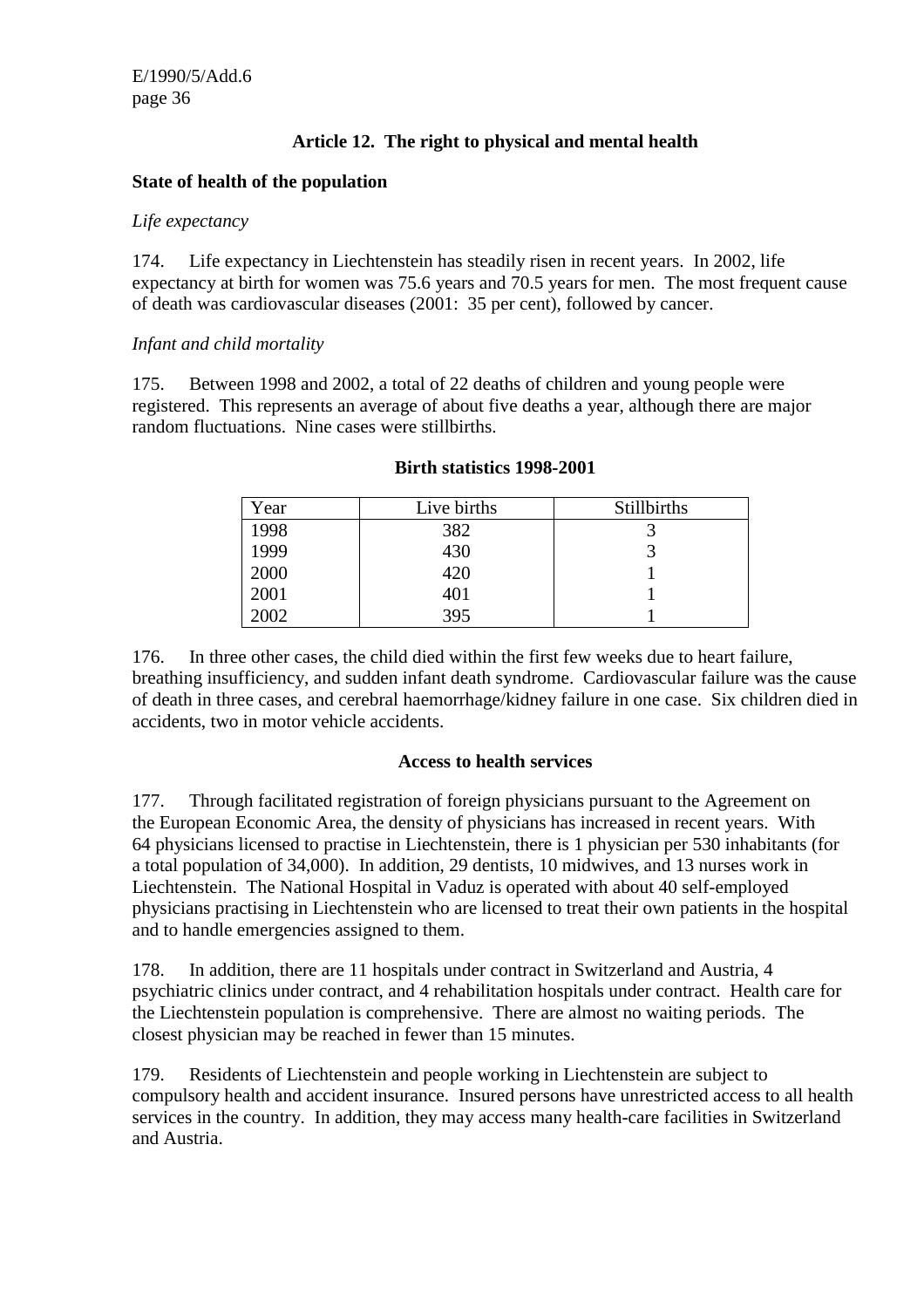### **Preventive health**

180. In accordance with the Health Act, the State undertakes preventive public health measures (LGBl. 1986 No. 12). The focus of preventive health is on raising awareness of health issues, preventing diseases and accidents, early recognition of illnesses and disabilities through preventive examinations, school health care, and counselling for pregnant women, mothers and fathers. Preventive health is the responsibility of the Office of Public Health, the Office of Social Affairs, the Bureau for Sexual Matters and HIV Prevention, and various private service providers.

181. At prescribed intervals, the Office of Public Health invites every person living in Liechtenstein to preventive medical examinations. The preventive health schedule for children serves the early recognition of anomalies and developmental disorders that would not be identified without the examinations; their prognosis can be improved through early therapy. Health insurance policies fund 100 per cent of the cost of these preventive examinations. Detailed information is available in the second periodic report of Liechtenstein on the Convention on the Rights of the Child.

182. The transition to adult preventive care takes place at the age of 17; a general preventive examination is conducted every five years, with an additional gynaecological examination every two years for women.

183. Expectant mothers may seek counselling with various offices, such as the Pregnancy Counselling Office, and a number of physicians. Physicians also conduct prenatal examinations. Various facilities offer antenatal exercises and birth preparation courses for couples. The Liechtenstein Red Cross offers a counselling office for the care of infants and small children. It helps mothers and fathers take care of their children in the first years of life and answers questions on nursing, nutrition, vaccinations, and development of small children.

#### **Health education**

184. In 2000, the Government appointed a Working Group on Health Promotion and Social Education in Schools. Since then, new objectives have been developed in conjunction with concrete approaches to solve them, some of which have already been implemented. In the future, health promotion and social education in schools will focus on three project goals. The first goal is the personality development of children, which will become an integrated and interdisciplinary component of the new curriculum. The focus areas are in the promotion of the ability to deal with conflicts, the ability to function in teams, and the strengthening of self-esteem. This goal is also being supported by the newly launched project "School Social Work in Schools". This instrument, primarily designed for violence prevention, is budgeted at Sw F 1 million over three years (LGBl. 2003 No. 177). The second project goal focuses on the physical development of children. Health awareness will be raised with respect to health nutrition, exercise, addictive behaviour, and sexuality. The third goal will ensure communication between government offices. To ensure the coordination of joint projects, a "Round Table" will be established, composed of parents, physicians, teachers, the Office of Education, the Office of Social Affairs, and the Office of Social and Preventive Medicine. This active collaboration of teachers, physicians, and government offices forms the basis for developing and implementing concrete measures.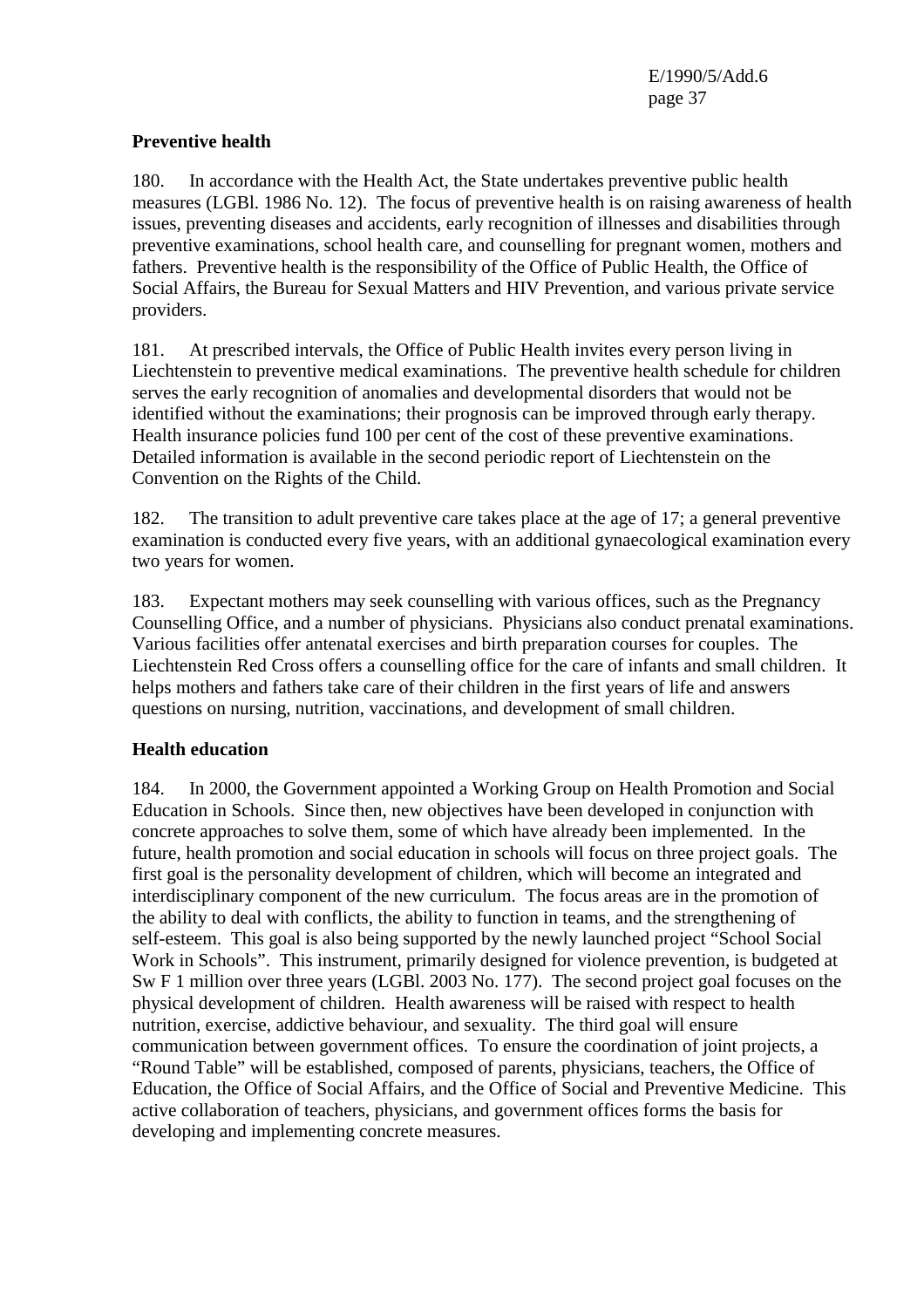185. In the area of general health education and promotion, various information campaigns and projects are undertaken, such as campaigns on noise, health nutrition, weight reduction, tobacco consumption, and sun protection.

## **Health and security at the workplace**

186. See the remarks on article 7.

## **The right to health in international humanitarian cooperation**

187. The international humanitarian cooperation of Liechtenstein focuses on five areas, one of which is health. In particular, projects are supported to improve basic public health and to prevent and treat AIDS-related diseases (see contribution list in the annex).

## **Article 13. The right to education**

## **Primary and secondary education**

188. Nine years of schooling in Liechtenstein are compulsory, beginning at the age of 6. Primary school (five years) is followed by one of the continuing schools: *Oberschule* (less demanding level), *Realschule* (more demanding level) or *Gymnasium* (most demanding level). Five thousands children and young people are currently being instructed in the school system, including kindergarten. There are 13 primary schools, 3 *Oberschulen*, 5 *Realschulen*, 1 *Gymnasium*, a vocational high school, and a special education school.

189. An upper school reform was completed in 2001 (LGBl. 2001 No. 140). The reform created uniform advancement rules and rules for entrance and transfer exams. Transferring between school tracks has now become considerably easier and more transparent. The elective options as part of the catalogue of subjects offered have also been expanded.

# *Educational goals*

190. The Liechtenstein curriculum and the design and development of school as a whole are oriented according to established core principles applicable to all schools and school levels. According to these core principles, schools are open to all children and young people regardless of origin, religion, and gender and adopt an open attitude with respect to political, religious, and ideological issues. Schools pay particular attention to the equality of girls and boys. They are responsible for strengthening the individual qualities of adolescents and for helping them become competent members of society. Schools share this responsibility with parents and other institutions. The primary responsibility of parents for raising their children is recognized, aspiring to close cooperation between schools and parents.

191. Children and young people should be taken seriously with respect to their ideas, feelings, and behaviour. Children and young people thereby acquire the skills to act autonomously, to make responsible decisions, and to develop a healthy willingness to perform. In their function as a social learning environment, schools give students the opportunity to get to know the conditions of living together, to recognize human society in all its diversity, to build up relationships, to work together with others, and to take responsibility for the community.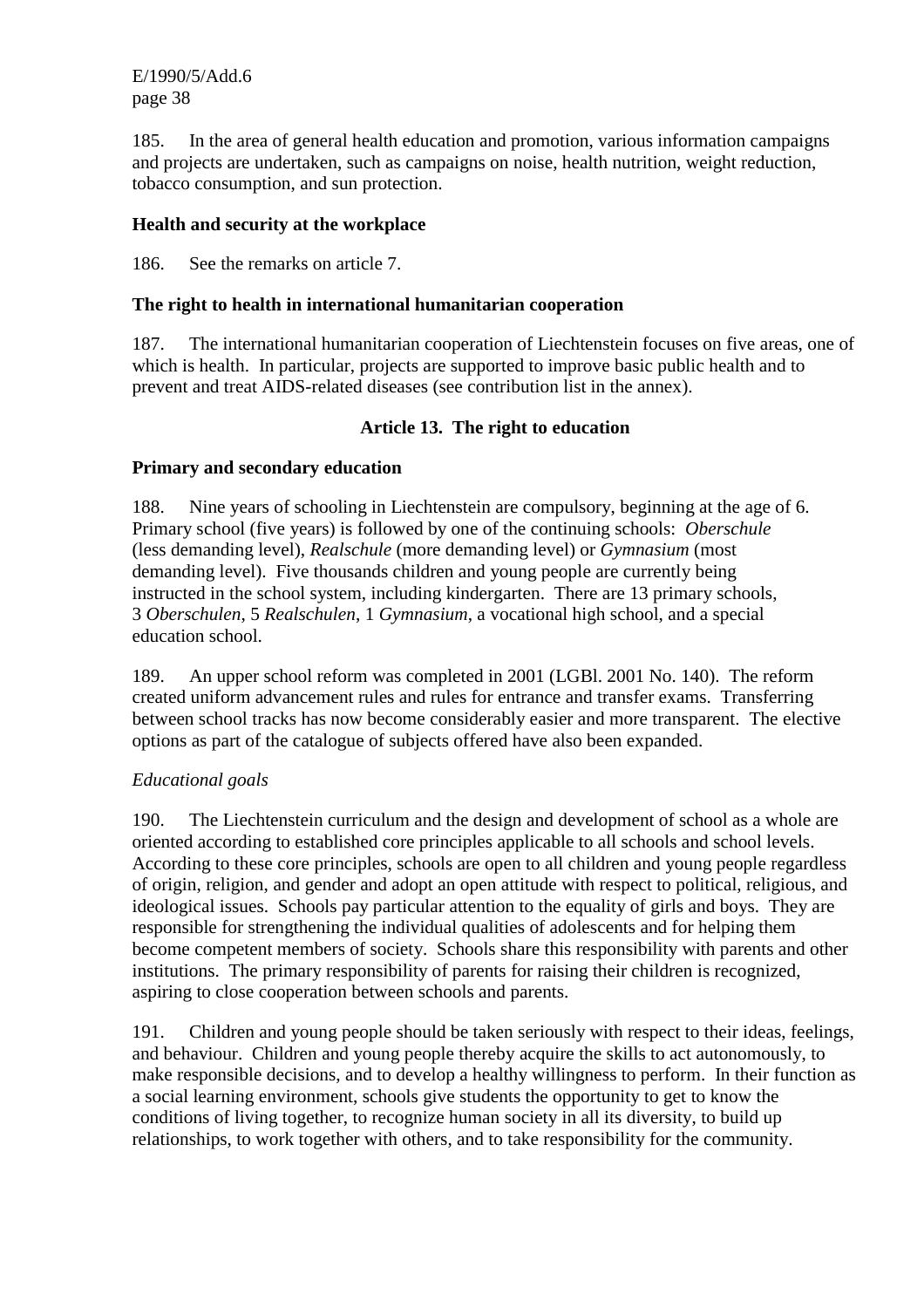Of central importance is also to attain the ability to conduct discussions, to respect divergent opinions, and to resolve conflicts through argumentation. Schools should help children and young people acquire the skills to recognize ecological connections and the effects of human behaviour on the environment, and to develop an awareness of the responsibility of humans towards nature.

192. Human and children's rights are integrated into the curriculum in the subject "People and the Environment". The overarching goal is for students to understand the principles of human rights and to orient their actions accordingly, i.e. to stand up for their own rights and to accept the rights of others. They learn to understand, differentiate, and scrutinize fundamental values, human rights, and value systems. They deal with different cultures and the related traditions, religions, and value systems. They thereby develop an ethical awareness from which they derive their own behavioural and action patterns. They learn about human rights through concrete examples and grasp them in their importance for the world and their own lives. Possible points of departure are topics such as justice, solidarity, personal engagement, structural injustices, hunger, racism, oppression, persecution, unemployment, and poverty.

## **Vocational training**

193. Basic vocational training in Liechtenstein relies on a two-track and a three-track system. The two-track system includes training in the business and in the vocational school; the three-track system supplements this training with introductory courses teaching fundamental practical skills. Of the 350 to 400 students leaving school each year, about 70-75 per cent enter a generally three- or four-year professional apprenticeship. Around 700 employers in industry, services, and administration offer apprenticeships in about 80 different professions; 1,000 apprenticeship positions are currently registered. Each year, about 330 young professionals complete their vocational training with an examination. The Office of Vocational Training is assigned all occupations in crafts, industry, services, agriculture, forestry, domestic economy, and health and nursing. The financial expenditures for basic vocational training are about Sw F 8 million per year.

## **Higher education**

194. Liechtenstein has one professional college, in which the two fields of architecture and economics are taught. There are also two research institutes: one offers studies in philosophy (International Academy of Philosophy); the other offers doctorate degrees following a university diploma abroad (University of Human Sciences).

195. Students wishing to attend a technical college or a university must do so abroad. Liechtenstein therefore maintains especially close relationships with Switzerland and Austria. A number of international treaties and agreements ensure that Liechtenstein students are accepted on the same terms as local citizens in these two countries. This is not only true for those with academic high school degrees, but also for those who have completed or are still completing vocational training. Graduates of vocational training programmes have the right to be accepted to a Liechtenstein or Austrian institution of higher education (university, technical college, professional college) if they hold a vocational high school degree from Liechtenstein. The Liechtenstein vocational high school degree also grants access to Swiss institutions of higher education, but only professional colleges, not technical colleges or universities. In order to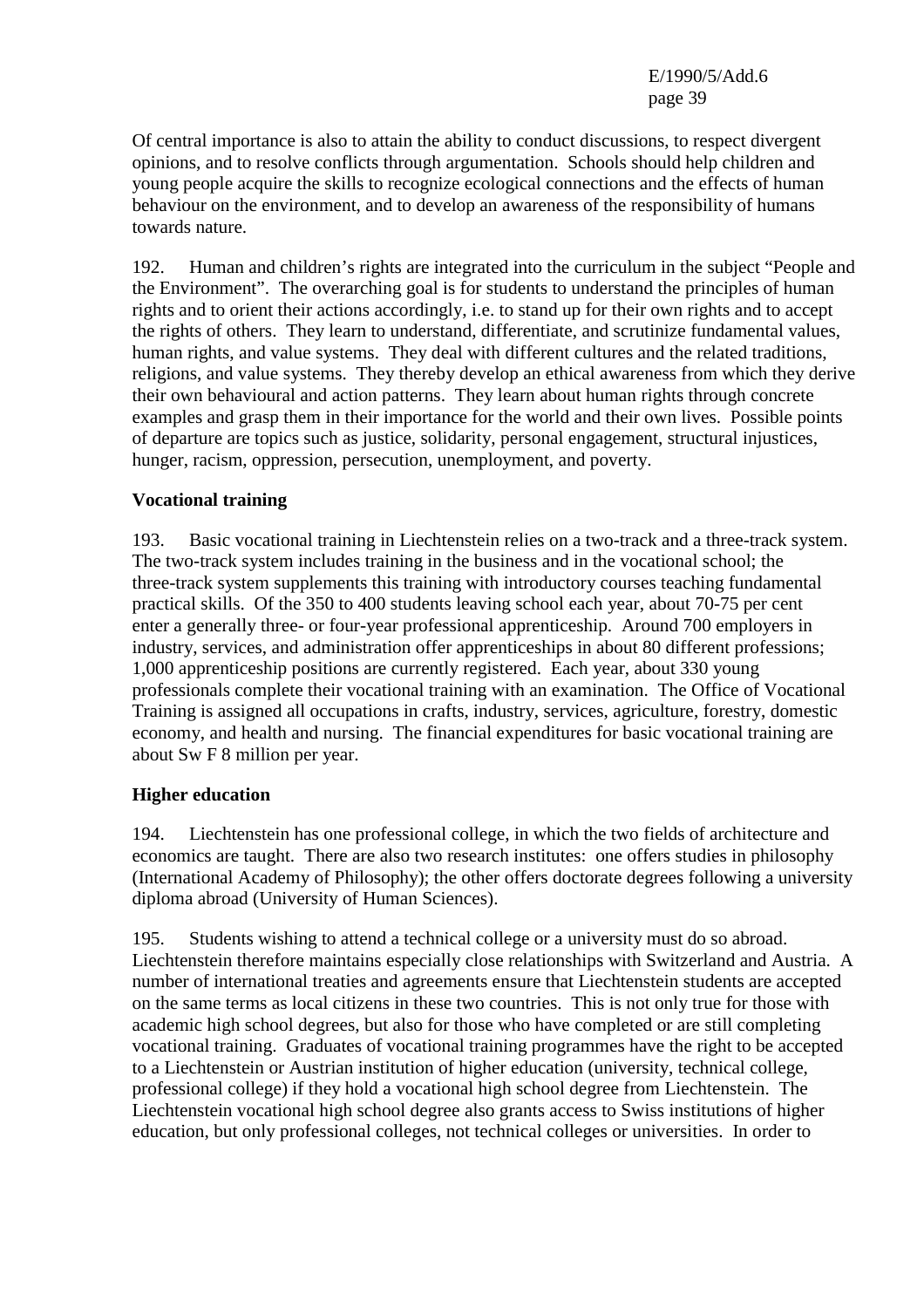ensure access to domestic and foreign institutions of higher education, Liechtenstein offers educational tracks on its own territory leading to the academic high school degree (*Gymnasium*) or the vocational high school degree (vocational high school). Liechtenstein's contributions to institutions of higher education at home and abroad amount to approximately Sw F 2 million per year.

# **EU educational programmes**

196. As a member of the European Economic Area (EEA), Liechtenstein takes part in EU vocational training programmes. These are above all the exchange programmes for young workers after completion of basic vocational training (MOJA), apprentices (Xchange), university students (FAMOUS) and educators (CEDEFOP study visits).

197. Since Liechtenstein joined the EEA on 1 May 1995, it has also been a member of the EU educational programme SOCRATES, which was extended by seven years in 1999. In a manner appropriate to its size, Liechtenstein participates in the individual SOCRATES campaigns such as Erasmus, Comenius, Grundtvig, Arion, and Eurydice. This participation offers educators in Liechtenstein previously unknown opportunities for European collaboration. The exchange of language assistants, the mobility of students, and the European events for the continuing education of instructors are now a strong and permanent component of transnational cooperation with EU/EEA States and the EU applicant States.

## **Access to education**

## *Funding*

198. Education in all these types of schools is free of charge. An exception to this principle is the cost of instruction materials (books). These must be paid for by the parents. The schools subsidize 25 per cent of the acquisition cost of instruction materials. At the primary school level, most municipalities supply children with instruction materials free of charge.

199. Contributions are made to the cost of education by means of loans and stipends, dependent on the income and assets of the parents. A new Stipend Act is currently in development. State benefits in the area of educational subsidies will be expanded, but a general combination of educational subsidies in the form of stipends and loans, as well as a general cap on the duration of benefits, will indicate that the self-responsibility of stipend beneficiaries will be equally required. The new system will further reduce the burden on parents whose children are in school and especially single parents with limited financial means. The State will support both general educational tracks and vocational training.

# *Children of foreign origin*

200. Criteria such as citizenship, gender, and social and ethnic background are irrelevant for school attendance and vocational training. Schooling is mandatory for every child living in Liechtenstein, and continuing education is oriented according to the abilities and performance of each child.

201. Foreign-language children are now taught German as a second language as part of mandatory schooling (LGBl. 2000 No. 197). Pupils without any knowledge of German are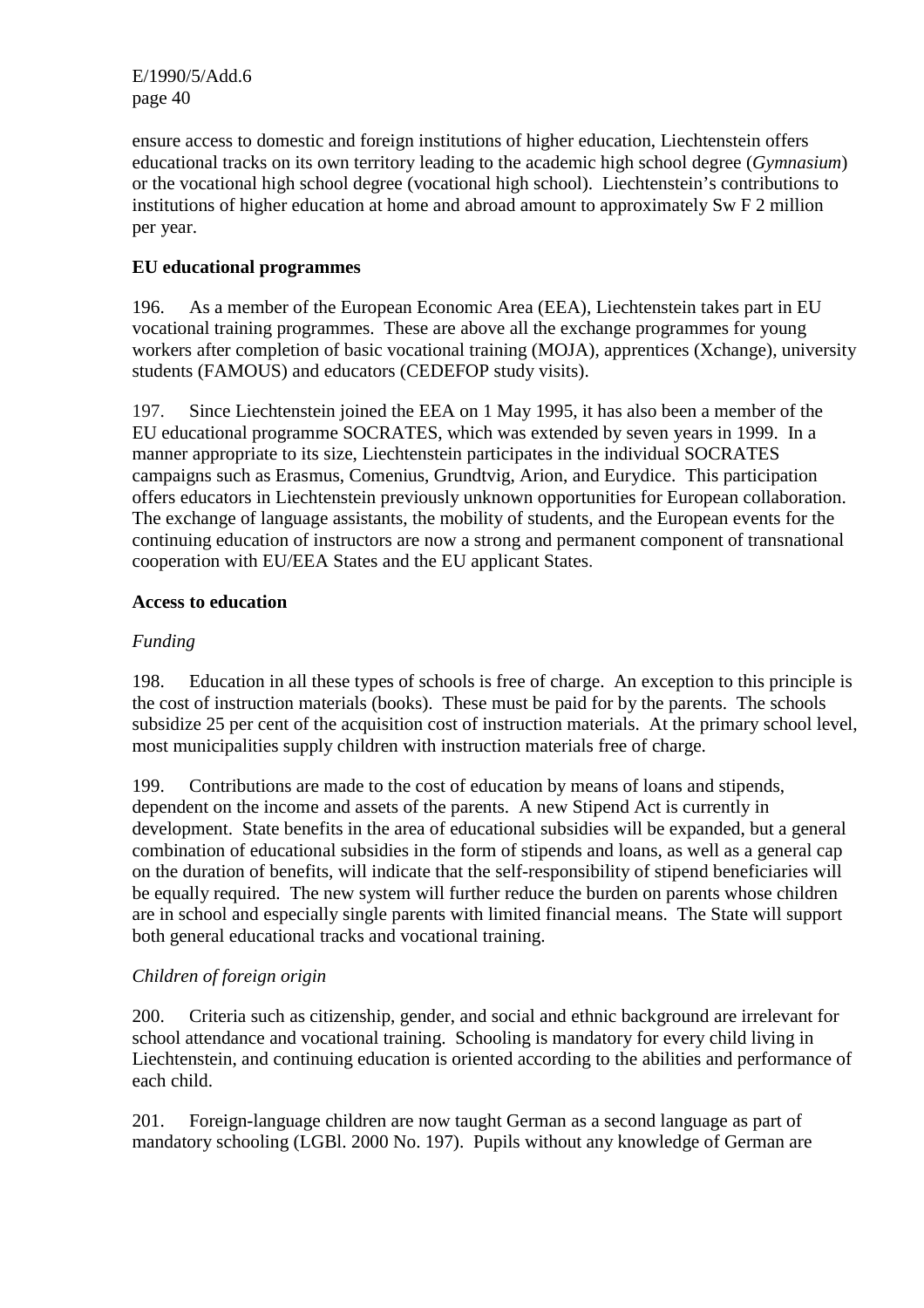taught intensive German over the course of one year (22 lessons a week). After a year, they are integrated into the regular school if possible. Twenty pupils currently attend this German course. Foreign-language children who already have pre-existing knowledge of German are now integrated immediately into the regular school, but they receive additional instruction in German (1-2 lessons per week). Five hundred students are currently being taught in this manner. These forms of instruction are also universally accessible and free of charge.

#### *Children with disabilities*

202. The Education Act and the Ordinance of 18 December 2001 on Remedial Measures, Educational-Therapeutic Measures, Special Education, and the School Psychology Service (LGBl. 2001 No. 197) form the legal basis for the educational support of children with disabilities and underperforming children. Compulsory schooling in general includes all children, regardless of their level of scholastic performance. For children with disabilities, this means that they not only have the right to attend school, but that they are required to, the same as children without disabilities. All children and young people with disabilities in Liechtenstein, regardless of their age (in the extreme case up to the age of 22) and type or cause of their disability, are provided with instruction. As with minors without disabilities, schooling is free of charge.

203. An integration framework exists for underperforming students in kindergartens, primary schools, and upper schools. This framework provides underperforming students with the necessary support to remain in regular schools. Support includes in particular scholastic measures. These include German language instruction for foreign-speaking students, supplementary instruction, introductory classes, and remedial teaching. The integration framework works well in practice, since it aids the treatment and bridging of a large number of temporary learning difficulties such as those due to development. Integrative schooling relies on additional staff. A total of 26 special education students were taught in regular classes in the 2002/03 school year.

204. For children and young people who, due to their learning difficulties and despite the integration measures, are nevertheless unable to follow regular instruction, special education schools exist. Transfer to a special education school is undertaken after official inquiries have been made and pursuant to an official decision. One special education school is located in Liechtenstein, run by the Therapeutic-Educational Centre. The special education school can support about 120 pupils, only about half of whom are children and young people from Liechtenstein. The remaining capacity is used by foreign children and young people. Pupils are taught in three different types of group: the kindergarten group, language therapy classes, and long-term classes. In addition to class instruction, each child receives therapy according to his or her disability. The close collaboration between teachers and therapists ensures specialized holistic support. In the 2002/03 school year, 56 special education students living in Liechtenstein attended the school. Another 18 children attended special schools abroad.

#### *Private schools*

205. Article 16 of the Liechtenstein Constitution states that private instruction (which also includes private schools) is permissible, provided that it conforms with the legal provisions governing hours of instruction, the educational aims, and the arrangements prevailing in the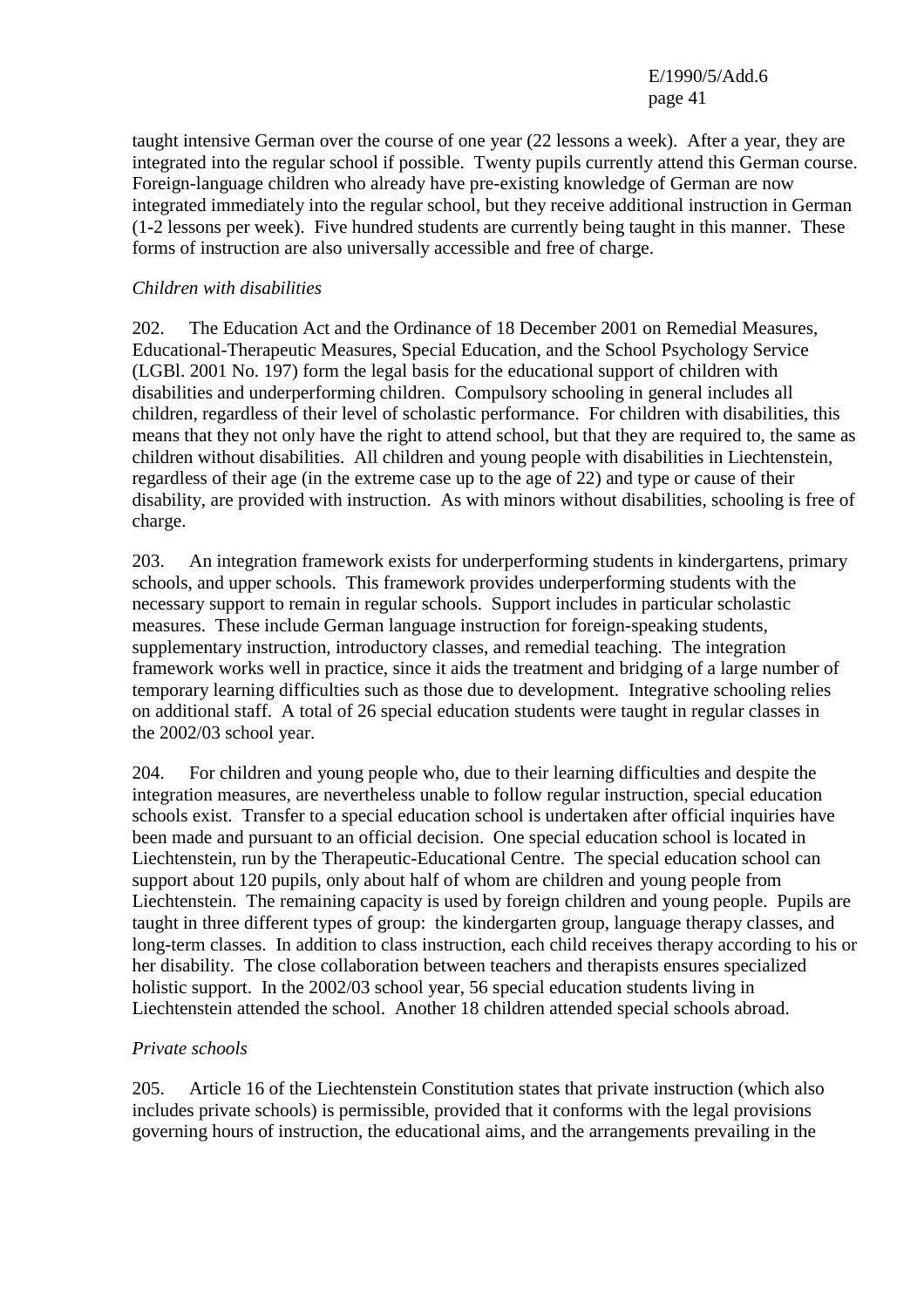public schools. Articles 60 et seq. of the Education Act (LGBl. 1972 No. 7) contain detailed provisions on private schools. Private schools may be operated by foundations or institutions under public law or by trustworthy private persons. The Government issues licences to operate private schools. If certain conditions are fulfilled, the Government may grant private school public rights. The conditions concern the training of school directors and teachers, the curriculum, and insurance coverage for teachers and students. In addition, the private school must be open to the public and overall fulfil an educational mandate in the public interest. The provisions of the Education Act applicable to equivalent public schools also apply to private schools. The Office of Education is responsible for the supervision of private schools. Pursuant to an amendment to the Education Act in 2000 (LGBl. 2000 No. 35), subsidies may be granted to operators of licensed private schools. The subsidies consist of financial contributions to construction costs and financial contributions to school operations and the remuneration of teachers.

206. There are currently three private schools in Liechtenstein: the Liechtenstein Waldorf School, the formatio day school for the first secondary school level, and the Therapeutic-Educational Centre.

#### *Adult education*

207. State promotion of adult education was introduced in 1979 through relevant legislation (LGBl. 1979 No. 45), at which time a position under the supervision of the Deanery was also created. Upon dissolution of the Deanery as a consequence of the establishment of the Archdiocese of Vaduz, responsibility for adult education was transferred to the Liechtenstein Adult Education Foundation in 1999, a foundation under public law (LGBl. 1999 No. 125). Its responsibility is to coordinate adult education in Liechtenstein, to allocate budget resources approved by Parliament for purposes of the Adult Education Act, and in general to plan and promote adult education in Liechtenstein. Adult education opportunities are offered in all municipalities, with courses taught by various organizers.

#### **The right to education in international humanitarian cooperation**

208. Education is one of the five priority activities that Liechtenstein is engaged in as part of international humanitarian cooperation. The focus is on promotion of basic education and of continuing training of teachers. The concrete contributions are listed in the annex.

#### **Article 14. The obligation to introduce compulsory primary education free of charge**

209. Liechtenstein guarantees compulsory education free of charge.

## **Article 15. The right to take part in cultural life and scientific progress and the right to copyright protection**

#### **State cultural policy**

210. The participation in cultural life and the achievements of scientific progress is guaranteed in Liechtenstein without any State restrictions. Although the Liechtenstein Constitution does not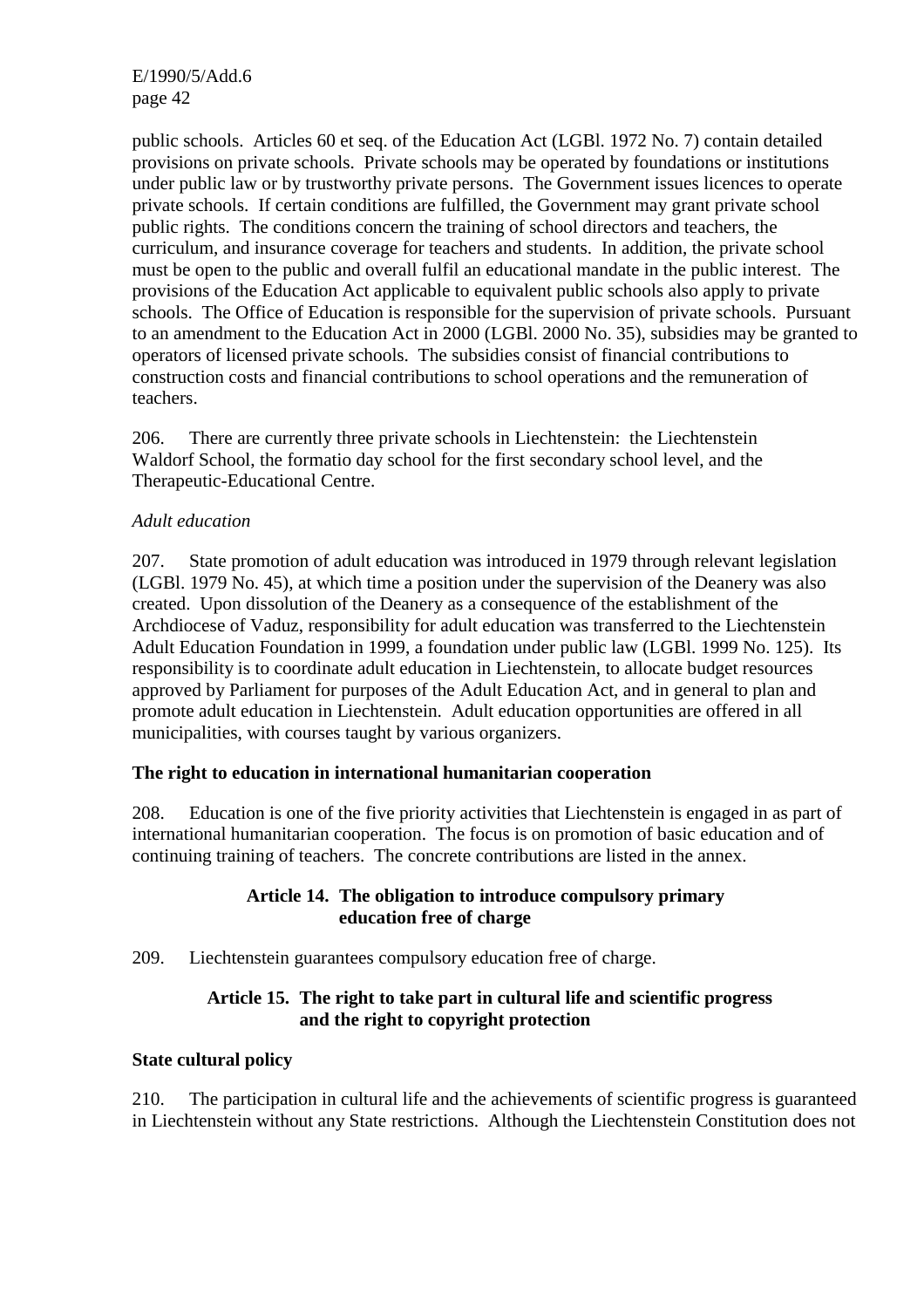contain an actual cultural article, the cultural mandate of the State can be derived from a number of constitutional articles.

211. Cultural policy and promotion are governed by the Cultural Promotion Act of 1990 (LGBl. 1990 No. 68). The Act guarantees the free exercise of artistic and cultural expression and universal access to cultural achievements and facilities; in addition to the cultivation and imparting of values of the past, the Act especially also emphasizes the promotion of new, innovative forms of cultural activities and organizations. The Act governs the types and prerequisites of promotion, organization, and funding. The Ordinance on the Cultural Promotion Act of 1997 empowers the Cultural Advisory Council to issue internal guidelines for the various areas of cultural promotion to be approved by the Government. These areas include annual work stipends, support of audio CD productions, various contributions relating to cultural exchange, and cultural education. Cultural promotion is based on the principle of subsidiarity, i.e., the State only intervenes when cultural activities are possible only with the help of increased financial and human resources. This is primarily the case for exhibitions and educational facilities and generally where physical structures are necessary for cultural activities. Otherwise, cultural promotion relies on private or communal initiatives. As a rule, however, cultural promotion takes a pragmatic approach, relying on joint support by the State, municipalities and private sponsors for larger projects.

#### *Guidelines*

212. In its 1995 guidelines on its cultural objectives, the Government emphasized the following aspects:

- − Culture as part of national identity is of essential national political importance;
- − Cultural life in Liechtenstein is characterized by extraordinary diversity and broad participation, which imparts meaning to human coexistence;
- − The State creates an optimal environment for unhindered unfolding of cultural activities and commits itself to support such activities without influencing or delimiting them;
- − The diverse cultural resources of Liechtenstein are part of the country's identity and should be cultivated, integrated into the present, and widely conveyed;
- − The importance of integrating living tradition in Liechtenstein should be preserved, primarily at the municipal level;
- − The State of Liechtenstein should promote the broad modern artistic endeavours of its population in as diverse a way as possible and should aim to disseminate such endeavours both in Liechtenstein and abroad;
- − Transnational cultural policy should ensure the worldwide exchange of cultural endeavours, which is of particular significance to a small State like Liechtenstein.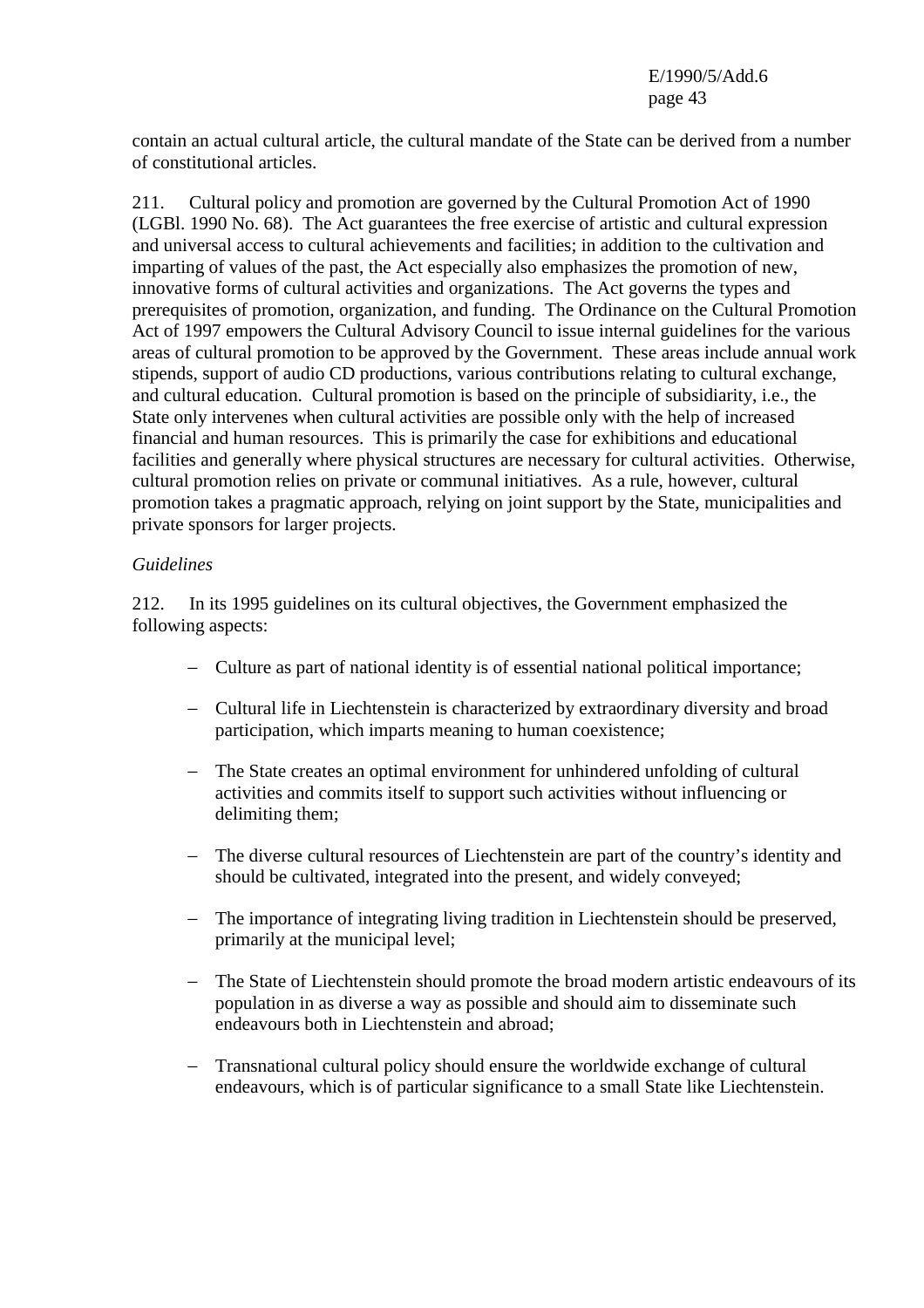213. The overarching aim of cultural policy is therefore to cultivate and improve human coexistence and cohesion through the creation, preservation, and sustenance of cultural values. Common cultural experiences should strive to create new solidarities and ties and to promote existing feelings of shared identity. The goal of such a cultural policy is the ongoing assumption of joint responsibility for the country of Liechtenstein and an engaged determination of its future destiny.

## *Organs*

214. State cultural policy and cultural promotion in general is the responsibility of the Ministry of Cultural Affairs; the Music School and the School of Fine Arts are assigned to the Minister of Education. In 1964, the Cultural Advisory Council was created, a consultative commission that supports the Government in the promotion, coordination, information, and documentation of cultural activities and that is responsible for the administration and use of the endowment of "Pro Liechtenstein", a non-autonomous foundation under public law. The main activity of the Cultural Advisory Council is to review applications for grants. The Office of Cultural Affairs, established in 1999, is subordinate to the Ministry of Cultural Affairs and advises the Ministry and the Cultural Advisory Council with respect to their cultural mandate in the area of art and culture. For many projects, State cultural promotion acts in concert with cultural promotion by municipalities and by private foundations and associations. To the extent that cultural promotion affects the interests of a municipality, it falls within the municipality's scope of authority. In addition to investments in the area of culture, this in particular also applies to the material and non-material promotion of culture through the support and promotion of local cultural associations, traditions, cultural assets, and various cultural events as well as historical preservation. Various private cultural organizations and associations are also supported by the Government with annual contributions.

## *Recent developments*

215. The largest part of the legislative foundation in the field of culture was established in the 1990s on the basis of a Cultural Report: the Archives Act (LGBl. 1997 No. 215), the Cultural Promotion Act, including the Ordinance and the guidelines on various areas of promotion, regulations governing the "Pro Liechtenstein" cultural promotion foundation, a law and an ordinance on the return of illegitimately acquired cultural assets (LGBl. 1999 Nos. 166 and 167), an article in the Disaster Protection Act on the protection of cultural assets (LGBl. 1992 No. 48), and the Media Promotion Act (LGBl. 2000 No. 14).

216. New cultural institutions have been founded and the support of existing ones strengthened. In addition to the School of Music, founded in the 1960s and promoted by the State, the Government decided in 1996 to continue the private School of Fine Arts, which opened at the beginning of the 1990s and offers a whole range of continuing education opportunities for children and adults. One of the most important cultural facilities in the "Theatre on the Kirchplatz", founded in 1972 and reknowned in Liechtenstein and abroad, which receives State support in the form of annual contributions that have been increased since 1999.

217. Finally, the cultural infrastructure has been expanded in recent years. The premises of various cultural institutions (National Library, Music School, School of Fine Arts) have been expanded or newly constructed. The first Museum of Fine Arts in Liechtenstein opened its doors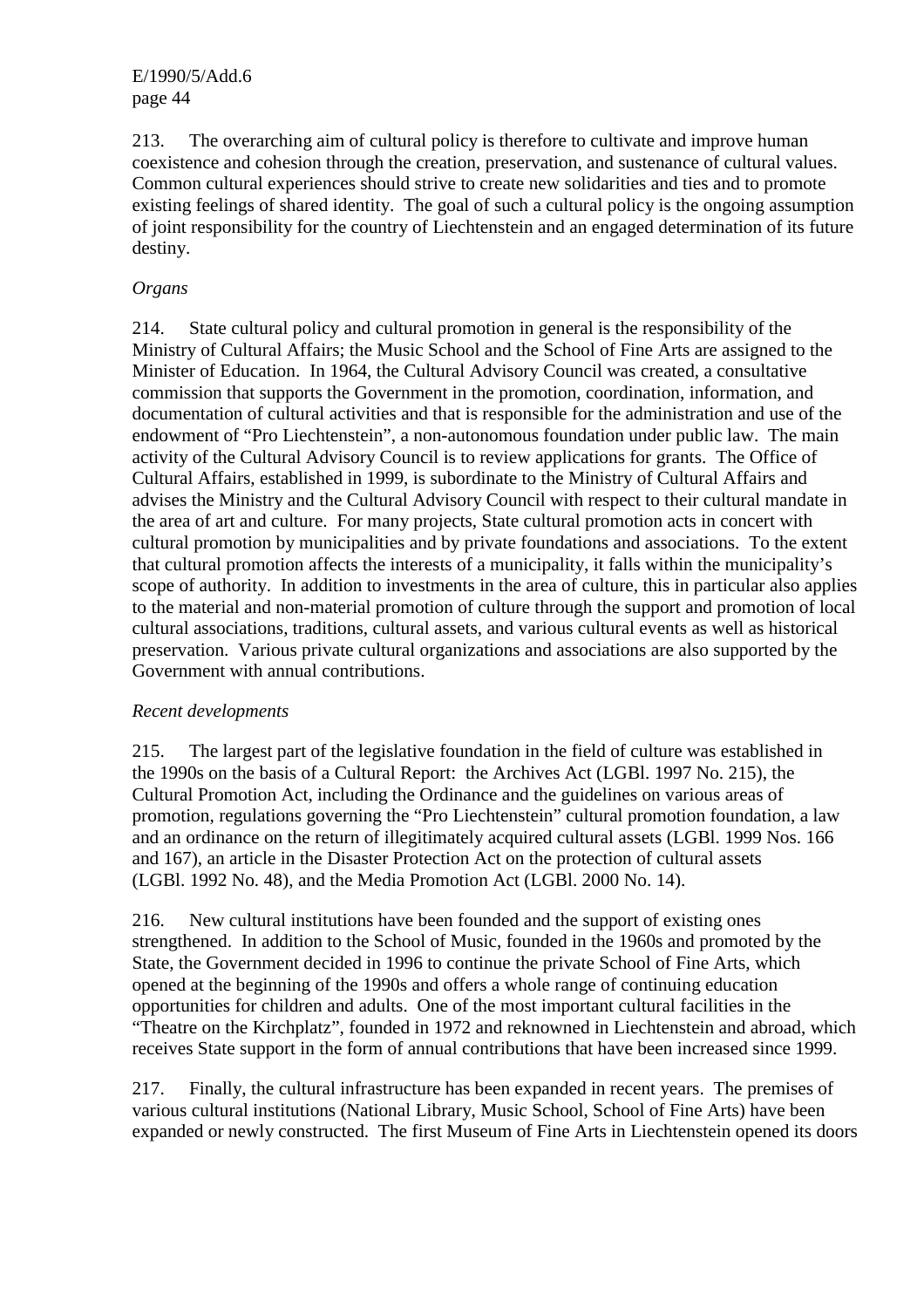in November 2000. The Liechtenstein National Museum was reopened in 2004 after a multi-year renovation period. In addition, a number of valuable objects have been placed under historical protection and restored.

218. In parallel, the areas of coordination and communication have been expanded. In 1996, the Government launched regular talks between the Ministry of Cultural Affairs and culturally engaged persons and municipal cultural officials; in 1999, the Government then established the Office of Cultural Affairs, taking a further step towards comprehensive cultural coordination. The ultimate goal of this cultural coordination would be the creation of a comprehensive Office of Cultural Affairs that would unify the existing Office of Cultural Affairs and the Cultural Heritage Division, among others.

## *Promotion of participation in cultural life*

219. Through increased public relations work on the use of new media - especially the Internet - the Government aims to increase interest in Liechtenstein cultural endeavours and facilitate access to cultural events. The provision of culturally relevant data and information will also ensure a transparent cultural policy. The move to the Internet can also be viewed as a first step in the direction of universal accessibility of cultural data, which could ultimately be comprehensively ensured with the establishment of a Liechtenstein "cultural database". In addition, the traditional forms of public relations work will continue to be important. Complementing the 2000 *Cultural Report*, an assessment of the cultural activities in Liechtenstein, the Ministry of Cultural Affairs organized a Cultural Congress in 2000 for all culturally interested persons in the country, in order to enable a broad discussion on goals and perspectives of future cultural policy.

220. Further measures of conveying culture include targeted museum education, guided library tours and theatre visits, and projects to facilitate access to traditional and contemporary art, especially for students, but also for the entire population. The development and coordination of appropriate measures in the relevant cultural facilities were built up in parallel with the new construction of the National Museum and the Museum of Fine Arts. These measures included the provision of didactic aids such as instruction materials. In addition, the establishment of a centre for museum education and a cultural service for schools, analogous to the Austrian model, are planned.

## *Art education*

221. The Liechtenstein Music School is under the supervision of the Office of Education and is therefore assigned to the Ministry of Education; it operates with specialized curricula and uniform salary and employment agreements. At most 50 per cent of funding is provided by the State, 25 per cent by municipal contributions, and at least 25 per cent by private contributions. Currently, 2,500 students are registered at the Music School and have represented Liechtenstein at various international music events abroad. The Music School events in Liechtenstein have been visited by over 10,000 persons in one year.

222. The Liechtenstein School of Fine Arts is also subordinate to the Ministry of Education. Complementing the very widely used Music School, the School of Fine Arts conveys a more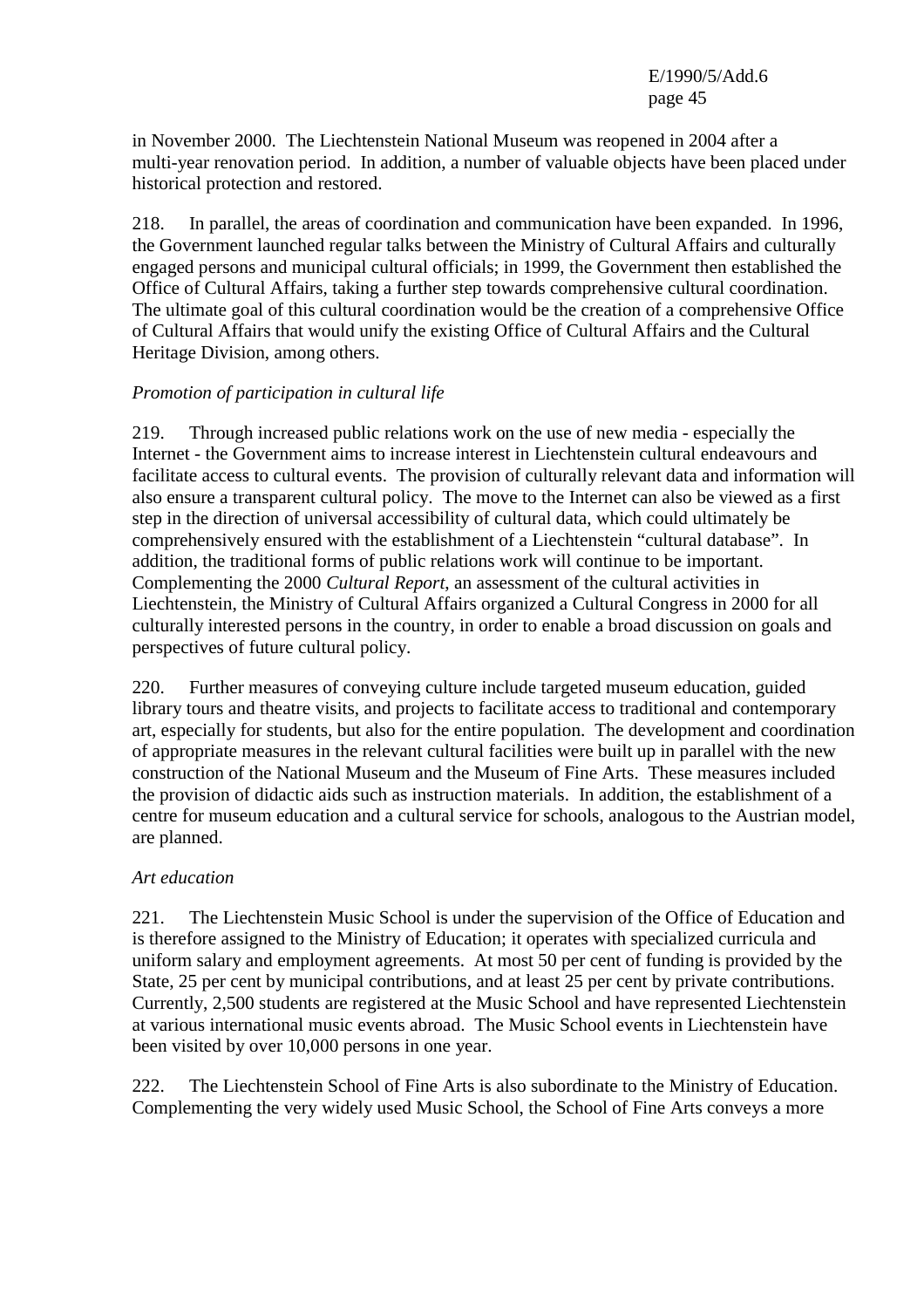in-depth access to art and culture to its students. The funding of the School of Fine Arts is secured by State contributions and voluntary contributions of almost all municipalities, as well as through income from participants and sponsors.

223. Further cultural educational programmes, such as the Adult Education Foundation, an autonomous foundation under public law, and the Liechtenstein Institute are supported with a yearly contribution by the Government. The State also supports activities in connection with "Culture for Children", the "Seniors' College", and efforts toward intercultural education and mutual tolerance, especially measures relating to xenophobia and raising the awareness of young people.

224. The new Museum of Fine Arts, the expanded National Museum, and other similar facilities fulfil an important function in passing on cultural heritage. The Liechtenstein museums and exhibitions aim to attract a large number of interested persons and should be supported with appropriate measures.

## *Public expenditures for culture*

225. According to the current account, State expenditures for culture and recreation in 2002 amounted to a total of about Sw F 24 million. In addition, municipalities made significant contributions to the support of cultural activities out of their own budget. The effective municipal expenditures in the field of culture are difficult to assess, however, since the different structures of municipal budgets hardly allow for comparison, and since the expenditures are budgeted in a wide range of administrative branches of the municipalities. Cultural expenditures may, for instance, be included in the areas of education, municipal administration, school and/or municipal library, community hall, construction administration, and "other recreational activities". In addition to the expenditures included in the current account, the capital budget also includes cultural expenditures that vary greatly from year to year, depending on the projects in question.

## **Protection of cultural heritage and cultural assets**

226. The Cultural Heritage Act (LGBl. 1977 No. 39), which was passed in 1944, revised in 1977 and is still in force, assigns the preservation of culturally significant objects to the State and the municipalities. The protection of cultural heritage is governed by a number of laws and treaties. These include Liechtenstein's ratification of the Hague Convention for the Protection of Cultural Property in the Event of Armed Conflict of 1954, the Convention for the Protection of the Architectural Heritage of Europe (1985) and the Convention on the Protection of the Archeological Heritage (1976, revised 1992) to complement the Hague Convention, the Disaster Protection Act, and the Law on the Return of Illegitimately Acquired Cultural Assets. Ratification of the Second Protocol of 26 March 1999 to the Hague Convention for the Protection of Cultural Property in the Event of Armed Conflict is currently in preparation.

227. Preserving, storing, and using archival materials are a fundamental responsibility of the State and the municipalities. The Liechtenstein National Archives are the central archive for all State organs of the Principality of Liechtenstein. In addition, the National Archives also establish their own documentation and collections in important areas and maintain archival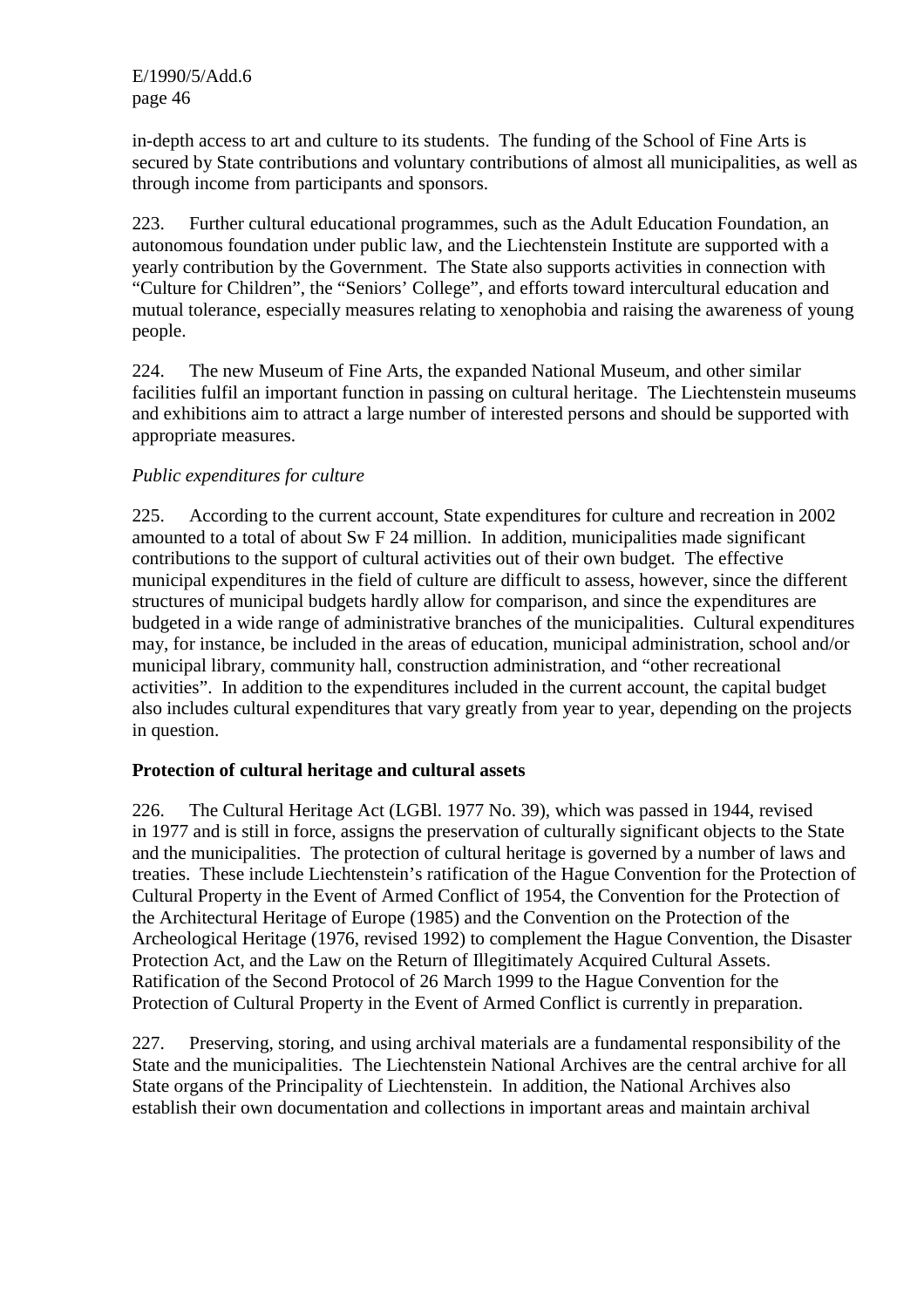material of private origin. A reconstruction of the National Archives is currently under way and aims to optimize the storage of inventory on various data carriers. Municipal archives and rectory archives in all Catholic parishes complement the National Archives.

## **Copyright protection**

228. The mandate for a legislative regulation of copyrights is contained in article 34, paragraph 2, of the Liechtenstein Constitution. In 1999, the Law on Copyright and Related Protective Rights (LGBl. 1999 No. 160) and the corresponding Ordinance (LGBl. 1999 No. 253) were revised. The Copyright Act governs the protection of authors of works of literature and art, the protection of performing artists, producers of audio, visual, and audiovisual media and broadcast companies, the protection of database producers, and the activities of rights societies and their supervision. In addition to improved legislative incorporation of technical innovations, the Act has substantially expanded rights of authorship. In essence, this expansion concerns the new protective categories of neighbour rights (protection of performing artists and performers) and broadcasting rights, the use of works and any compensation owed, and the collective use of copyrights by rights societies. Remuneration rates are fixed and collected by the four rights societies ProLiteris, SUISA, SUISSIMAGE, and SWISSPERFORM. The fees levied are paid out to authors on the basis of a distribution key, after deduction of administrative costs.

## **Research**

229. The freedom of research is not explicitly mentioned in the Constitution, but is included under freedom of opinion in a broad sense, according to the unanimous conclusion of doctrine and jurisprudence. The freedom of research therefore represents a basic individual right guaranteed by unwritten constitutional law. In addition, the Law on Professional Colleges, Universities, and Research Institutes (LGBl. 1992 No. 106) explicitly guarantees the freedom of research and doctrine in an ethically responsible framework. At the international level, the freedom of research and the freedom of artistic creation are protected by the freedom of opinion guaranteed in article 10 of the European Convention on Human Rights and article 19 of the International Covenant on Civil and Political Rights.

230. A particular strength of the Liechtenstein economy is based on the innovative research and development work of domestic industry. Only by focusing on research and development have a number of Liechtenstein industrial companies been able to establish themselves as global market leaders in their segments.

231. Since the entry into force of the Law on Professional Colleges, Universities, and Research Institutes, Liechtenstein has maintained a tertiary education system with four institutes of higher learning. Despite the small size of the tertiary level, university life in Liechtenstein is characterized by vibrant research activity. Research encompasses both basic research and applied research.

## **International cooperation in the area of culture**

232. In connection with the enhanced foreign policy engagement of Liechtenstein in recent years, culturally important treaties have been concluded primarily within the Council of Europe and the European Economic Area/European Union. For instance, Liechtenstein is represented in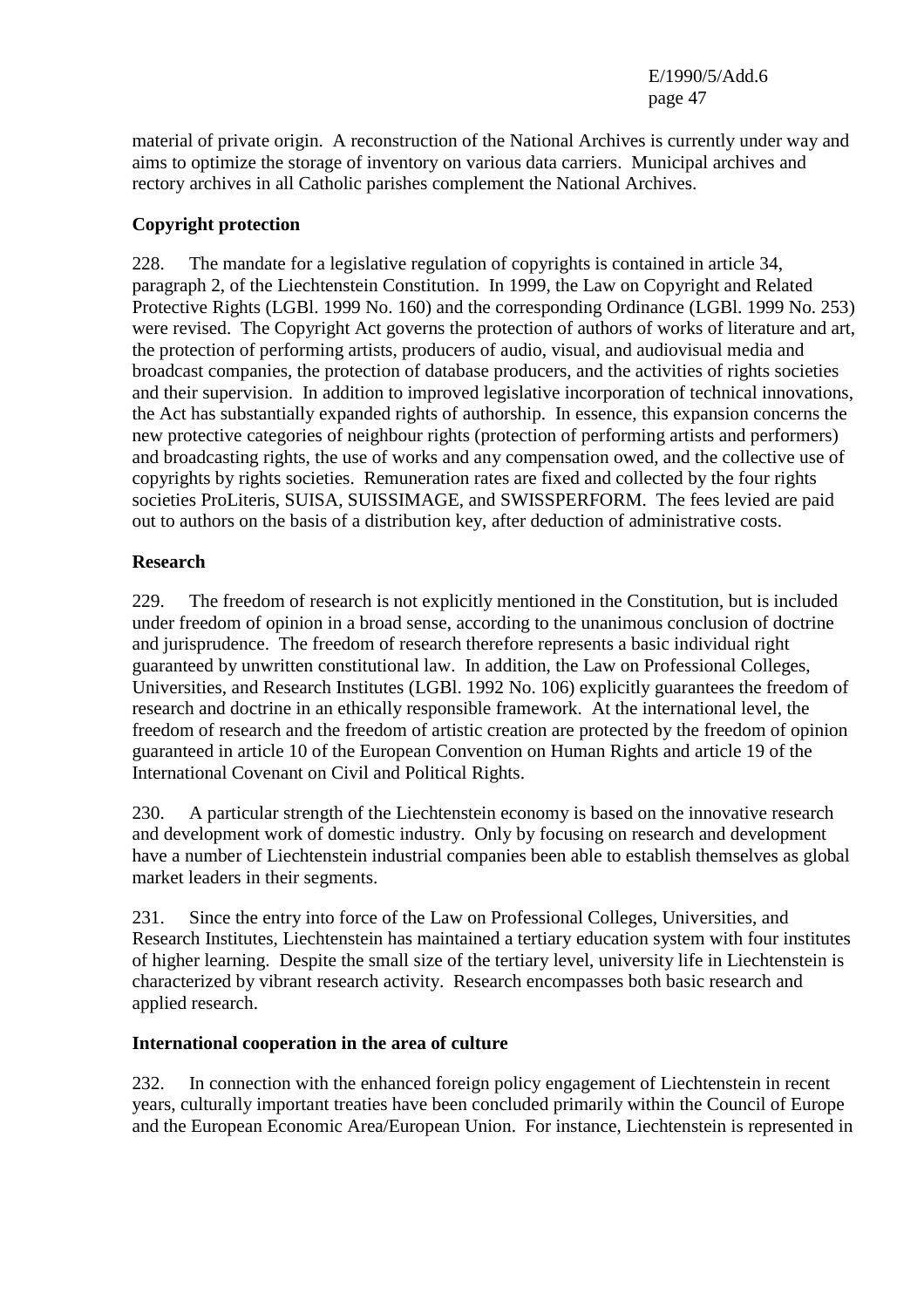the Cultural Committee of the Council of Europe. Within the framework of the European Economic Area/European Union, Liechtenstein also takes part in Culture 2000, the new EU cultural promotion programme, and the Working Group on Cultural Affairs of the EEA. On the basis of the Cultural Promotion Act, Liechtenstein supports various forms of international and intercultural exchange of artists and cultural figures as well as activities that carry Liechtenstein art and culture abroad.

233. Of particular significance at the regional level are Liechtenstein's membership in the regional conferences of eastern Switzerland and the Lake Constance region, as well as annual bilateral contacts with cultural officials in the Swiss cantons and the Austrian province of Vorarlberg.